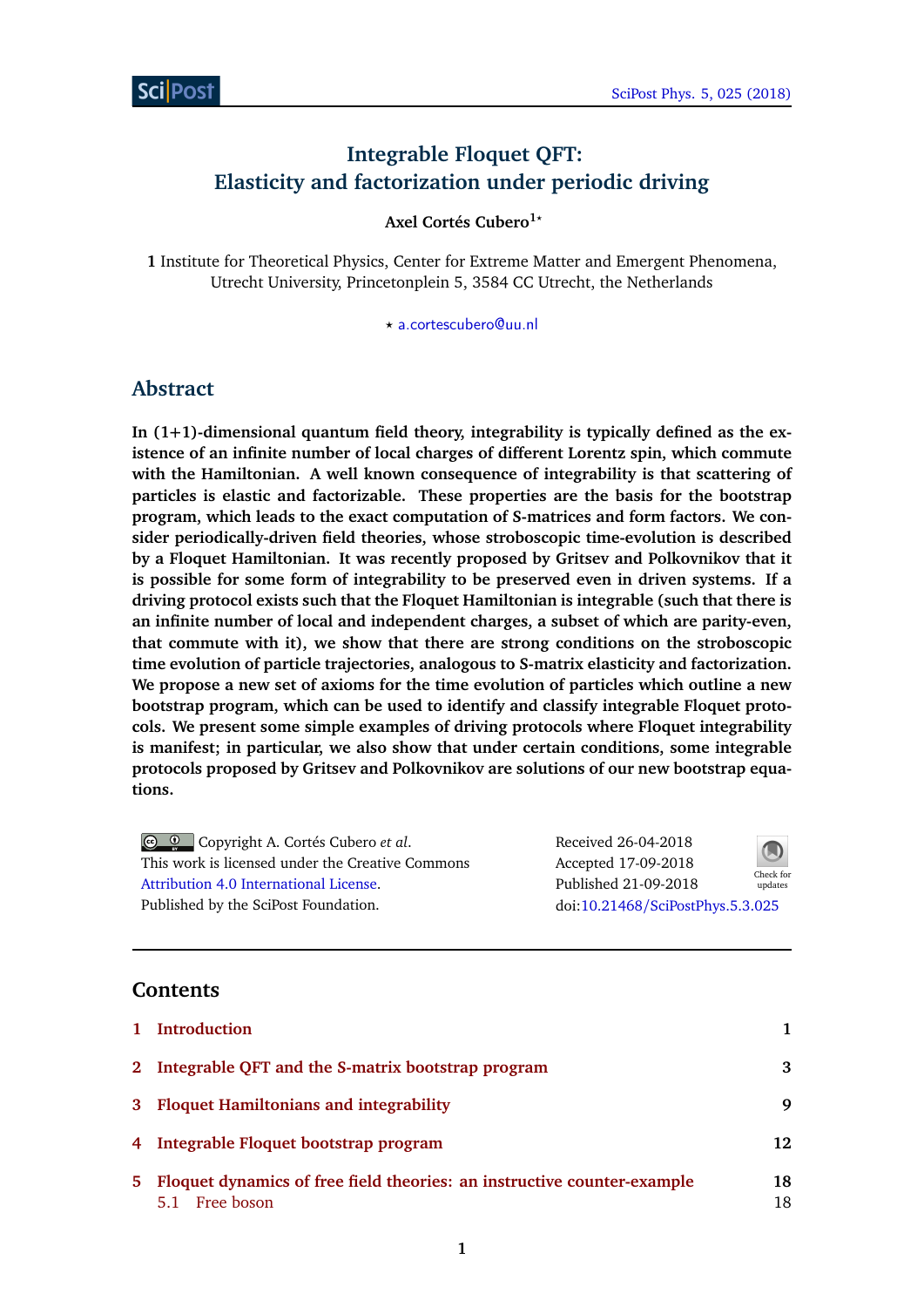|   |                                                                 | 5.2 Free fermion                      |                                                                       | 22 |  |
|---|-----------------------------------------------------------------|---------------------------------------|-----------------------------------------------------------------------|----|--|
| 6 | Examples of effective integrable Floquet field theory protocols |                                       |                                                                       | 24 |  |
|   | 6.1                                                             |                                       | The trivially (approximately) integrable limits of the driving period | 25 |  |
|   |                                                                 |                                       | 6.1.1 High-frequency protocols                                        | 25 |  |
|   |                                                                 |                                       | 6.1.2 Adiabatically slow driving                                      | 26 |  |
|   |                                                                 |                                       | 6.2 Integrability based on full revivals                              | 27 |  |
|   |                                                                 | 6.2.1                                 | Exponentially-slow revival protocol for generic finite systems        | 27 |  |
|   |                                                                 | 6.2.2                                 | Linearly-slow revival protocols in massless field theories            | 28 |  |
|   |                                                                 | 6.2.3                                 | Systems with homogeneous spectrum                                     | 29 |  |
|   |                                                                 | 6.3 The Gritsey-Polkovnikov scenarios |                                                                       |    |  |
|   |                                                                 | 6.3.1                                 | Onsager algebra two-step process and row-transfer matrix protocols    | 30 |  |
|   |                                                                 | 6.3.2                                 | Boost-operator based protocols                                        | 33 |  |
|   |                                                                 | <b>Conclusions</b>                    |                                                                       |    |  |
|   | <b>References</b>                                               |                                       |                                                                       |    |  |

## <span id="page-1-0"></span>**1 Introduction**

The notion of integrability is simply defined in classical many-body systems, as the existence of as many conserved quantities as degrees of freedom. In these cases the classical equations of motions can be integrated and the dynamics are exactly solvable  $([1, 2]$  $([1, 2]$  $([1, 2]$  $([1, 2]$  $([1, 2]$  and references therein).

Defining integrability in quantum many-body systems is a more subtle issue (see for instance [[3](#page-37-2)]), especially in systems that do not have a direct classical analogue, such as quantum spin chains, or fermionic systems, where the concept of number of degrees of freedom is not well defined. Furthermore, in quantum field theory, there should be an infinite continuum of degrees of freedom, so it is initially unclear what is the structure of conserved quantities needed to lead to exact solvability.

In  $(1+1)$ -dimensional relativistic quantum field theory (QFT), exact solvability is associated with the properties of elasticity and factorization of the S-matrix. From these properties, combined with constraints such as Lorentz invariance and unitarity, it is possible to write a set of nontrivial axioms, which enable the exact computation of the S-matrix [[4](#page-37-3)]. It is also possible in a similar manner to find exact analytic expressions for matrix elements of local operators, by requiring that these satisfy a set of nontrivial axioms. Once these matrix elements are known, it is possible to write analytic expressions for correlation functions of these local operators [[5](#page-37-4)[–8](#page-37-5)].

The pragmatic approach to defining integrability in QFT is then to look for a model which has enough conserved quantities, such that the properties of elasticity and factorization arise. It is known that for relativistic QFT's, elasticity and factorization are guaranteed by the existence of an infinite discrete set of local conserved charges, with different integer values of Lorentz spin  $^1$  $^1$ . We will review the details of these conserved charges, and their connection to elasticity and factorization in the next section.

<span id="page-1-1"></span><sup>&</sup>lt;sup>1</sup>It has been recently proposed that this discrete set of charges, while guaranteeing elasticity and factorization, is not sufficient to define a complete generalized Gibbs ensemble, which arise in certain non-equilibrium problems [[9–](#page-37-6)[12](#page-38-0)]. Extensions to the standard set of discrete local conserved charges in QFT have been proposed in [[13](#page-38-1)[–16](#page-38-2)].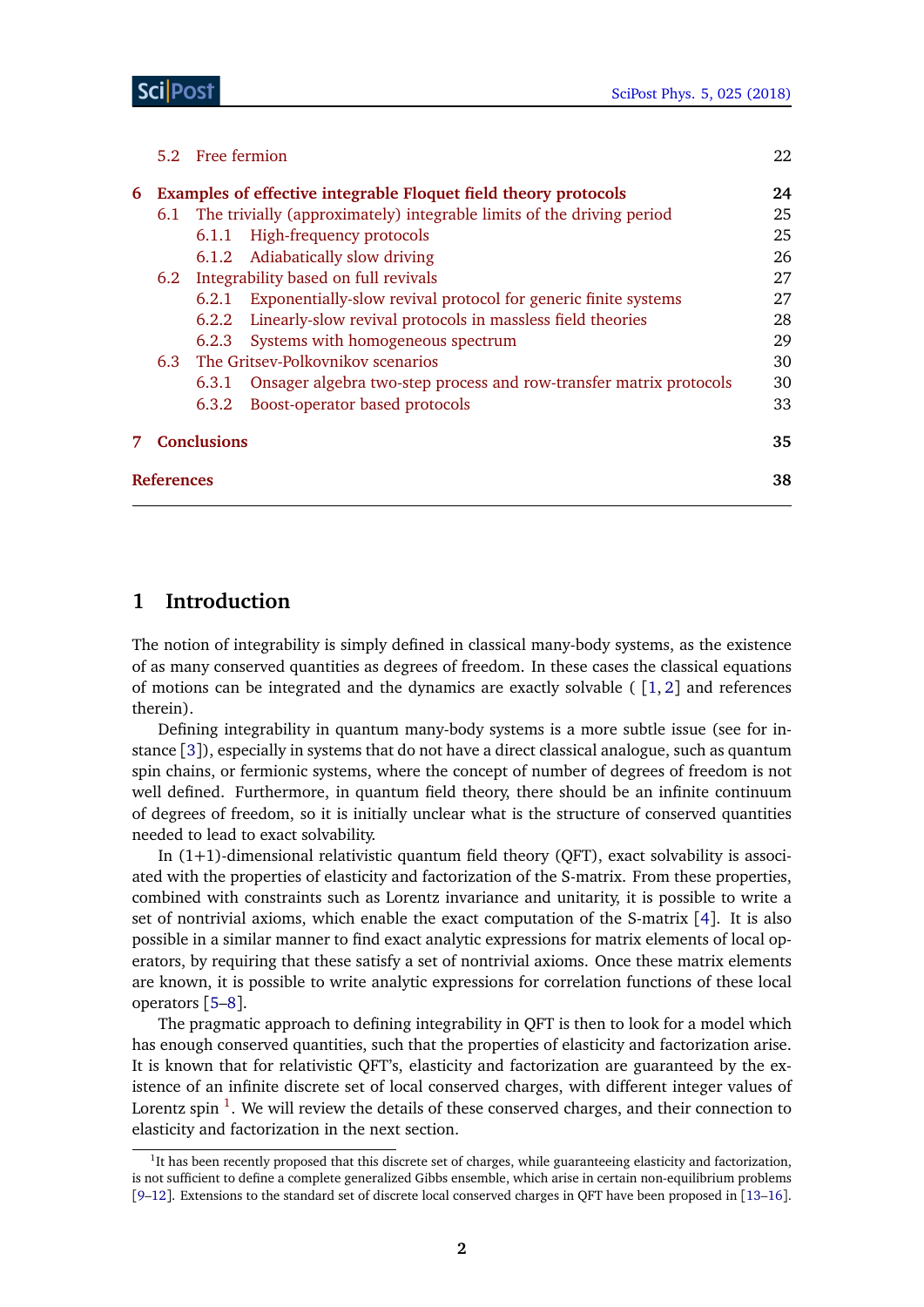The properties of elasticity and factorization can be used to define new integrable quantum field theories in a self consistent manner, often without use or knowledge of the model's Hamiltonian [[17](#page-38-3)]. This is done by simply searching for an S-matrix that satisfies all the necessary axioms, which are consistent with knowledge of the spectrum of particles and symmetry properties of the system. Following this program, one can compute physical quantities such as correlation functions, and thermal partition functions [[18](#page-38-4)] without use of any Hamiltonian or Lagrangian formalism.

It was recently proposed by Gritsev and Polkovnikov in [[19](#page-38-5)], that it is possible to search for integrability, not only in equilibrium quantum many body systems, but also in periodically driven systems. Just as there was difficulty defining the meaning of integrability in an equilibrium quantum system, as compared to classical integrability, it is again not immediately clear how integrability should be defined in a driven quantum system.

Several ways to define integrability in driven systems were discussed in [[19](#page-38-5)]. A significant object to consider is the so-called Floquet Hamiltonian, which describes the stroboscopic time evolution of the system (which we will discuss in more detail in Section [3\)](#page-8-0). One can then define integrability by searching for Floquet Hamiltonians with special properties that can lead to some exact solvability. Different properties of an integrable Floquet Hamiltonian were proposed, such as Floquet Hamiltonians which commute with an infinite number of local operators, or whose energy level statistics show level crossing, in analogy to equilibrium integrable systems.

The main property of integrability displayed by all the examples presented in [[19](#page-38-5)] is that the entropy of the system does not increase upon periodic driving, or the system does not "heat up". This is an important distinction because it has been argued that periodic driving generally leads to an increase in temperature in many-body quantum systems [[20,](#page-38-6) [21](#page-38-7)]. The absence of heating has also been studied in driven systems exhibiting many-body localization [[22–](#page-38-8)[26](#page-38-9)].

Besides discussing various definitions of integrability in periodically driven systems, we argue that it is not clear from the results of [[19](#page-38-5)] if and how, this form of integrability can lead to any exact solvability. In other words, one can identify if a driven system is integrable, but it is not clear what is the computational advantage of it being integrable.

Our approach in this paper will be similar to the standard equilibrium approach to integrable QFT's. We will focus on what are the desired properties of integrability that may lead to exact solutions. In equilibrium, these properties are elasticity and factorization, and an integrable system is one that has these properties. For a driven system governed by a Floquet Hamiltonian, we define integrability as the existence of some set of charges which commute with the Floquet Hamiltonian, which ensure some properties analogous to elasticity and factorization. The necessary structure of these conserved quantities, and the applications towards analytic computations will be discussed in detail in Section [3.](#page-8-0)

Once we have established that a Floquet Hamiltonian, describing a driven QFT, is integrable, providing some simple assumptions about the driving protocol, we are able to write down a set of axioms, which greatly constrain the stroboscopic time evolution of the system. These axioms are analogous to the S-matrix axioms in equilibrium QFT. We propose these new axioms can be used to identify and classify new integrable driving protocols in QFT.

We point out that the program followed in this paper is also similar to how integrability was applied to QFT's with a boundary, in [[27](#page-39-0)]. In that case, it was found that it is sometimes possible to implement some special boundary conditions, such that there are still an infinite number of conserved charges which commute with the Hamiltonian describing the QFT with a boundary. From this, it follows that elasticity and factorization still apply in the boundary theory, and scattering of a particle against a boundary is described by an elastic reflection matrix. From elasticity and factorization, a set of axioms can be formulated which greatly constrain the form of the reflection matrix. One can then classify the different possible integrable boundary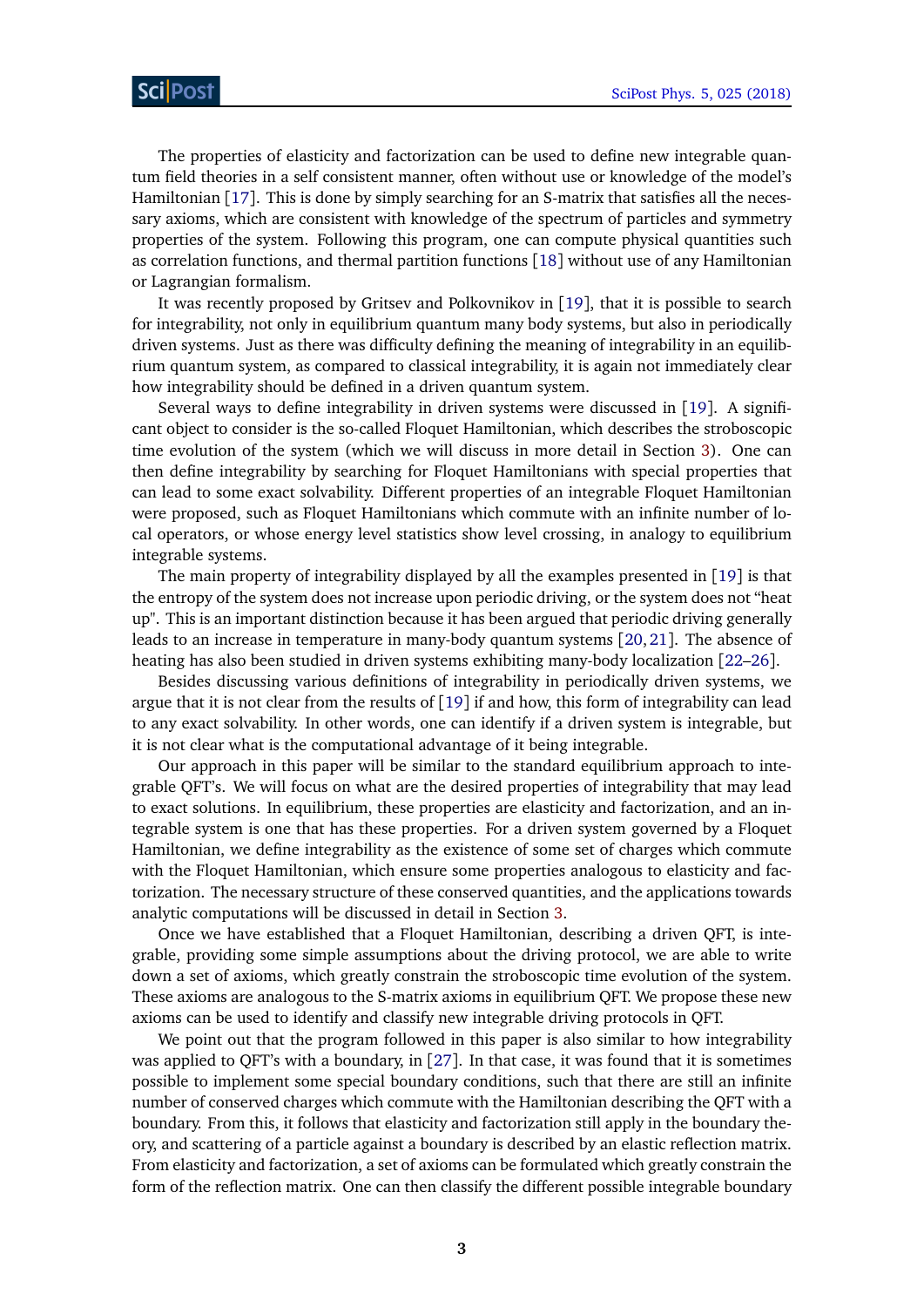conditions, by searching for reflection matrices which are solutions to the set of axioms.

In the following section we will review the standard approach to integrability in equilibrium relativistic QFT, and show the axioms that the S-matrix satisfies. In Section [3,](#page-8-0) we introduce the concept of periodically driven QFT's, and derive what are the consequences of having an integrable Floquet Hamiltonian, which are analogous to elasticity and factorization. In Section [4,](#page-11-0) we show how these properties can be used to define a useful set of axioms constraining the stroboscopic time evolution.

In Section [5,](#page-17-0) we study two simple driving protocols, where we periodically change the value of the mass in a free bosonic and a free fermionic QFT. We show that even in these simple free-theory protocols, the resulting Floquet Hamiltonians are not integrable. Nevertheless, the computational tools developed for this problem can help us to identify some other simple integrable driving protocols. In Section [6,](#page-24-0) we show that there exist some simple examples of driving protocols which exhibit integrability, and we show how each of these processes is a solution to the set of axioms defined in Section [4.](#page-11-0) In particular we study the proposed integrable protocols presented in [[19](#page-38-5)], and we discuss in which cases our definitions of integrability agree with each other.

## <span id="page-3-0"></span>**2 Integrable QFT and the S-matrix bootstrap program**

We will now show a brief review of some useful consequences of integrability in QFT. In particular, we discuss how the presence of an infinite number of conserved charges implies elastic and factorized scattering. We then show a few axioms that follow from these properties, which restrict the form of the S-matrix. The arguments shown in this section closely parallel those presented in [[28](#page-39-1)], which is a deeper and more extensive review on this subject.

The spectrum of a relativistic quantum field theory is characterized by particle excitations which satisfy the dispersion relation  $E^2 = (mc^2)^2 + (pc)^2$ , where *E*, *p* and *m* are the particle's energy, momentum and mass, respectively, and *c* is the speed of light. We will set  $c = 1$  from now on. In  $(1+1)$ -dimensional systems, this dispersion can be parametrized as

<span id="page-3-1"></span>
$$
E = m \cosh \theta, \ \ p = m \sinh \theta,\tag{1}
$$

where  $\theta$  is the particle rapidity.

The total energy or momentum of a state is given by the sum of contributions [\(1\)](#page-3-1) for each excited particle. For some multi-particle state,  $|\{\theta_i\}\rangle$ , where  $\{\theta_i\}$  is some set of particle rapidities, we have

<span id="page-3-2"></span>
$$
H|\{\theta_i\}\rangle = \sum_i m \cosh \theta_i |\{\theta_i\}\rangle, \ P|\{\theta_i\}\rangle = \sum_i m \sinh \theta_i |\{\theta_i\}\rangle.
$$

The fact that the total energy and momentum can be separated into contributions from each individual particle is a consequence of the locality of the Hamiltonian and momentum operators. For a nonlocal operator, one can expect that contributions from distant particles do not separate.

We point out that the Hamiltonian and momentum operators transform as Lorentz vectors, *i.e.*, spin-1 operators. This can be seen more clearly by writing these operators in terms of lightcone components

$$
P^{\pm}|\{\theta_i\}\rangle \equiv H \pm P|\{\theta_i\}\rangle = \sum_i m e^{\pm \theta_i} |\{\theta_i\}\rangle.
$$

Under a Lorentz boost, the rapidity of all particles in a state is shifted by some constant as  $\{\theta_i\} \to \{\theta_i + \alpha\}$ , and the light-cone momenta of each particle transforms as  $p^{\pm}(\theta_i) \to e^{\pm \alpha} p^{\pm}(\theta_i)$ , as is expected of a spin-1 operator.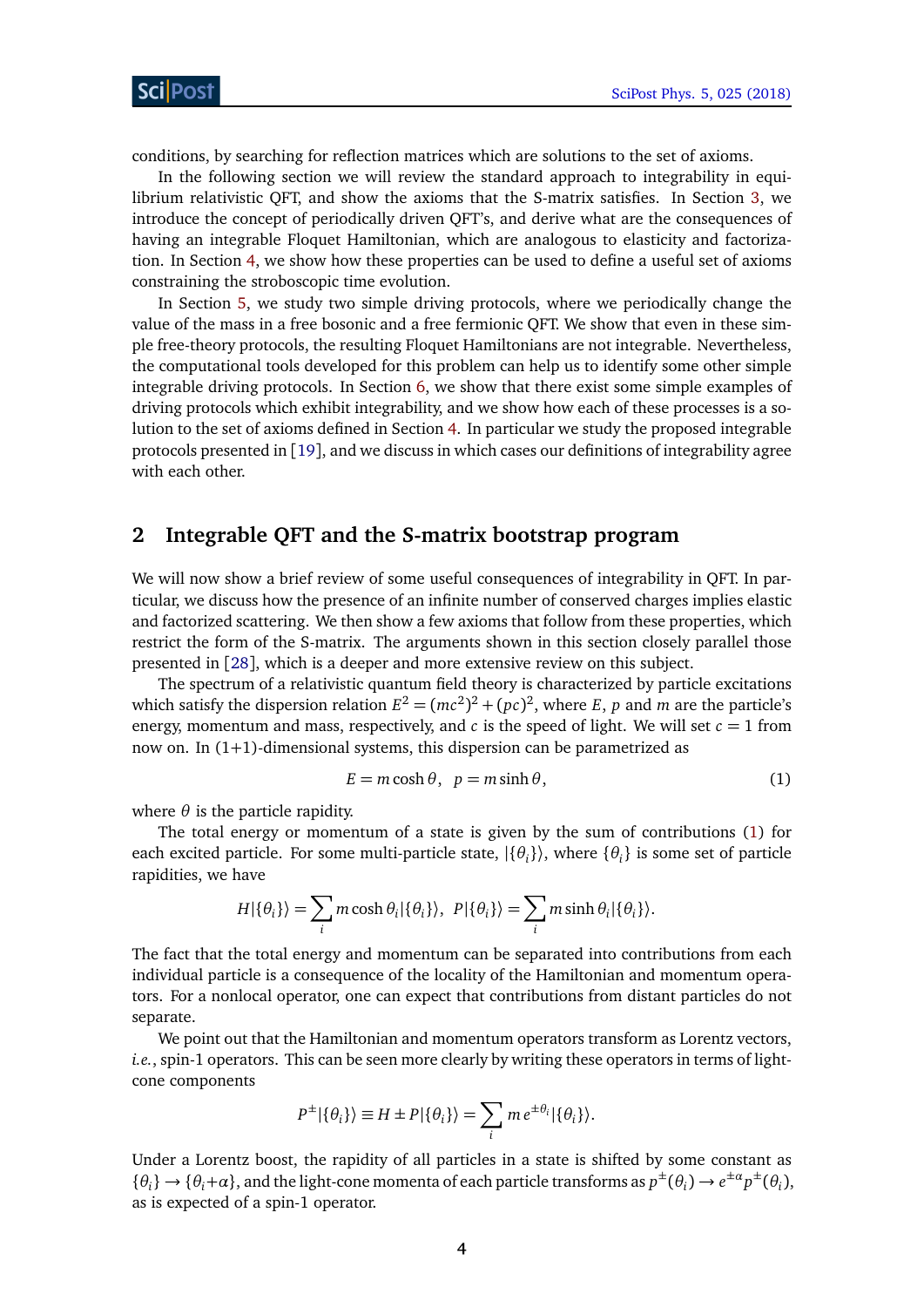In an integrable relativistic QFT, there exists, beside the energy and momenta, an infinite number of local conserved charges, which transform as higher Lorentz spin operators. These conserved charges can be parametrized in terms of their light-cone components as

$$
P_s^{\pm}|\{\theta_i\}\rangle = \sum_i p_s e^{\pm s\theta_i} |\{\theta_i\}\rangle,\tag{2}
$$

where  $p_s$  is some constant, and *s* labels the spin of the conserved charge. The expression [\(2\)](#page-3-2) takes into account the fact that these charges commute with *H*, transform under a boost as a spin-*s* operator, and are local, since when acting on a multiparticle state, their eigenvalues can be written as a sum over separable contributions from each individual particle.

The existence of this infinite set of charges places very strong constraints on the particle scattering. We can for instance easily derive the fact that scattering is always elastic in an integrable QFT. In a scattering event, we assume we have an incoming state at *t* → −∞ given by  $|\{\theta_i\}\rangle$ <sub>in</sub>, and after these particles scatter, we have an outgoing state at  $t \to \infty$ ,  $|\{\theta_i\}\rangle$  $\binom{7}{i}$ <sub>out</sub>. The existence of the charges [\(2\)](#page-3-2) implies the infinite set of conditions,

<span id="page-4-0"></span>
$$
\sum_i p_s e^{\pm s\theta'_i} = \sum_i p_s e^{\pm s\theta_i}.
$$

This infinite set of conditions can only be satisfied if the set of incoming and outgoing rapidities are exactly equal, {θ<sub>i</sub>  $\mathbf{a}'_i$ } = { $\theta_i$ }. This is the statement of elastic scattering, scattering preserves the full set of particle momenta.

It is important to point out that this result relies on the fact that the function  $e^{\pm s\theta}$  is positive-definite for all real values of rapidities. This is connected to the fact that there is an infinite subset of conserved charges which are parity-even (which are invariant under *p* → *-p*). The parity-even charges are  $P_s^{\text{even}} = \frac{1}{2}$  $\frac{1}{2}(P_s^+ + P_s^-)$ *s* ), and parity-odd charges are given by  $P_s^{\text{odd}} = \frac{1}{2}$  $\frac{1}{2}(P_s^+ - P_s^-)$ *s* ). The parity-even and odd charges can be seen as generalizations of the total energy and momentum operators, respectively. The contribution from a given particle state to a parity-even charge is always positive, regardless of the sign of the particle rapidity. Parity-odd charges can have negative eigenvalues, depending on the sign of the rapidity.

It is important that there exist parity-even charges, because we can conclude scattering is elastic only if the eigenvalues of conserved charges are always positive. For instance, we should not expect elasticity if only parity-odd charges are conserved. This is because for any given state, we can add a pair of particles with opposite rapidities,  $\theta$ ,  $-\theta$ , such that they do not produce any new contribution to the parity-odd charges. It would then always be possible to produce any number of such pairs of particles, thus violating elasticity. However, if positivedefinite parity-even charges exist, the contributions to their eigenvalues from a particle cannot be canceled out by another particle, even if it has opposite rapidity.

The condition of factorization can be similarly derived. The essence of the argument relies on the fact that acting on a multi-particle state with the operators  $U_s^{\pm} = \exp(-i\alpha P_s^{\pm})$  $(s<sub>s</sub><sup>±</sup>)$ , leaves the S-matrix invariant, since,  $P_{s}^{\pm}$ *s* commutes with the Hamiltonian. If one thinks of particles in real space as partially localized wave packets, acting with the operator  $U_{\rm s}^{\pm}$  $s^{\pm}$  changes the position of the wave packet by an amount which depends on the expected value of the particle's momentum. Since in a multi-particle state, all particles can have different momenta, it is possible then to move the positions of all the particles individually, without producing any changes in the total S-matrix.

The statement of factorization is then that in an *N*-particle scattering process, one can separate the particles individually, such that the *N*-particle S-matrix can be written as a product of 2-particle S-matrices. Moreover, the different ways in which one can factorize the S-matrix must all yield the same result. The condition of factorization for 3-particle scattering leads to the famous Yang-Baxter equation, pictured in Fig. [1.](#page-6-0)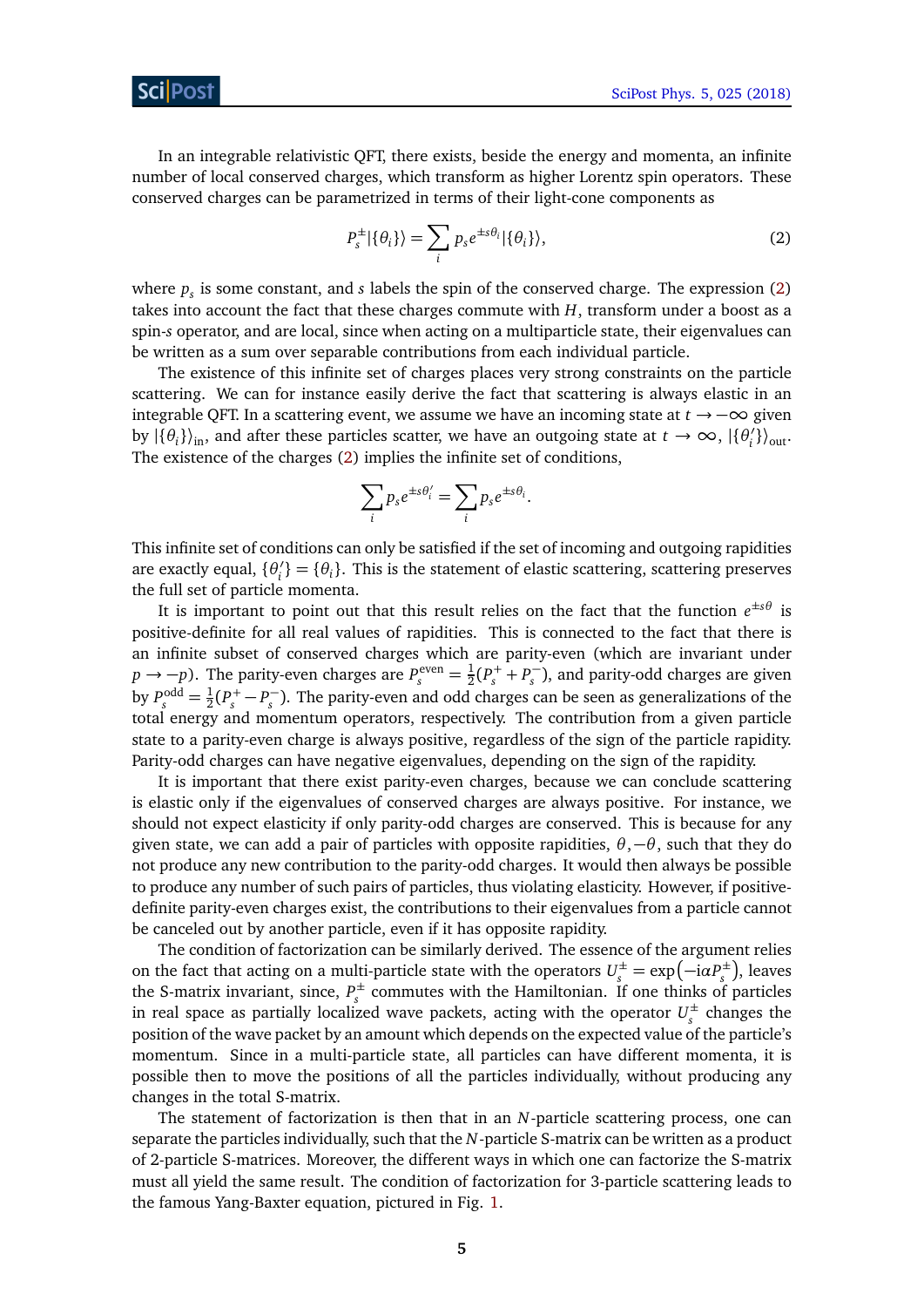The conditions of elasticity and factorization, as well as other physical considerations, such as Unitarity and Lorentz invariance, place very strong constraints on the form of the S-matrix. Starting from these conditions, Zamolodchikov and Zamolodchikov outlined a Bootstrap program for computing 2-particle S-matrices in integrable QFT's [[4](#page-37-3)].

We now briefly review the axioms derived from elasticity and factorization, from which the 2-particle S-matrix can be computed.

1. *Yang-Baxter equation*

It follows from the property of factorization, that it is possible to break up any manyparticle scattering process into a product of 2-particle S-matrices. We define the twoparticle S-matrix  $S(\theta_1, \theta_2) \equiv S(\theta_{12})$ , where  $\theta_{12} = \theta_1 - \theta_2$ , as

$$
{}_{\text{out}}\langle\theta_2',\theta_1'|\theta_1,\theta_2\rangle_{\text{in}}=S(\theta_{12})(2\pi)^2\delta(\theta_1-\theta_1')\delta(\theta_2-\theta_2'),
$$

involving asymptotic incoming and outgoing particle states at *t* → −∞ and *t* → ∞ respectively.

The Yang-Baxter equation for relativistic field theories is a consistency condition requiring the equivalence of the different ways we could factorize a three-particle S-matrix in terms of two-particle S-matrices. There are two ways to factorize a three-particle scattering process, which are pictured in Figure [1.](#page-6-0) Requiring that these two factorizations yield the same three-particle S-matrix, we then have the relation

$$
S(\theta_{12})S(\theta_{13})S(\theta_{23}) = S(\theta_{13})S(\theta_{23})S(\theta_{12}).
$$
\n(3)

Equation [\(3\)](#page-4-0) is trivially satisfied in systems with only one species of particle, without internal quantum number structure. The Yang-Baxter equation becomes a nontrivial constraint when the particles have some internal structure, labeled by some index, such that particle states can be written as  $(\theta, a)$ , where *a* runs over the internal quantum numbers. The two-particle S-matrix then involves the index structure of the two incoming and outgoing particles, and can be written as

$$
{}_{\text{out}}\langle\theta_2',d;\theta_1',c|\theta_1,a;\theta_2,b\rangle_{\text{in}}=S_{ab}^{dc}(\theta_{12})(2\pi)^2\delta(\theta_1-\theta_1')\delta(\theta_2-\theta_2').
$$

The general Yang-Baxter equation when there are internal quantum numbers, is then

$$
S_{ab}^{hg}(\theta_{12})S_{ge}^{ic}(\theta_{13})S_{hi}^{fd}(\theta_{23})=S_{ah}^{fi}(\theta_{13})S_{be}^{hg}(\theta_{23})S_{ig}^{dc}(\theta_{12}),
$$

where summation over repeated indices is implied.

2. *Unitarity axiom*

This next axiom follows from the assumption that the time evolution is unitary, applied to the 2-particle elastic S-matrix. Unitarity implies that no information is lost under time evolution, meaning that a scattering process can be reversed. This results in the consistency condition pictured in Figure [2.](#page-6-1) This unitarity axiom is expressed explicitly as

$$
S(\theta)S(-\theta) = 1.
$$
 (4)

3. *Crossing symmetry*

A feature of relativistic QFT's is that scattering amplitudes are invariant under crossing symmetry. The amplitude for a scattering process with a particle (antiparticle) in the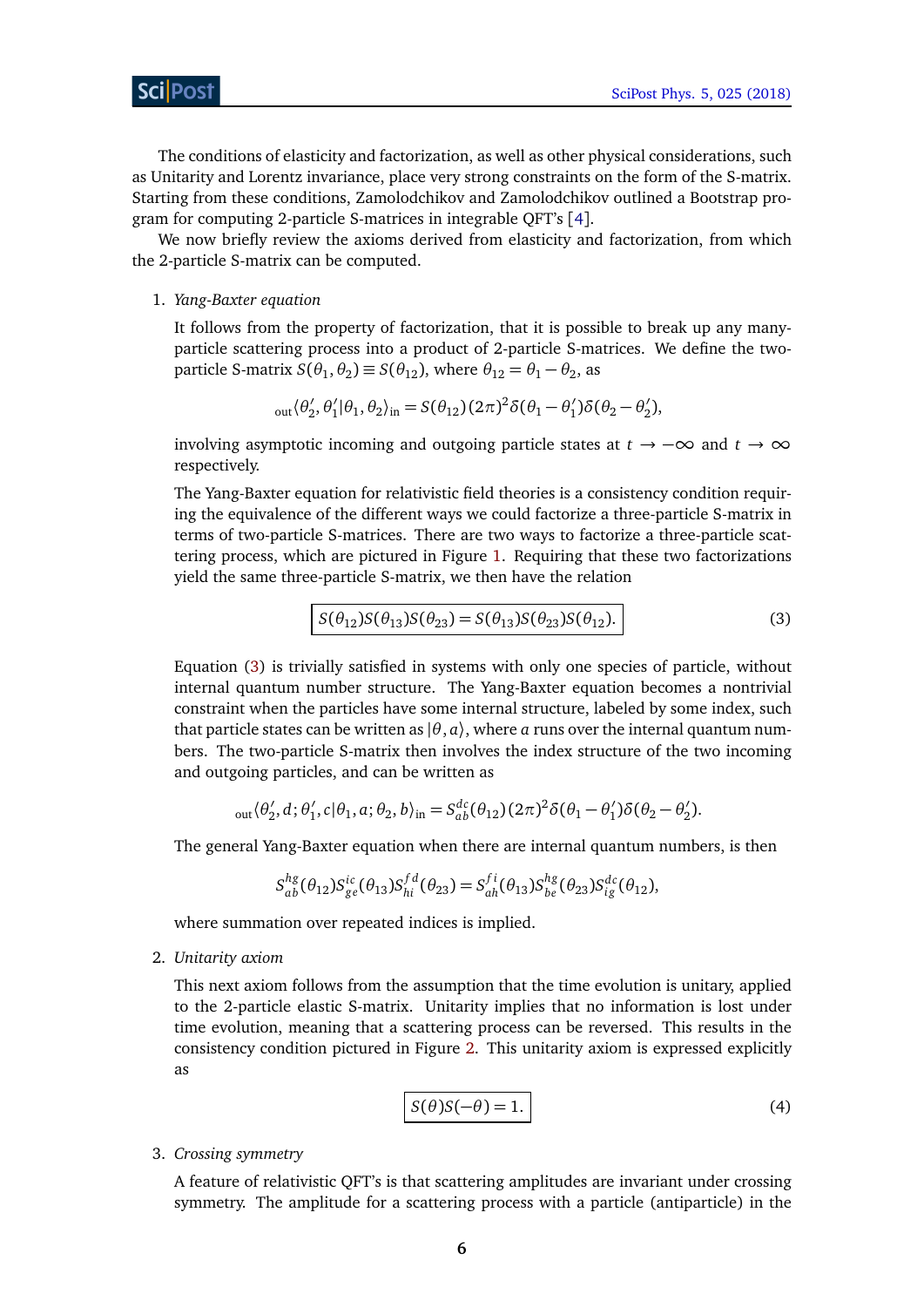<span id="page-6-1"></span><span id="page-6-0"></span>

Figure 2: Unitarity axiom.

incoming state, is equivalent to the same amplitude instead with an antiparticle (particle) in the outgoing state, and vice versa, after shifting the momentum and energy of the particle as  $p \rightarrow -p$ ,  $E \rightarrow -E$ . The procedure of shifting a particle from an incoming state into an antiparticle in the outgoing state, is called crossing. In terms of the rapidity, particles are crossed by shifting  $\theta \rightarrow \theta + \pi i$ .

If we consider a QFT which has only one type of real particle (which is its own antiparticle), then crossing symmetry leads to the consistency condition pictured in Figure [3.](#page-7-0) In terms of the S-matrix, this implies the condition

<span id="page-6-2"></span>
$$
S(\theta) = S(\pi i - \theta). \tag{5}
$$

In more general cases where particles and antiparticles are distinguishable, crossing symmetry leads to conditions analogous to [\(5\)](#page-6-2) relating the particle-particle, particleantiparticle, and antiparticle-antiparticle S-matrices.

### 4. *Bound state bootstrap axiom*

Under some circumstances, it is possible that the interaction between two particles lead to the formation of a bound state. In a general QFT, very massive bound states may be kinematically unstable, and decay into lighter particles. In an Integrable QFT, elasticity implies that all bound states are stable particles, and can be treated in equal footing as the elementary particles.

Bound states can appear as intermediate states in the scattering amplitude of two elementary particles. If there exist two elementary particles, labeled by some quantum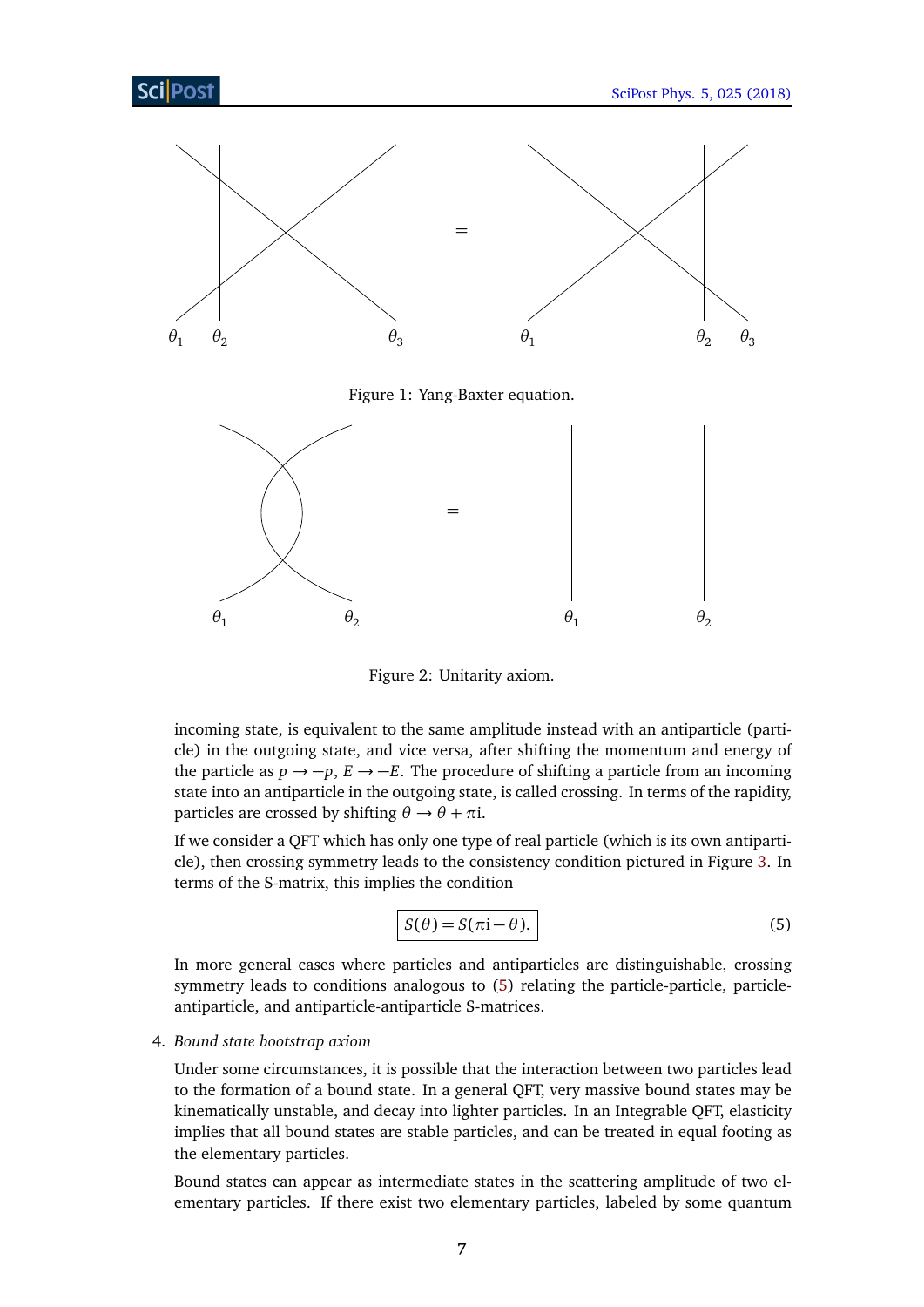<span id="page-7-0"></span>

Figure 3: Crossing symmetry.

numbers, *a* and *b* respectively, and these two can form a bound state particle labeled by a quantum number, *c*, this is reflected in the fact that the S-matrix between the two elementary particles,  $S_{ab}(\theta)$ , will have a pole at some "fusion angle",  $\mathfrak{iu}_{ab}^c$ , such that

$$
\operatorname{Res}_{\theta \to i u_{ab}^c} S_{ab}(\theta) = i(\Gamma_{ab}^c)^2,
$$

where  $Γ<sub>ab</sub><sup>c</sup>$  is some constant corresponding to the amplitude of the three-particle vertex, and  $u_{ab}^c$  is a positive real number. The masses of the three particles are related by

$$
m_c^2 = m_a^2 + m_b^2 + m_a m_b \cos u_{ab}^c.
$$

Since the elementary particles and bound states can be treated on equal footing, it is possible that any two of the three particles, *a*, *b*, *c*, may fuse to form the third particle, with the consistency condition on the three possible fusion angles,

$$
u_{ab}^c + u_{bc}^a + u_{ca}^b = 2\pi.
$$

Our final axiom we impose on the S-matrix is the so-called bound state bootstrap axiom, which is pictured in Figure [4.](#page-8-1) This axiom involves two particles, *a*, *b* which may form a bound state, *c*, and which are scattering with another particle, *d*. We then need a consistency condition relating the scattering of *d* with the two elementary particles, and the scattering of *d* with the intermediate-state bound state, which results in the axiom

$$
S_{da}(\theta + i\bar{u}_{ca}^b)S_{db}(\theta - i\bar{u}_{bc}^a) = S_{dc}(\theta),
$$
\n(6)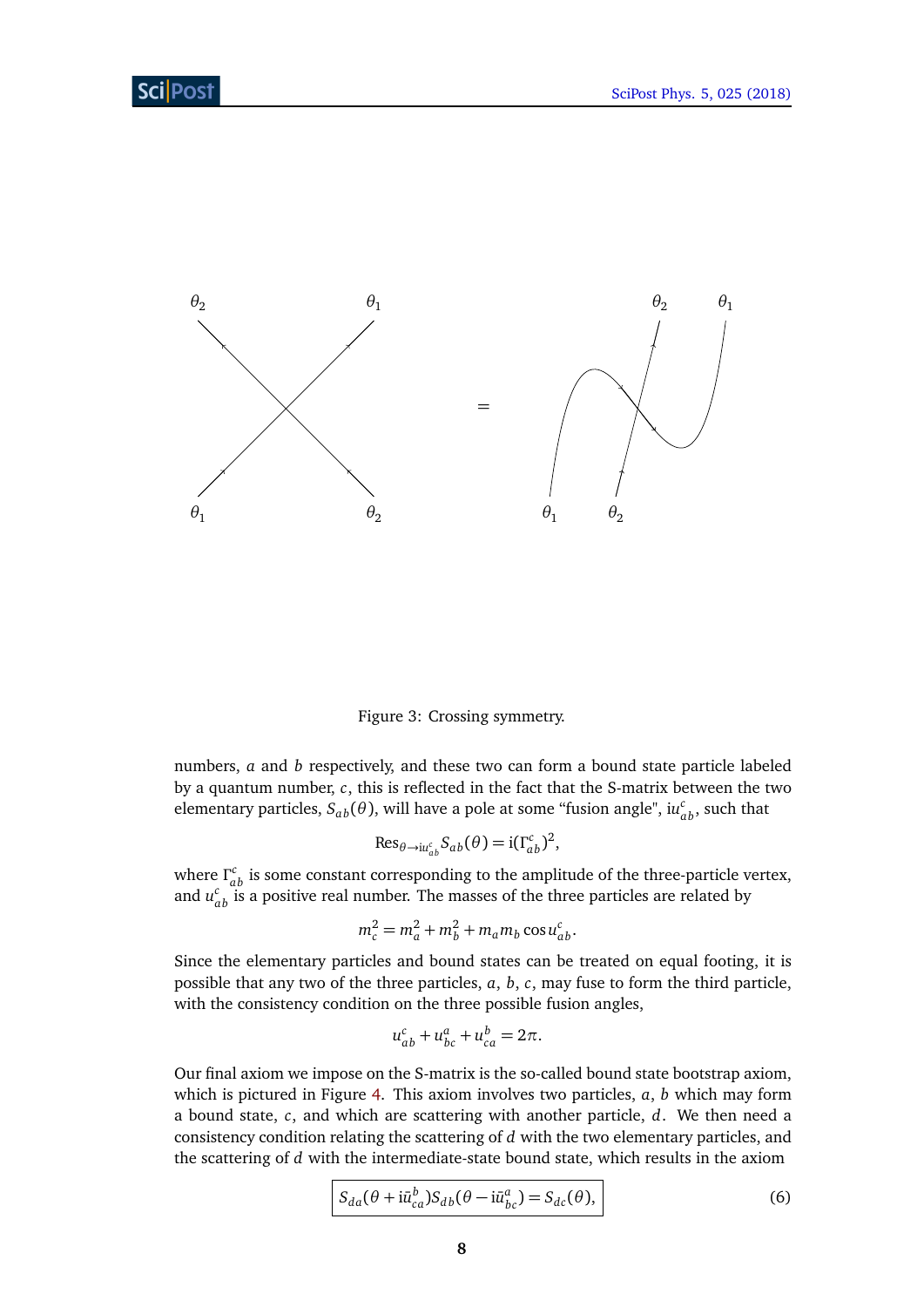<span id="page-8-1"></span>

Figure 4: Bound-state bootstrap axiom.

where  $\bar{u}_{ab}^c \equiv \pi - u_{ab}^c$ .

# <span id="page-8-0"></span>**3 Floquet Hamiltonians and integrability**

We now consider the dynamics of periodically driven quantum field theories. In particular, we study a system whose time-evolution is given by the time-dependent Hamiltonian *H*(*t*), such that  $H(t+T) = H(t)$ , for some driving period T. Such periodically driven systems can be understood via the Floquet theorem [[29,](#page-39-2) [30](#page-39-3)], which states that the unitary time-evolution operator may be written as

<span id="page-8-2"></span>
$$
U(t) = P(t)e^{-iH_F t},\tag{7}
$$

where  $H_F$  is a time-independent Hamiltonian, usually called the "Floquet Hamiltonian", and *P*(*t*) is a periodic unitary operator, such that  $P(t + T) = P(t)$ .

Theorem [\(7\)](#page-8-2) implies that the stroboscopic time evolution (where one measures the system after time intervals which are integer multiples of *T*, and is not concerned with the microscopic time-evolution within a single period) is governed only by the Floquet Hamiltonian,  $H_F$ . It is then extremely useful to understand the properties of  $H_F$  for any given protocol, such as its eigenstates and locality properties.

It is known that even in very simple driving protocols, the Floquet Hamiltonian may be qualitatively very different from conventional Hamiltonians. For instance, one can consider the two-step process, where the stroboscopic time-evolution is given by

<span id="page-8-3"></span>
$$
U(T) = e^{-iH_F T} = e^{-iH_2 T_2} e^{-iH_1 T_1},
$$
\n(8)

where  $T = T_1 + T_2$ . In the simplest scenario, we can consider  $H_1$  and  $H_2$  to be integrable Hamiltonians, with  $[H_1, H_2] \neq 0$ . It is well understood that even in this simplest possible scenario the driving protocol generally leads to a non-integrable Floquet Hamiltonian. For the two-step protocol this can be easily understood through the Baker-Campbell-Hausdorff (BCH)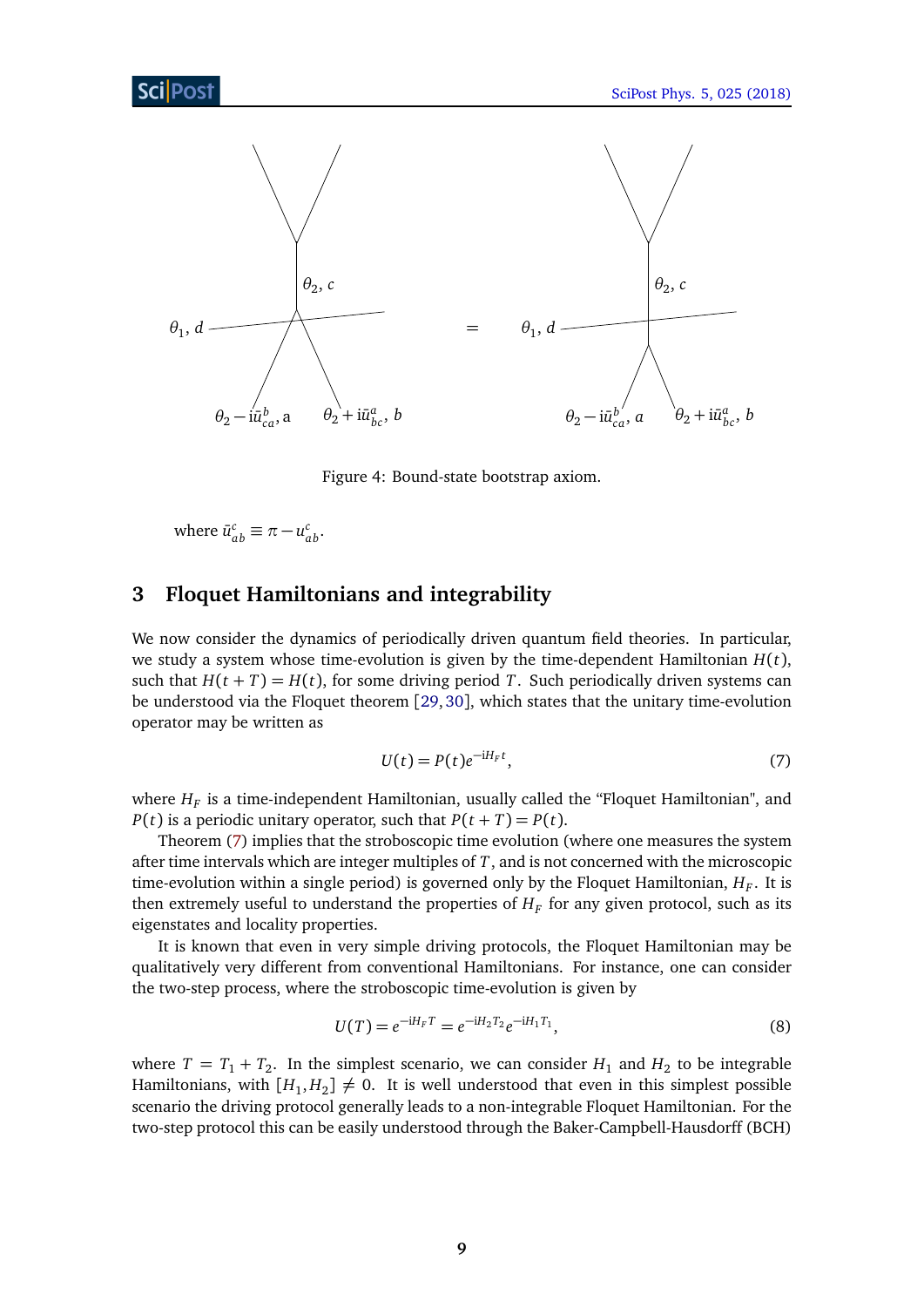formula, which allows us to compute the the Hamiltonian as

<span id="page-9-0"></span>
$$
H_F T = i \log \left( e^{-iH_2 T_2} e^{-iH_1 T_1} \right)
$$
  
=  $H_2 T_2 + H_1 T_1 - \frac{i}{2} [H_2, H_1] T_2 T_1$   
-  $\frac{1}{12} ([H_2, [H_2, H_1]] T_2^2 T_1 + [H_1, [H_1, H_2]] T_2 T_1^2) + ...$  (9)

This expansion generally generates an infinite number of terms that contribute to  $H_F$ , which generally break any nontrivial conservation laws of  $H_1$  and  $H_2$ , therefore breaking integrability.

Besides breaking integrability, the BCH expansion for  $H_F$  reveals an even worse problem: Floquet Hamiltonians are generally highly nonlocal. This can be easily observed, for example, if  $H_1$  and  $H_2$  describe typical integrable quantum spin chains, such as the transverse field Ising chain, or Heisenberg chains. In this case, the two Hamiltonians involve only interactions between neighboring spins, and are thus local. The higher terms of the BCH expansion produce longer range interaction terms. For example, the third term in the right-hand-side of [\(9\)](#page-9-0), leads to a three-spin interaction term. This behavior extends to the higher terms, the more nested commutators involved in the term, it will contribute couplings involving a higher number of spins.

A proposed consequence of the non-locality of  $H_F$  is that the system generally heats up with the driving, eventually reaching a state that is indistinguishable from an infinite-temperature state [[20](#page-38-6)]. This is because the eigenstates of the highly nonlocal  $H<sub>F</sub>$  may be indistinguishable from infinite-temperature states of a local Hamiltonian.

Another notable problem with the BCH expansion is that it is not generally guaranteed to converge, specially for large driving periods [[20](#page-38-6)]. Some progress has been recently achieved by resumming some of the terms in the BCH expansion using a replica trick and formulating the problem as an expansion in the strength of the periodic driving [[31](#page-39-4)].

Despite the complexity of Floquet Hamiltonians in general, one may ask if it is possible that there are special cases of driving protocols that preserve some form of integrability. To answer this question one needs to have a precise definition of what is meant by integrability in a periodically driven system. This question has been already raised in [[19](#page-38-5)], where various possible definitions were suggested. In this paper, our definition of Floquet integrability will be very similar to the standard definition of integrability in equilibrium QFT. We define an integrable Floquet QFT protocol as one such that there is an infinite number of *independent* and *local* charges that commute with the Floquet Hamiltonian. Further, we require that an infinite subset of these charges be parity-even, or positive definite.

Our condition for integrability is stronger than that which applies to some of the examples presented in [[19](#page-38-5)], where integrability was defined as systems that do not "heat up" under periodic driving. For this requirement to be fulfilled, it is sufficient (though not necessary) to show that the Floquet Hamiltonian is local, which implies traditional energy conservation. As we will later discuss, it is also possible to have driving protocols where the total energy of the system increases indefinitely with each cycle, yet the system does not "heat up", in the sense that the entropy doesn't increase. In contrast, our definition of integrability is much stronger in that we do not require that only energy or entropy are conserved, but we require an infinite number of other quantities to be conserved as well.

We also point out that driving protocols have been studied, where late-time dynamics can be described by a time-periodic version of the generalized Gibbs ensemble (pGGE) [[32,](#page-39-5) [33](#page-39-6)]. This implies that in such cases an infinite number of quantities are conserved under stroboscopic time evolution. The existence of a pGGE, however, does not necessarily guarantee that the system is integrable, and solvable in the sense defined in this paper. This is because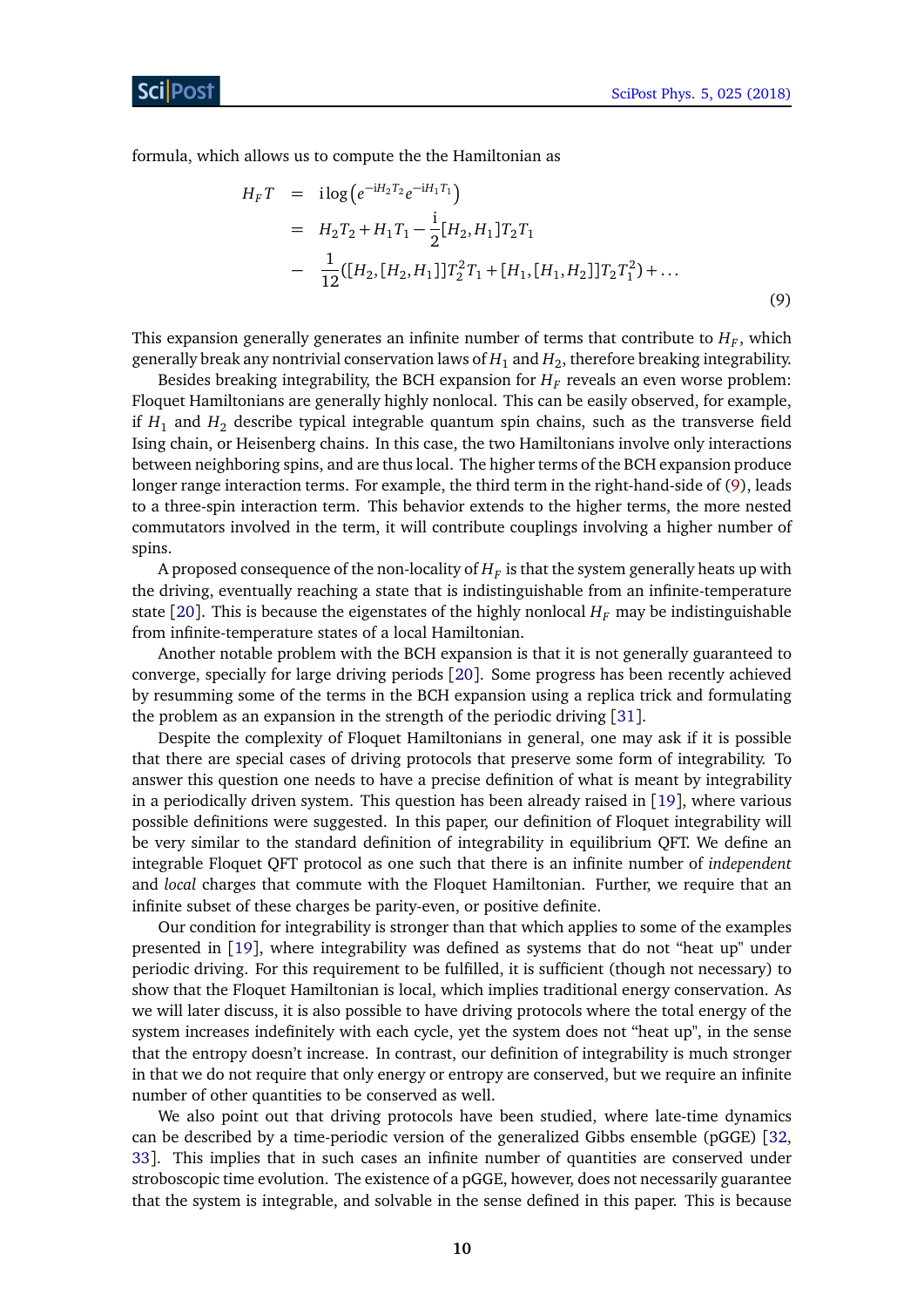ScilPos

the infinite conserved charges involved in the pGGE may be highly nonlocal, in the same way that Floquet Hamiltonians are also nonlocal.

We will restrict ourselves to look for driving protocols where for some parts of the period, *T*, the Hamiltonian is that of an integrable QFT, such that the time-dependent Hamiltonian can be written as

<span id="page-10-0"></span>
$$
H(t) = \begin{cases} H'(t), & \text{for } t \in (0, T_1], \text{ mod } T\\ H_{\text{int}}, & \text{for } t \in (T_1, T], \text{ mod } T, \end{cases} \tag{10}
$$

where  $H_{\text{int}}$  is the Hamiltonian of some integrable QFT, and  $H'(t)$  is some time dependent Hamiltonian. We assume that it is possible that some such protocol [\(10\)](#page-10-0) exists, such that the corresponding Floquet Hamiltonian is integrable. We then analyse the physical consequences of this Floquet integrability. For simplicity, in most of our analysis we will consider *H*int to describe a field theory whose spectrum consists of only one species of particle. It is not difficult to generalize our results to other situations.

We now consider the following protocol: for  $t < 0$ , the system is prepared to be in some eigenstate of  $H_{int}$ , then for  $t \ge 0$ , we start driving with the Hamiltonian [\(10\)](#page-10-0). The state of the system at time  $t = 0 - \epsilon$  (for very small real and positive,  $\epsilon \to 0$ ), can be written as some multi-particle state given by

<span id="page-10-2"></span>
$$
|\Psi(0-\epsilon)\rangle = |\{\theta_i\}\rangle_{\text{in}}.\tag{11}
$$

We can now stroboscopically evolve this initial state with the integrable Hamiltonian,  $H_F$ , to obtain the state at time  $nT - \epsilon$ , after *n* full periods. The state at this time can also generally be written as a superposition of the eigenstates of  $H_{\text{int}}$ , such that

<span id="page-10-1"></span>
$$
|\Psi(nT - \epsilon)\rangle = e^{-iH_F nT} |\Psi(0 - \epsilon)\rangle = \sum_{a} C_a |\{\theta'_i\}_a\rangle,\tag{12}
$$

where the label, *a*, denotes a sum over different sets of configurations of particle rapidities. This representation is always possible, given that the basis of particle eigenstates of  $H_{\text{int}}$  is complete and spans the Hilbert space. Unitarity of the time evolution requires that the coefficients be normalized as  $\sum_a |C_a|^2 = 1$ .

We now examine what restriction does integrability of  $H_F$  place on the form of the *n*period states [\(12\)](#page-10-1). We assume there exist an infinite number of *independent* and *local* charges  $Q_s$ , labeled by some parameter, *s*, which commute with  $H_F$ . We further demand that some infinite subset of these charges be parity-even.

If we consider a large enough number of periods, *n*, locality of the conserved charges, *Q<sup>s</sup>* implies that their expectation values on the final states [\(12\)](#page-10-1), are given by the sum of individual contributions from each particle. This assumption that the final state can be represented in terms of asymptotic particle states is sensible in translationally invariant systems; it is not necessarily satisfied in spatially confined systems, such as the quantum Newton's cradle [[34](#page-39-7)], where the Hilbert space may not be spanned by asymptotic states with well separated particles.

Locality of the conserved charges, means that if we act with *Q<sup>s</sup>* on an asymptotic particle state, the result can be written as a sum of individual contributions from each particle in the state. Acting on a given eigenstate with well separated particles, we then expect

<span id="page-10-3"></span>
$$
\langle {\theta_i} {\} | Q_s | {\theta_i} {\} \rangle = \sum_i q_s(\theta_i),
$$

for some function *q<sup>s</sup>* (*θ*). Considering the parity-even conserved charges, we can be sure that there is an infinite subset of charges for which the function  $q_s(\theta)$  is positive-definite for all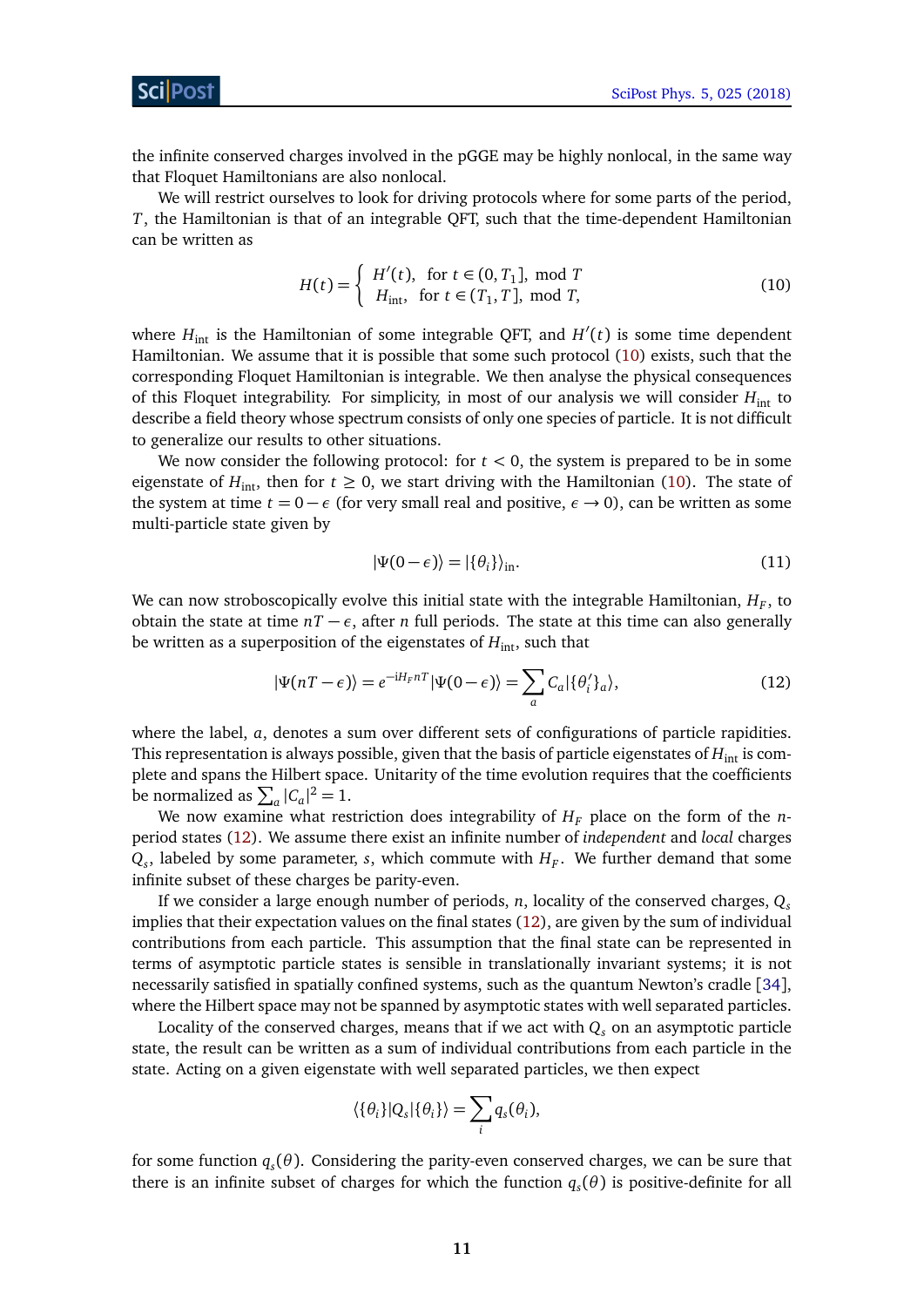real values of  $\theta$ . The fact that  $Q_s$  commutes with  $H_F$  implies that its expectation value on the states [\(11\)](#page-10-2) and [\(12\)](#page-10-1) must be equal, such that

$$
\langle \Psi(0-\epsilon)|Q_s|\Psi(0-\epsilon)\rangle = \langle \Psi(nT-\epsilon)|Q_s|\Psi(nT-\epsilon)\rangle,
$$

or explicitly

$$
\sum_{i} q_s(\theta_i) = \sum_{a} \sum_{i} |C_a|^2 q_s(\theta'_{i,a}).
$$
\n(13)

The assumption of *independence* of the charges  $Q_s$  implies that  $q_s(\theta)$  form an infinite set of independent functions, for different values of *s*. We can then apply the same reasoning from equilibrium integrable QFT, that the only way to always satisfy the infinite set of independent conditions [\(13\)](#page-10-3), is if the final state consists of the same set of rapidities as the initial state. The final state [\(12\)](#page-10-1) can then be written as a single eigenstate, eliminating the sum over *a*, and with  $\{\theta_i\} = \{\theta'_i\}$ *i* }.

We have then shown that if an integrable Floquet protocol exists, this means that the stroboscopic time evolution is elastic, *i.e.* the set of particle momenta is conserved. This elastic property, however, does not necessarily apply to the microscopic time evolution within single periods. It might be possible that for some intermediate time, different sets of particles are created, or the momenta of existing particles may be shifted, but once the full period is completed, the particle content needs to be restored. We will see some explicit examples of this stroboscopic elasticity in later sections.

We have established that stroboscopic time evolution is elastic in an integrable Floquet protocol, by using similar arguments as those from equilibrium integrable QFT. It is also similarly easy to show that the stroboscopic time evolution in these systems is also factorizable. The argument is the same as the equilibrium argument discussed in the previous section. Suppose we act on a given multi-particle state with the operators  $U_s = \exp(-i\alpha Q_s)$ , which commute with the stroboscopic time-evolution operator, exp( $-iH_F nT$ ). The operators  $U_s$  shift the expected position of a particle by an amount which depends on the particle momentum and on the particular index *s*, so all the particle positions are shifted by different amounts. The particle trajectories can then be independently shifted while leaving the stroboscopic time evolution invariant, which is the statement of factorization.

The properties of stroboscopic elasticity and factorization are illustrated in Fig. [5.](#page-12-0)

As we discussed in the previous section, the properties of elasticity and factorization can be used in equilibrium integrable QFT to establish a bootstrap program, through which one can compute exact S-matrices. In the next section we will show how the properties we have presented, of stroboscopic elasticity and factorization can be used to establish an analogue version of a bootstrap approach to compute exactly the effect of driving in the time evolution of an integrable Floquet QFT.

### <span id="page-11-0"></span>**4 Integrable Floquet bootstrap program**

We will focus on driving protocols of the form  $(10)$ , where for some portion of the period the Hamiltonian is that of an integrable QFT,  $H_{int}$ . For simplicity of presentation, we focus on QFT's with only one type of particle, whose S-matrix is known, and denoted by *S*(*θ*).

We now examine the situation where an initial state is given by a one-particle eigenstate,  $|\theta\rangle$ , of *H*<sub>int</sub>. In the absence of driving, if we were simply evolving with *H*<sub>int</sub>, the state of the system at time *T* would be given by

<span id="page-11-1"></span>
$$
|\theta\rangle_T = e^{-iTm\cosh\theta}|\theta\rangle.
$$
 (no driving)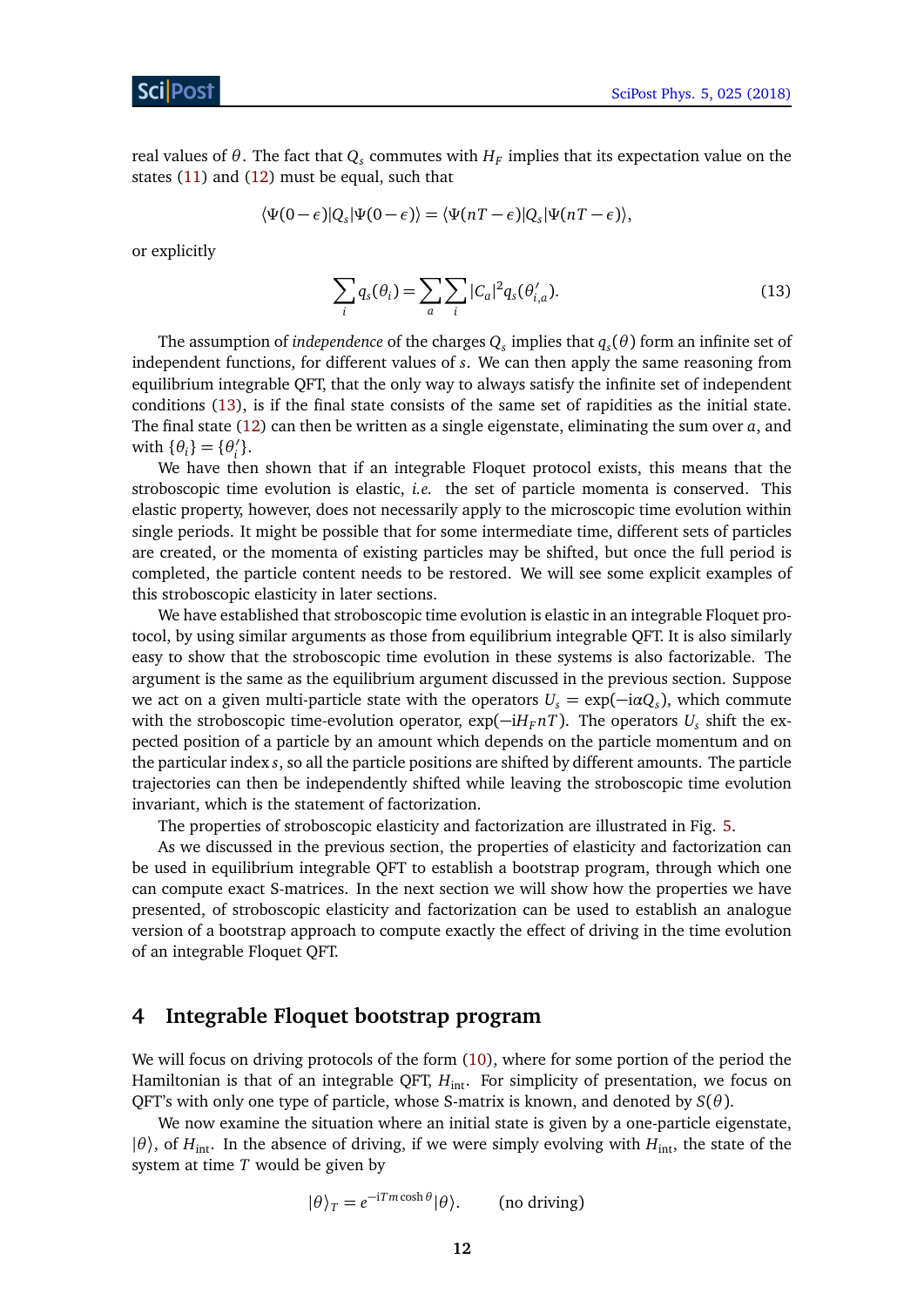<span id="page-12-0"></span>

Figure 5: We picture schematically the stroboscopic evolution of particle trajectories with rapidities  $\theta_{1,2,3}$ , after *n* full periods, under an integrable Floquet Hamiltonian. The property of *elasticity* is displayed in the fact that after *n* full periods, the particle content and set of rapidities is conserved. Note that there does not need to be elasticity at microscopic times within a single period. The property of *factorization* is displayed by the fact that the positions of particle trajectories can be shifted individually, but the amplitude for the two depicted processes must be equivalent.

If we turn on the driving, but the Floquet Hamiltonian is integrable, from the property of stroboscopic elasticity, we expect that after n full periods,  $nT$ , the system is again in a oneparticle state. In general, we can then write the state at time *nT* as

$$
|\theta\rangle_{nT} = e^{-inTm\cosh\theta} F^{n}(\theta)|\theta\rangle, \qquad (14)
$$

where  $F^n(\theta)$  captures all the effects of periodic driving. We can interpret  $F(\theta)$  as an additional phase acquired by the particle after each driving period.

We now assume the simplest way to satisfy the time evolution [\(14\)](#page-11-1), is that the particle content is conserved, stroboscopically, after every period, *T*, such that

<span id="page-12-1"></span>
$$
|\theta\rangle_T = e^{-i T m \cosh \theta} F(\theta) |\theta\rangle, \qquad (15)
$$

From the property of factorization, we expect that time evolution [\(15\)](#page-12-1) can be also applied to multi-particle states. This is because we can shift the positions of particle trajectories arbitrarily. We can then widely separate all the particles, so we expect the effect of driving on the stroboscopic time evolution is factorizable, and can be expressed in terms of the phase,  $F(\theta)$  of individual particles. Then we expect that after a full period, *T*, the time evolution of a multi-particle state, with ordered rapidities,  $\theta_1 < \theta_2 < \dots$   $\theta_k$ , can be written as

$$
|\theta_1, \theta_2, \dots, \theta_k\rangle_T = e^{-i T m \sum_{i=1}^k \cosh \theta_i} F(\theta_1, \theta_2, \dots, \theta_k) |\theta_1, \theta_2, \dots, \theta_k\rangle
$$
  

$$
= e^{-i T m \sum_{i=1}^k \cosh \theta_i} \left( \prod_{i=1}^k F(\theta_i) \right) |\theta_1, \theta_2, \dots, \theta_k\rangle. \tag{16}
$$

We have then reduced the problem of computing the stroboscopic time evolution of a given state, to that of finding the function  $F(\theta)$ . We remark that this is very similar to what is done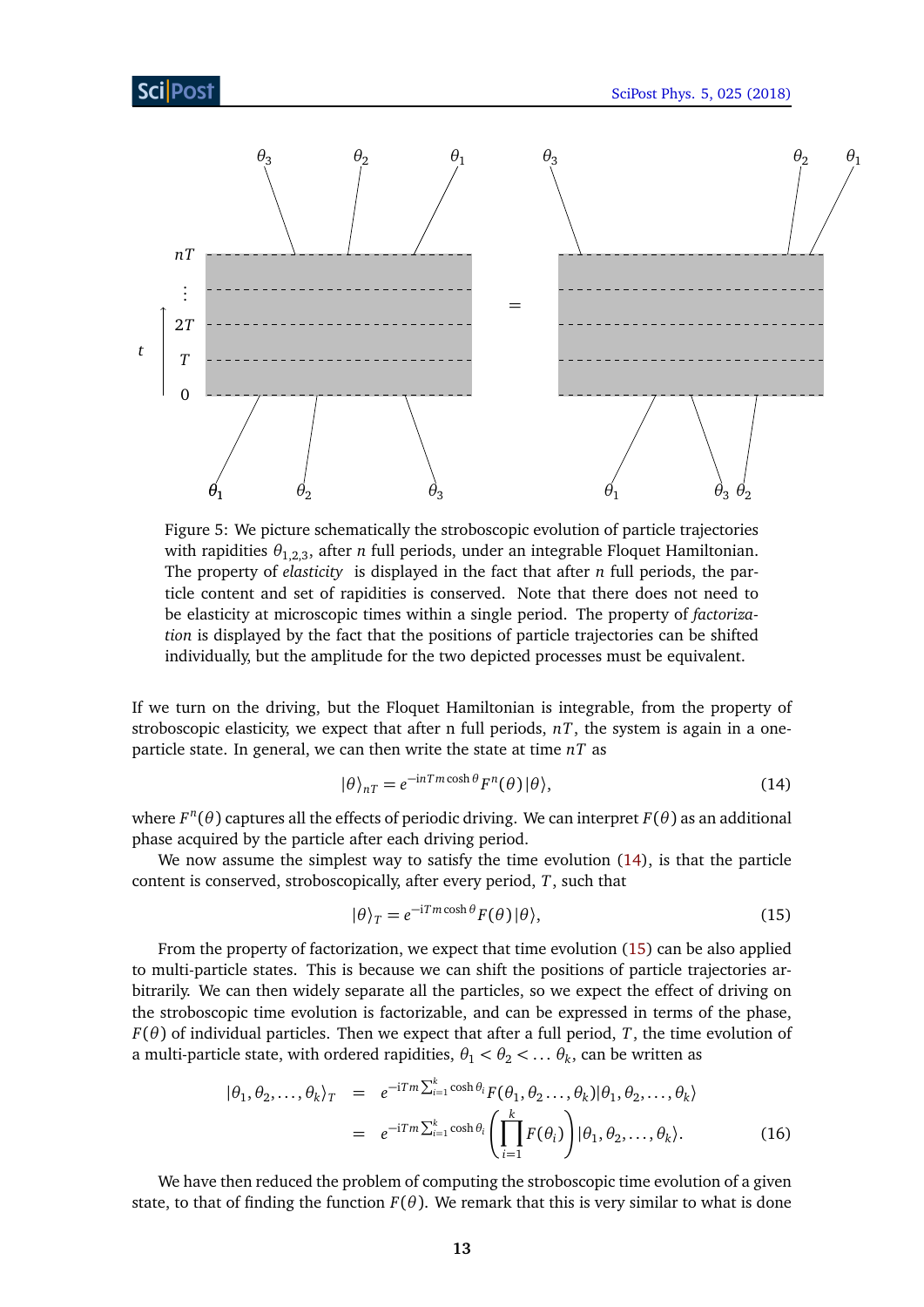![](_page_13_Figure_2.jpeg)

Figure 6: A particle propagating under an integrable Floquet Hamiltonian corresponding to the protocol Eq. [\(10\)](#page-10-0). When measured stroboscopically, the particle rapidity is conserved. The effect of driving is only that the particle time evolution acquires a factor of  $F(\theta)$  with every period, here represented as crossing through shaded region. The exact particle content and details of the dynamics within the shaded region are unknown.

in equilibrium integrable QFT, where the multi-particle scattering problem is reduced to just finding the function  $S(\theta)$ .

Taking inspiration from the S-matrix bootstrap program, we now list a set of axioms that will strongly constrain the function  $F(\theta)$ . Similarly to the S-matrix bootstrap program, the axioms that follow are consequences of elasticity, factorization, unitarity and Lorentz invariance:

1. *Floquet Yang-Baxter equation:*

If the stroboscopic time evolution is integrable, and of the form [\(10\)](#page-10-0), the function  $F(\theta)$ must satisfy what we call the *Floquet Yang-Baxter equation*, which is depicted in Fig. [7.](#page-14-0) We consider an initial state with two particles with rapidities,  $\theta_1, \, \theta_2.$  Using factorization, we can shift the particle trajectories such that the two particle collide at some time *t* ∈ ( $T_1$ , *T*) mod *T* when the time evolution is given by  $H_{int}$ . It follows from factorization that we can shift the particle trajectories such that the collision happens before or after a period *T*, and both processes must be equivalent.

We note that using the stroboscopic factorization properties, we can also shift the particle trajectories, such that the collision between the two particles would happen somewhere in the shaded regions governed by  $H'(t)$ . This would correspond to a combined phase in the time evolution,  $F(\theta_1, \theta_2)$ . Stroboscopic factorization demands that whether the collision happens before, during or after a given shaded region, the amplitude of the physical process must be equivalent. This leads to the equation

<span id="page-13-0"></span>
$$
F(\theta_1, \theta_2) = F(\theta_1)F(\theta_2)S(\theta_1 - \theta_2) = S(\theta_1 - \theta_2)F(\theta_2)F(\theta_1).
$$
\n(17)

This equation then fixes the function  $F(\theta_1, \theta_2)$  in terms of the simpler functions  $F(\theta),$   $S(\theta)$ . In the case where the spectrum of  $H_{int}$  consists of only one species of particle, the second equality in Eq. [\(17\)](#page-13-0) is trivially satisfied. This condition is, however, much more important for field theories with many types of particles, and for which the S-matrix is not diagonal, for which we can write matrix-valued version of [\(17\)](#page-13-0):

<span id="page-13-1"></span>
$$
F_a^e(\theta_1)F_b^f(\theta_2)S_{ef}^{cd}(\theta_1-\theta_2) = S_{ab}^{ef}(\theta_1-\theta_2)F_f^d(\theta_2)F_e^c(\theta_1),
$$

where the indices run over the internal quantum numbers of incoming and outgoing particles.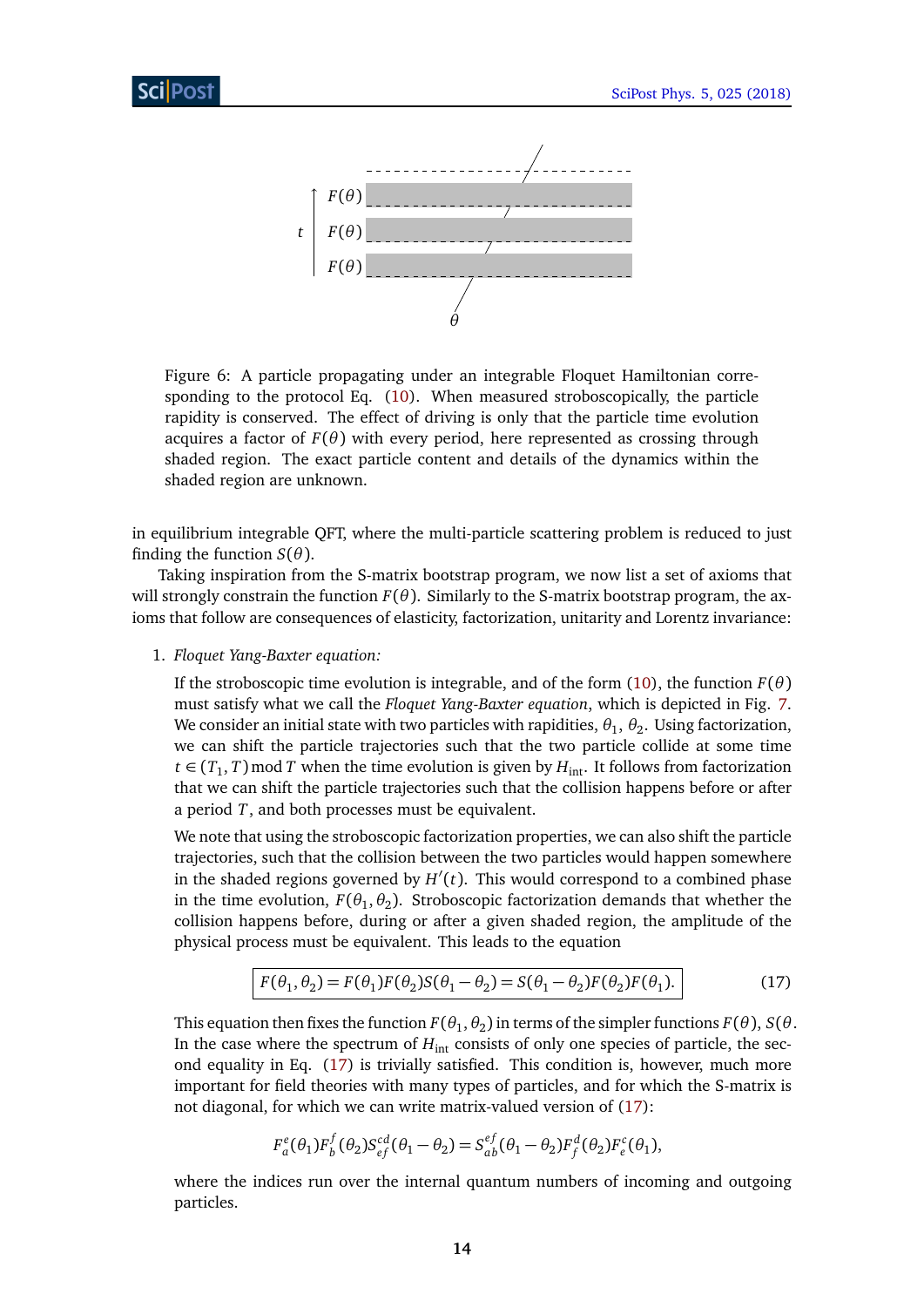<span id="page-14-0"></span>![](_page_14_Figure_2.jpeg)

Figure 7: Floquet Yang-Baxter equation.

#### 2. *Floquet annihilation axiom*

In a relativistic field theory, there exists the possibility that a particle may annihilate with its antiparticle. As a consequence, it is known that form factors of local operators possess singularities at configurations of rapidities where an incoming particle and antiparticle annihilate [[6](#page-37-7)]. If the initial state contains a particle with rapidity *θ*, an "annihilation pole" exists in form factors of local operators if there is also an incoming antiparticle with rapidity  $θ + iπ$ . If we demand that Floquet integrability is consistent with annihilation of particles and antiparticles, we arrive at the constraint depicted in Fig. [8](#page-15-0) , which we call the *Floquet annihilation axiom.* Explicitly, the condition on the function  $F(\theta)$  that ensures compatibility with annihilation is

$$
F(\theta)F(\theta + i\pi) = 1.
$$
 (18)

It will be later useful to rewrite Eq. [\(18\)](#page-13-1) in terms of the particle energy and momentum, instead of the rapidity, such that

<span id="page-14-1"></span>
$$
F(E, p)F(-E, -p) = 1.
$$

#### 3. *Floquet cross-unitarity axiom/Parity invariance*

This next axiom follows from demanding compatibility between Floquet integrability, Smatrix unitarity and relativistic invariance. We start by performing a space-time rotation, where we exchange the role of the spatial and temporal directions. In terms of particle content, this rotation is done by shifting all the rapidities as  $\theta \rightarrow i\pi/2 - \theta$ . In this picture, instead of having a periodically driven system, we consider a system with spatial defects which are periodic in *x*. In this space-time rotated theory, Floquet integrability translates into the fact that scattering of a particle against one of the defects is elastic and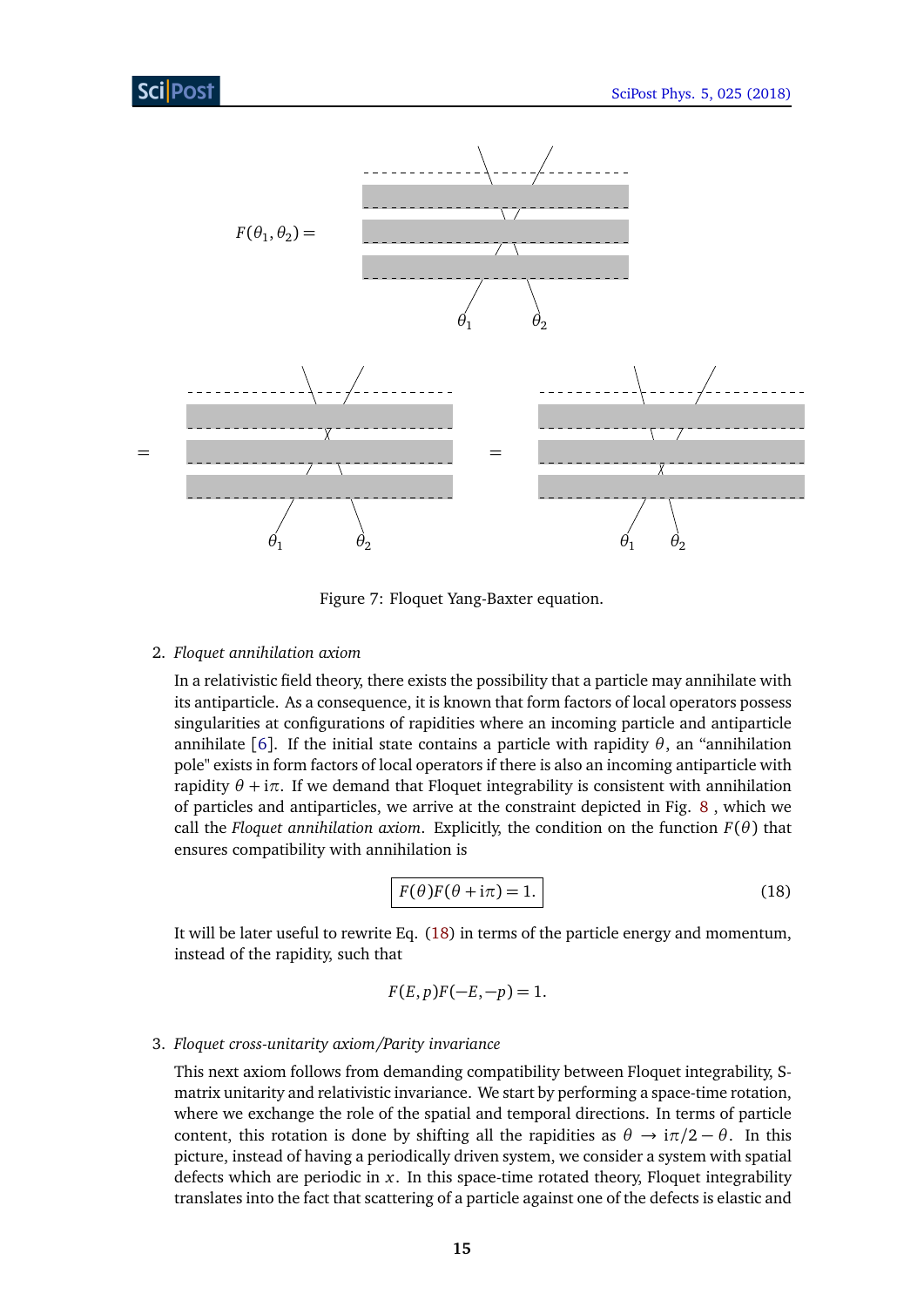<span id="page-15-0"></span>![](_page_15_Figure_2.jpeg)

![](_page_15_Figure_3.jpeg)

<span id="page-15-1"></span>![](_page_15_Figure_4.jpeg)

Figure 9: Floquet cross-unitarity axiom.

factorizable. Applying the property of S-matrix unitarity in this rotated channel leads us to our next axiom, pictured in Fig. [9.](#page-15-1) We call this axiom the *Floquet cross-unitarity axiom*, and the explicit condition on  $F(\theta)$  is given by

$$
F\left(\frac{i\pi}{2} - \theta\right) F\left(\frac{i\pi}{2} + \theta\right) = 1.
$$
 (19)

We can combine the condition [\(19\)](#page-14-1) with the annihilation axiom [\(18\)](#page-13-1) to obtain the condition

<span id="page-15-2"></span>
$$
F(\theta) = F(-\theta),\tag{20}
$$

which simply implies that the function  $F(\theta)$  is symmetric under a parity transformation. Only two of the three conditions, [\(18\)](#page-13-1), [\(19\)](#page-14-1) and [\(20\)](#page-15-2) are independent constraints on  $F(\theta)$ .

### 4. *Floquet bound-state bootstrap axiom*

This next axiom applies for integrable QFT's whose spectrum contains excitations which are bound states of other particles. As we discussed in Section [2,](#page-3-0) if there are particles with quantum numbers labeled by *a*, *b*,*c*, and the *c* particle can be considered to be a bound state of an *a* and *b* particle, then there is a fusion angle  $u_{ab}^c$ , such that the Smatrix,  $S_{ab}(\theta)$  has a pole at  $\theta = i u_{ab}^c$ . Using the property of stroboscopic factorization, we can shift the point in time when two particles fuse to form a bound state. This leads to the condition pictured in Fig. [10,](#page-16-0) which we call the *Floquet bound-state bootstrap*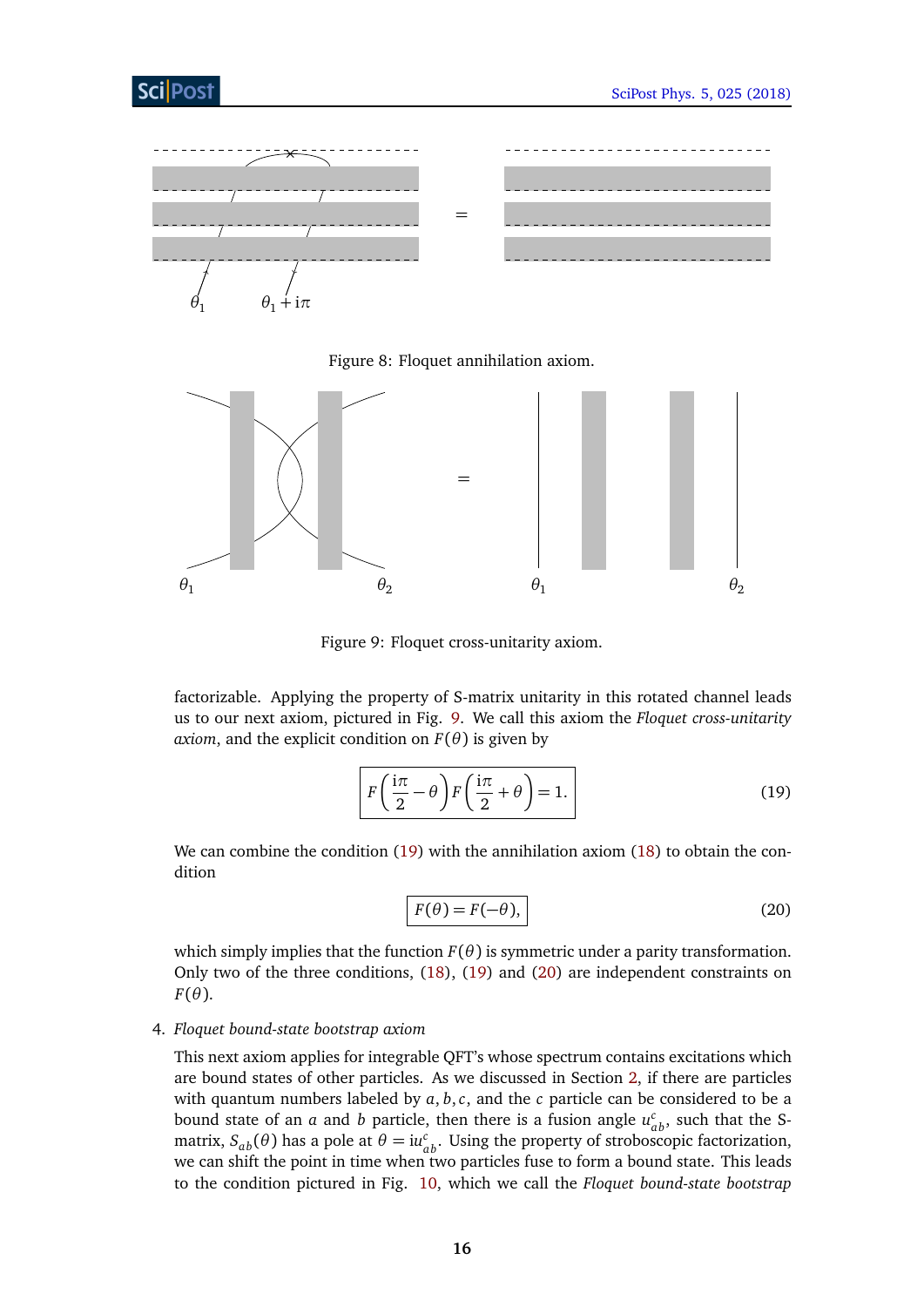<span id="page-16-0"></span>![](_page_16_Figure_2.jpeg)

Figure 10: Floquet bound-state bootstrap axiom.

*axiom*, or explicitly,

$$
F_a(\theta + i\bar{u}_{ca}^b)F_b(\theta - i\bar{u}_{bc}^a) = F_c(\theta),
$$
\n(21)

where  $F_{a,b,c}(\theta)$  is the stroboscopic evolution function corresponding to each type of particle.

We point out that one simple function that satisfies all the constraints on  $F(\theta)$  is the standard particle time evolution phase,  $F(\theta) = \exp(-i T' m \cosh \theta)$ , for some duration  $T'$ .

Another simple solution is given by a constant,  $F(\theta) = \pm 1$ . The solution with the positive sign corresponds to the trivial scenario where there is no driving, such that  $H'(t) = H_{int}$ , in the protocol [\(10\)](#page-10-0).

We finally point out a very useful aspect of having integrable Floquet dynamics, which is that, once the function  $F(\theta)$  has been identified, it is possible to compute correlation functions of stroboscopically-separated operators. For example, we look at the two point function of operators  $\mathcal{O}_1(x,0)$  and  $\mathcal{O}_2(y,nT)$ . Assuming the initial state is the ground state of  $H_{\text{int}}$ , the two-point function can be written as

<span id="page-16-1"></span>
$$
C_{2,1}(y,nT;x,0) \equiv \langle 0|\mathcal{O}_2(y,nT)\mathcal{O}_1(x,0)|0\rangle. \tag{22}
$$

The two-point function [\(22\)](#page-16-1) can be computed by inserting a sum over the complete set of states between the two operators, and applying the known properties of the stroboscopic time evolution of particles. We then express [\(22\)](#page-16-1) as

$$
C_{2,1}(y, nT; x, 0) = \sum_{k=0}^{\infty} \int \frac{d\theta_1 \dots d\theta_k}{k!(2\pi)^k} \langle 0|\mathcal{O}_2(0, 0)|\theta_1, \dots \theta_k\rangle \left[\langle 0|\mathcal{O}_1(0, 0)|\theta_1, \dots \theta_k\rangle\right]^*
$$
  
 
$$
\times \exp\left(-im(y-x)\sum_{i=1}^k \sinh\theta_i - imnT\sum_{i=1}^k \cosh\theta_i\right) \prod_{i=1}^k \left[F(\theta_i)\right]^n. (23)
$$

It is then clear that if the matrix elements of operators between particle states are known (which may be found using the form factor bootstrap program [[6](#page-37-7)]), and the stroboscopic time-evolution function,  $F(\theta)$ , is known, then it is possible to compute correlation functions of operators which are separated by stroboscopic time scales.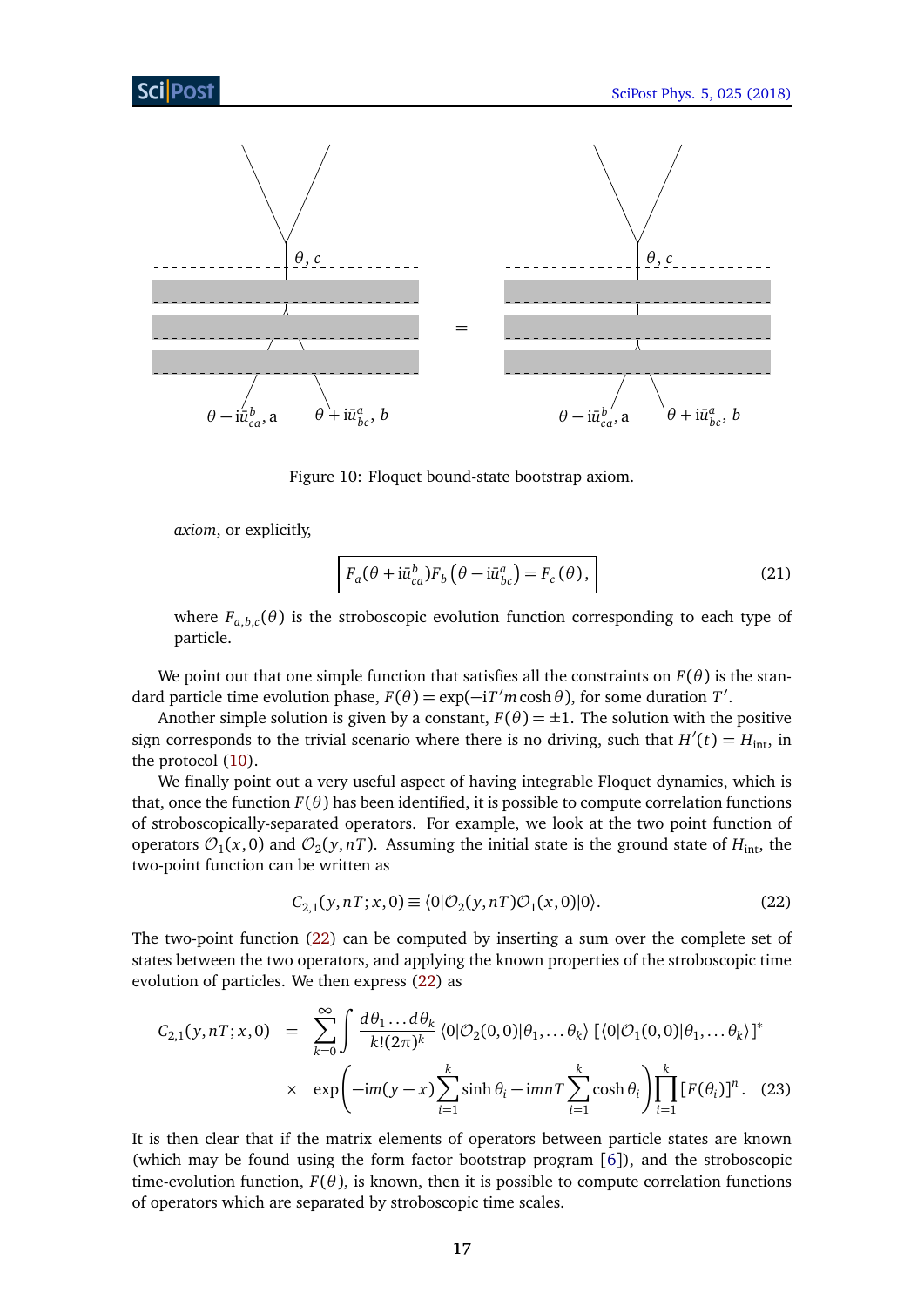In the next section we will study a simple two-step driving protocol for free bosonic and fermionic QFT's. These protocols do not generally yield an integrable Floquet Hamiltonian, however, it will be instructive to see precisely how integrability is broken. This understanding will make it easier to identify how integrability can arise in some other driving protocols.

In Section [6,](#page-24-0) we will then present several simple examples where the Floquet Hamiltonian is integrable, and we can compute explicitly the corresponding functions,  $F(\theta)$ , which satisfy all the axioms that have been proposed in this section.

# <span id="page-17-0"></span>**5 Floquet dynamics of free field theories: an instructive counterexample**

In this section we consider a simple two-step driving protocol, first for a free bosonic field, and then for a free fermion. For both cases, the driving protocol will consist of alternating between two different values of the particle mass,  $m_1$  and  $m_2.$  The stroboscopic time-evolution operator is given by

$$
U(T) = e^{-i T_1 H_{m_1}} e^{-i T_2 H_{m_2}},
$$

where *H<sup>m</sup>* is the Hamiltonian corresponding to a free boson, or fermion of mass *m*. Additional constraints arise from demanding that the physical fields be continuous as functions of time after every driving step.

### <span id="page-17-1"></span>**5.1 Free boson**

We now consider a free bosonic field,  $\phi$ , with mass  $m_1$  and Lagrangian,

$$
\mathcal{L} = \frac{1}{2} (\partial_t \phi)^2 - \frac{1}{2} (\partial_x \phi)^2 - \frac{1}{2} m_1^2 \phi^2.
$$

The field can be parametrized in terms of particle creation and annihilation operators,

$$
\phi(x) = \int \frac{dp}{2\pi} \frac{1}{\sqrt{2E_{1,p}}} e^{ipx} \left( a_{1,p} + a_{1,-p}^{\dagger} \right), \tag{24}
$$

where *a* †  $_{1,p}^{\dagger}$  creates, a particle with momentum,  $p$ , with dispersion relation given by

$$
E_{1,p}^2 = m_1^2 + p^2.
$$

We can also write the conjugate momentum field as

$$
\Pi(x) = \int \frac{dp}{2\pi} (-i) e^{ipx} \sqrt{\frac{E_{1,p}}{2}} (a_{1,p} - a_{1,-p}^{\dagger}).
$$

The corresponding Hamiltonian can be written as

$$
H_{m_1} = \int \frac{dp}{2\pi} E_{1,p} a_{1,p}^{\dagger} a_{1,p}.
$$

We now consider the following protocol. At times  $t < 0$ , the system is prepared in some eigenstate,  $|\Psi(0)\rangle$  of the Hamiltonian  $H_{m_1}$ . At  $t=0$  we then start driving the system with the Hamiltonian  $H_{m_2}$ , corresponding to a free boson with mass  $m_2 \neq m_1$ . At time  $t = T_2$ , we switch back to the Hamiltonian  $H_1$ , until time  $T_1 + T_2$ , and keep driving periodically this way.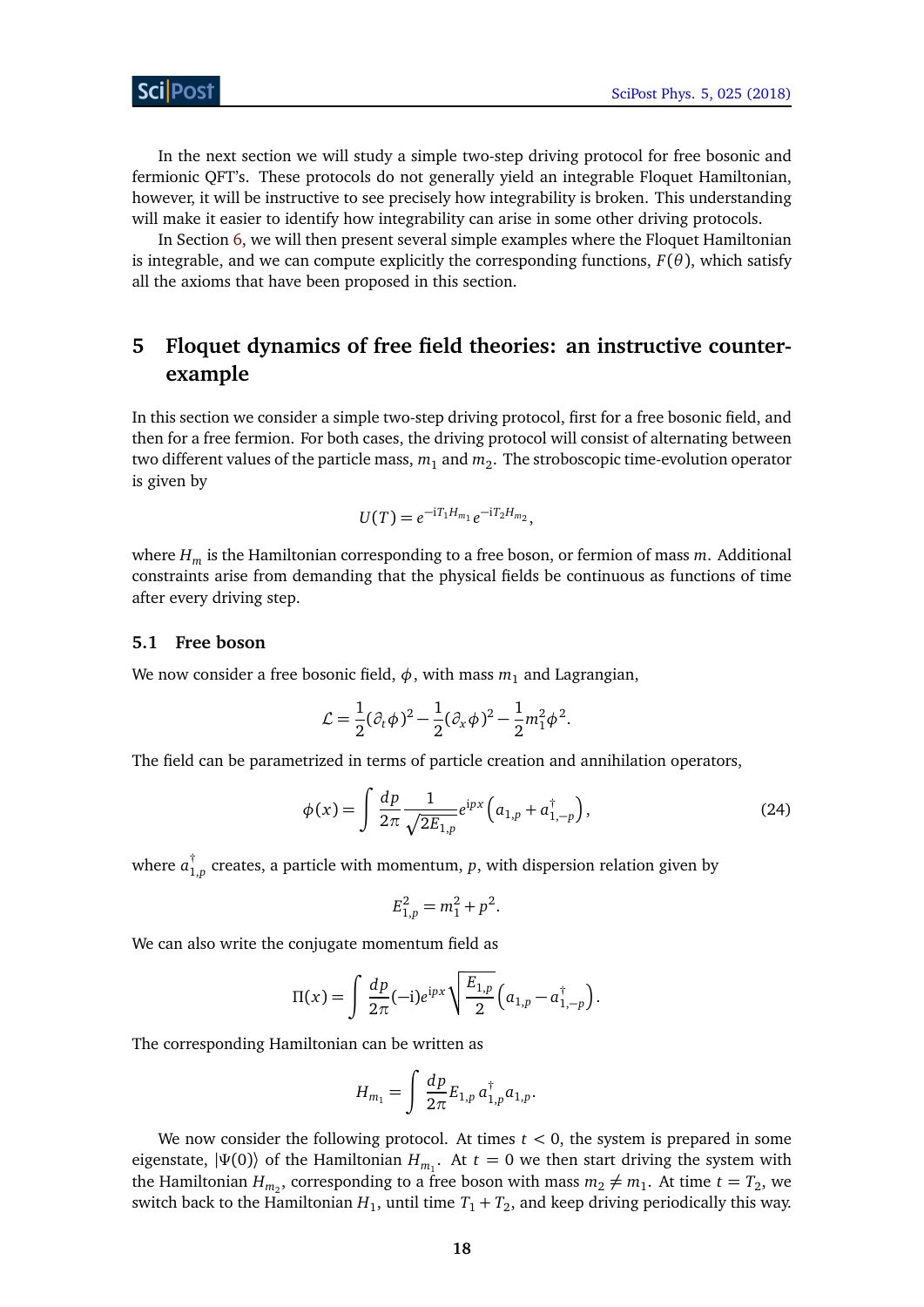[SciPost Phys. 5, 025 \(2018\)](https://scipost.org/SciPostPhys.5.3.025)

ScilPos<sup>.</sup>

We demand that at every step where we switch the Hamiltonian, the fields *φ*(*x*) and *Π*(*x*) are continuous.

Using the continuity of the physical fields, we can find at any given time, relations between the creation and annihilation operators at different driving steps. For example, demanding that the fields be continuous at  $t = 0$ , leads to the conditions

$$
\frac{1}{\sqrt{2E_{1,p}}}\left(a_{1,p}+a_{1,-p}^{\dagger}\right) = \frac{1}{\sqrt{2E_{2,p}}}\left(a_{2,p}+a_{2,-p}^{\dagger}\right),
$$
\n
$$
\sqrt{\frac{E_{1,p}}{2}}\left(a_{1,p}-a_{1,-p}^{\dagger}\right) = \sqrt{\frac{E_{2,p}}{2}}\left(a_{2,p}-a_{2,-p}^{\dagger}\right).
$$
\n(25)

The creation and annihilation operators accross the  $t = 0$  boundary are then related to each other by a Bogoliubov transformation,

<span id="page-18-0"></span>
$$
a_{2,p} = c_{(1),p} a_{1,p} + d_{(1),p} a_{1,-p}^{\dagger},
$$
  
\n
$$
a_{2,-p}^{\dagger} = c_{(1),p} a_{1,-p}^{\dagger} + d_{(1),p} a_{1,p},
$$
\n(26)

with coefficients,

<span id="page-18-1"></span>
$$
c_{(1),p} = \frac{1}{2} \left( \sqrt{\frac{E_{2,p}}{E_{1,p}}} + \sqrt{\frac{E_{1,p}}{E_{2,p}}} \right), \quad d_{(1),p} = \frac{1}{2} \left( \sqrt{\frac{E_{2,p}}{E_{1,p}}} - \sqrt{\frac{E_{1,p}}{E_{2,p}}} \right).
$$

The subscript index,  $_{(1)}$ , here represents that these are the coefficients corresponding to the first time we switch between the two Hamiltonians. When we switch back to the Hamiltonian  $H_{m_1}$  at  $t=T_2$ , the corresponding Bogoliubov coefficients will have the index, <sub>(2)</sub>, and so on.

Using the transformation [\(26\)](#page-18-0), we are able to compute expectation values of physical observables during times  $0 < t < T_2.$  For example, correlation functions of the field  $\phi(x)$  can be computed by writing the field as

$$
\phi(x, t=0) = \int \frac{dp}{\sqrt{2E_{2,p}}} e^{ipx} \left( a_{2,p} + a_{2,-p}^{\dagger} \right)
$$
\n(27)

$$
= \int \frac{dp}{\sqrt{2E_{2,p}}} e^{ipx} \left[ \left( c_{(1),p} + d_{(1),p} \right) a_{1,p} + \left( c_{(1),p} + d_{(1),p} \right) a_{1,-p}^{\dagger} \right]. \tag{28}
$$

This field can be evolved for times  $0 < t < T_2$  by simply evolving the creation and annihilation operators in [\(27\)](#page-18-1) as

<span id="page-18-2"></span>
$$
a_{2,p}(t) = e^{-iE_{2,p}t}a_{2,p}, \quad a_{2,-p}^{\dagger}(t) = e^{iE_{2,p}t}a_{2,-p}^{\dagger}.
$$
 (29)

In terms of the expression in Eq. [\(28\)](#page-18-1), the time evolution [\(29\)](#page-18-2) amounts to making the Bogoliubov coefficients time dependent, and thus complex-valued, as

<span id="page-18-3"></span>
$$
c_{(1),p}(t) = e^{-iE_{2,p}t}c_{(1),p}, d_{(1),p}(t) = e^{-iE_{2,p}t}d_{(1),p},
$$

such that

$$
\phi(x,t) = \int \frac{dp}{\sqrt{2E_{2,p}}} e^{ipx} \left[ \left( c_{(1),p}(t) + d^*_{(1),p}(t) \right) a_{1,p} + \left( c^*_{(1),p}(t) + d_{(1),p(t)} \right) a_{1,-p}^{\dagger} \right]. \tag{30}
$$

Since we know how the operators  $a_{1,p}$  and  $a_{1,-p}^{\dagger}$  act on the initial state, the expression [\(30\)](#page-18-3) allows us to compute any correlation functions of the field in the interval  $0 < t < T_2$ .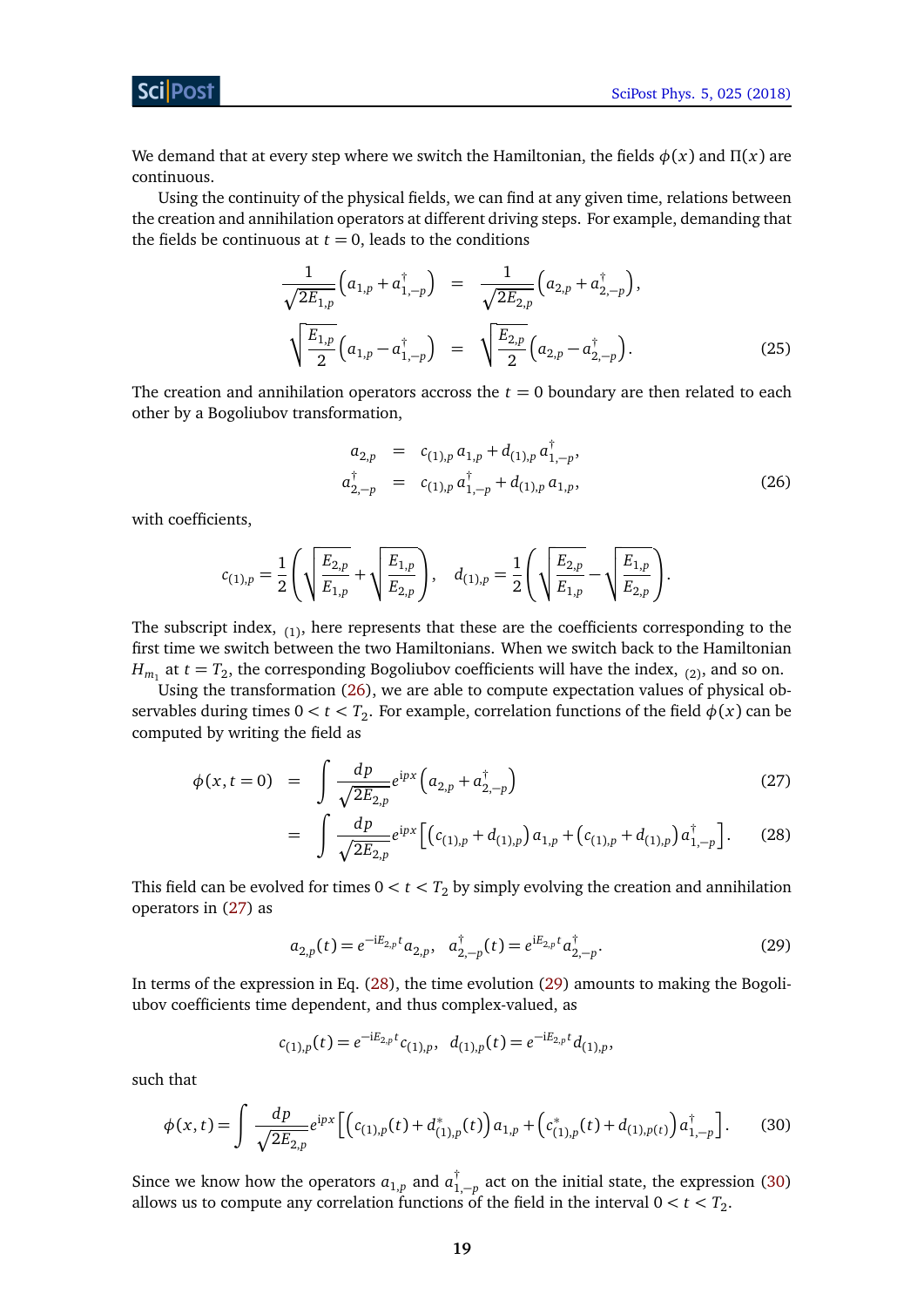**ScilPost** 

The computation we have shown until now is not new, since it corresponds to simply performing a quantum quench at  $t = 0$ , which has been done previously for free bosons [[35](#page-39-8)]. After reaching a time greater than  $T_2$ , however, we switch back to the original Hamiltonian, thus departing from the standard quench dynamics.

We now demand continuity of the fields at  $T_2$ . At  $t = T_2 - \epsilon$ , the bosonic field, and its momentum conjugate are given by

$$
\phi(x, T_2^-) = \int \frac{dp}{\sqrt{2E_{2,p}}} e^{ipx} \Big[ \Big( c_{(1),p}(T_2) + d_{(1),p}^*(T_2) \Big) a_{1,p} + \Big( c_{(1),p}^*(T_2) + d_{(1),p}(T_2) \Big) a_{1,-p}^{\dagger} \Big],
$$
  
\n
$$
\Pi(x, T_2^-) = \int \frac{dp}{2\pi} (-i) \sqrt{\frac{E_{2,p}}{2}} \Big[ \Big( c_{(1),p}(T_2) - d_{(1),p}^*(T_2) \Big) a_{1,p} + \Big( -c_{(1),p}^*(T_2) + d_{(1),p}(T_2) \Big) a_{1,-p}^{\dagger} \Big].
$$
\n
$$
(31)
$$

The fields at  $t = T_2 + \epsilon$  can also be expressed in terms of the original creation and annihilation operators by means of a new Bogoliubov transformation, with new coefficients, *c*(2),*<sup>p</sup>* (*t*) and  $d_{(2),p}(t)$ , which are time-evolved as

<span id="page-19-2"></span>
$$
c_{(2),p}(t) = e^{-iE_{1,p}t}c_{(2),p}, \quad d_{(2),p}(t) = e^{-iE_{1,p}t}d_{(2),p}.
$$
\n(32)

One can write a Bogoliubov transformation between the creation and annihilation operators corresponding to the field at  $T_2 < t < T$  and those of the original field, as

$$
a_{1,p}^{(2)}(t) = c_{(2),p}(t)a_{1,p} + d_{(2),p}(t)a_{1,-p}^{\dagger}, \quad a_{1,-p}^{\dagger(2)}(t) = c_{(2),p}^*(t)a_{1,-p}^{\dagger} + d_{(2),p}^*(t)a_{1,p}.
$$
 (33)

The fields at  $T_2 + \epsilon$  are then

<span id="page-19-1"></span>
$$
\phi(x, T_2^+) = \int \frac{dp}{\sqrt{2E_{1,p}}} e^{ipx} \Big[ \Big( c_{(2),p}(T_2) + d_{(2),p}^*(T_2) \Big) a_{1,p} + \Big( c_{(2),p}^*(T_2) + d_{(2),p}(T_2) \Big) a_{1,-p}^{\dagger} \Big],
$$
  
\n
$$
\Pi(x, T_2^+) = \int \frac{dp}{2\pi} (-i) \sqrt{\frac{E_{2,p}}{2}} \Big[ \Big( c_{(1),p}(T_2) - d_{(1),p}^*(T_2) \Big) a_{1,p} + \Big( -c_{(1),p}^*(T_2) + d_{(1),p}(T_2) \Big) a_{1,-p}^{\dagger} \Big].
$$
\n
$$
(34)
$$

Demanding continuity of the fields,  $\phi(x, T_2^-)$  $\Gamma_2^{-}$ ) =  $\phi(x, T_2^+)$  and  $\Pi(x, T_2^-)$  $T_2^-$ ) =  $\Pi(x, T_2^+)$ , we find the relation between Bogoliubov coefficients,

<span id="page-19-0"></span>
$$
c_{(2),p} = \frac{1}{2} e^{i(E_{1,p} - E_{2,p})T_2} \left[ \sqrt{\frac{E_{1,p}}{E_{2,p}}} + \sqrt{\frac{E_{2,p}}{E_{1,p}}} \right] c_{(1),p}
$$
  
+ 
$$
\frac{1}{2} e^{i(E_{1,p} + E_{2,p})T_2} \left[ \sqrt{\frac{E_{1,p}}{E_{2,p}}} - \sqrt{\frac{E_{2,p}}{E_{1,p}}} \right] d_{(1),p}^*,
$$
  

$$
d_{(2),p}^* = \frac{1}{2} e^{i(E_{1,p} - E_{2,p})T_2} \left[ \sqrt{\frac{E_{1,p}}{E_{2,p}}} - \sqrt{\frac{E_{2,p}}{E_{1,p}}} \right] c_{(1),p}
$$
  
+ 
$$
\frac{1}{2} e^{i(E_{1,p} + E_{2,p})T_2} \left[ \sqrt{\frac{E_{1,p}}{E_{2,p}}} + \sqrt{\frac{E_{2,p}}{E_{1,p}}} \right] d_{(1),p}^*
$$

(35)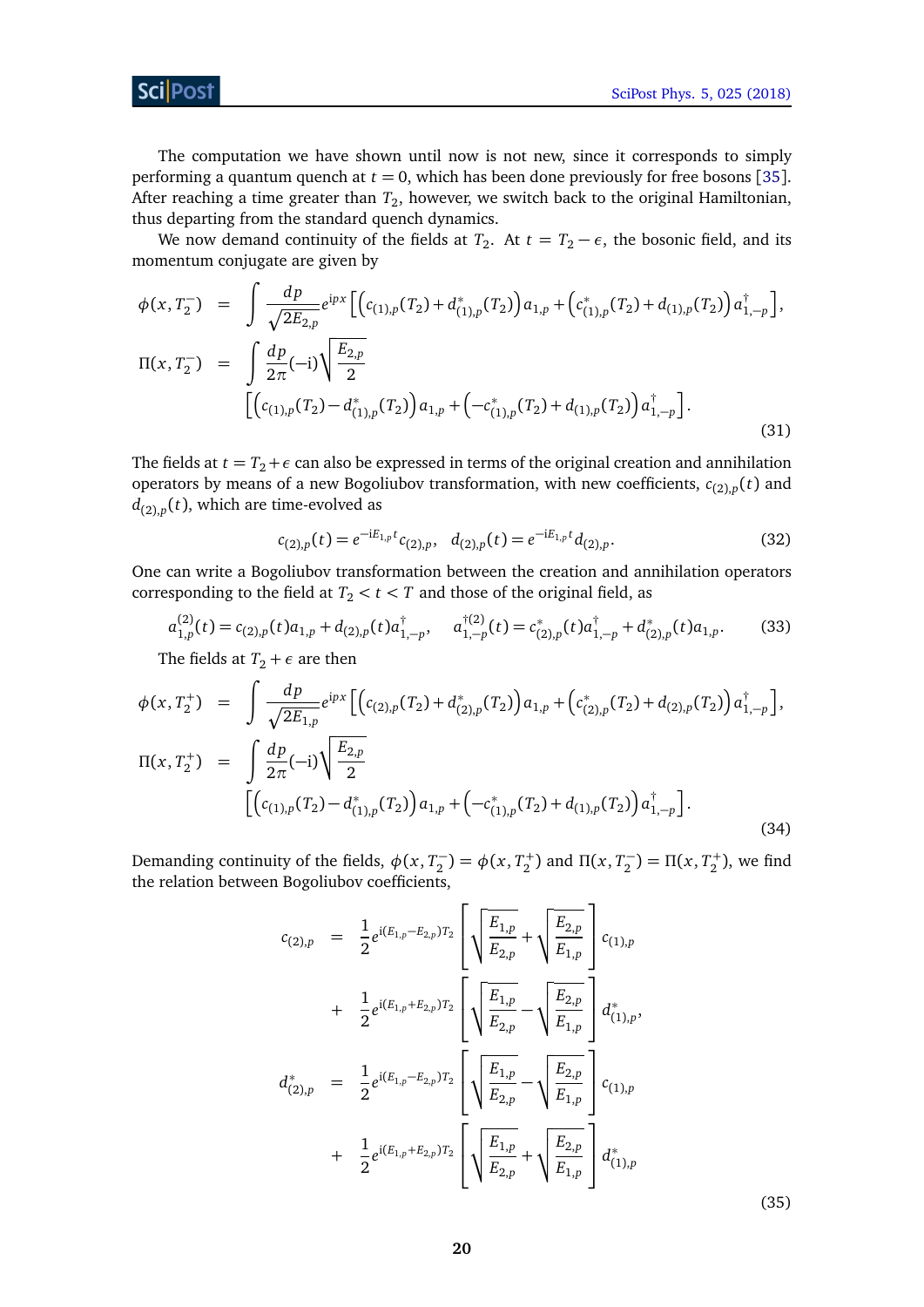Sci Post

Using the transformation [\(35\)](#page-19-0), we are now able to compute all correlation functions of the physical fields in the time interval  $T_2 < t < T$ , by writing the fields at this interval in terms of the original creation and annihilation operators, as [\(34\)](#page-19-1), and time-evolving the Bogoliubov coefficients with [\(32\)](#page-19-2).

We can repeat a similar procedure every time we switch between Hamiltonians; by demanding continuity of the fields, we obtain new Bogoliubov coefficients. This way one can write a recursive relation between the coefficients at a given step and those from the previous step, generalizing [\(35\)](#page-19-0) as

<span id="page-20-0"></span>
$$
c_{(n+1),p} = \frac{1}{2} e^{i T_n (E_{[n+1]_2,p} - E_{[n]_2,p})} \left[ \sqrt{\frac{E_{[n+1]_2,p}}{E_{[n]_2,p}}} + \sqrt{\frac{E_{[n]_2,p}}{E_{[n+1]_2,p}}} \right] c_{(n),p} + \frac{1}{2} e^{i T_n (E_{[n+1]_2,p} + E_{[n]_2,p})} \left[ \sqrt{\frac{E_{[n+1]_2,p}}{E_{[n]_2,p}}} - \sqrt{\frac{E_{[n]_2,p}}{E_{[n+1]_2,p}}} \right] d_{(n),p}^*,
$$

$$
d_{(n+1),p}^{*} = \frac{1}{2} e^{i T_n (E_{[n+1]_2, p} - E_{[n]_2, p})} \left[ \sqrt{\frac{E_{[n+1]_2, p}}{E_{[n]_2, p}}} - \sqrt{\frac{E_{[n]_2, p}}{E_{[n+1]_2, p}}} \right] c_{(n),p}
$$
  
+ 
$$
\frac{1}{2} e^{i T_n (E_{[n+1]_2, p} + E_{[n]_2, p})} \left[ \sqrt{\frac{E_{[n+1]_2, p}}{E_{[n]_2, p}}} + \sqrt{\frac{E_{[n]_2, p}}{E_{[n+1]_2, p}}} \right] d_{(n),p}^{*},
$$
(36)

where we have introduced the notation  $[n+1]_2 = n \mod 2$ , and

<span id="page-20-1"></span>
$$
T_n = \begin{cases} \frac{n}{2}T, & \text{for } [n+1]_2 = 2, \\ \left(\frac{n-1}{2}\right)T + T_2, & \text{for } [n+1]_2 = 1. \end{cases}
$$

With the relations [\(36\)](#page-20-0), it is now possible to compute correlation functions of fields at any time.

We now address the question which is the main concern of this paper. Namely, is the Floquet dynamics of a free boson we have just described integrable? If not, can we learn something about how integrability is broken?

As we have discussed in previous sections, a consequence of Floquet integrability is that the stroboscopic evolution of particles needs to be elastic. Suppose for example, that we choose the initial state to be a *k*-particle eigenstate of  $H_{m_1}$  with momenta  $p_1,\ldots,p_k$ , namely,

$$
|\Psi(0)\rangle=|p_1,\ldots,p_k\rangle.
$$

If the Floquet Hamiltonian was integrable, we expect that at times  $nT - \epsilon$ , for some integer  $n$ , the system is again in a *k*-particle eigenstate with momenta  $p_1, \ldots, p_k$ , which might have acquired an additional phase,  $F(p_1, \ldots, p_k)$ . This condition of stroboscopic elasticity in this case is then equivalent to the requirement that

$$
d_{(2n),p} = 0,\t\t(37)
$$

for every *p*, and integer *n*. In such a case, the Bogoliubov transformation between the operators at time  $nT - \epsilon$ , and those at  $t = -\epsilon$  is

$$
a_{1,p}^{(2n)}(t) = c_{(2n),p}(t)a_{1,p}, \quad a_{1,p}^{\dagger(2n)}(t) = c_{(2n),p}^*(t)a_{1,p}^{\dagger}.
$$
 (38)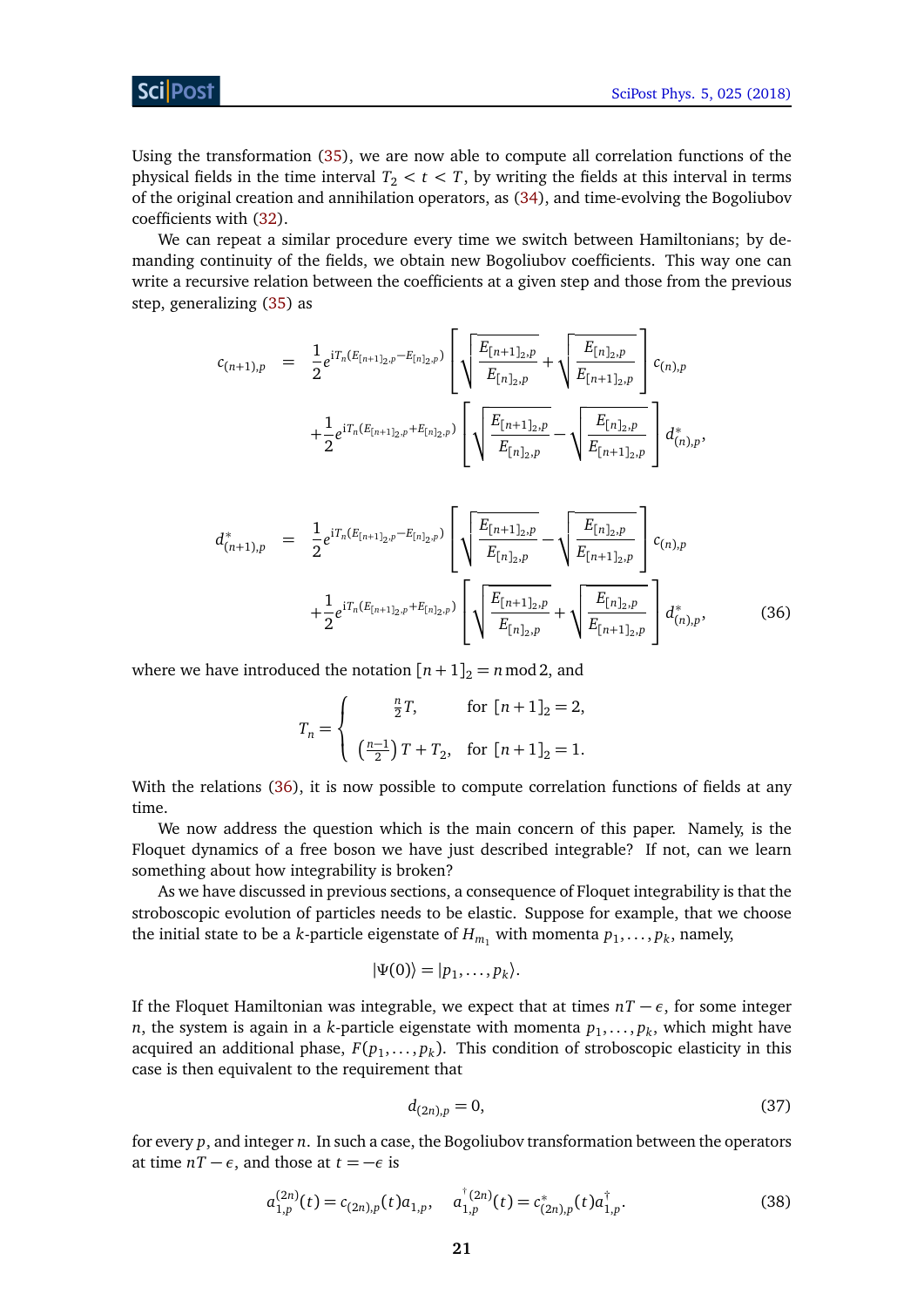If the requirement [\(37\)](#page-20-1) were satisfied, this would imply that  $c_{(2n),p}(T) = [c_{(2)}(T)]^n$ , and stro-boscopic time evolution is of the form [\(15\)](#page-12-1), and with  $F(p) = e^{-i\hat{E}_{1,p}^T T} c_{(2),p}(T)$ .

Generally the condition [\(37\)](#page-20-1) is **not** satisfied in the protocol we presented. We can see this writing the explicit expression for *d* ∗ (2),*p* ,

<span id="page-21-1"></span>
$$
d_{(2),p}^* = -\frac{\left(E_{2,p}^2 - E_{1,p}^2\right)}{4E_{1,p}E_{2,p}} e^{iE_{1,p}T_2} \sin(E_{2,p}T_2). \tag{39}
$$

While it is possible to choose a duration  $T_{2}$  such that the coefficient [\(39\)](#page-21-1) vanishes for a given value of *p*, it is generally impossible for all of the coefficients with all values of *p* to vanish simultaneously. This is why generally, the two-step driving protocol for the free massive boson does not generally lead to an integrable Floquet Hamiltonian. In the next subsection we find a similar result for a free fermionic system.

#### <span id="page-21-0"></span>**5.2 Free fermion**

We consider the theory of a free, massive Majorana fermion. We will again perform a twostep diving protocol, where we alternate between the values of masses,  $m_1$  and  $m_2$ , while demanding continuity of physical fields at each step. The corresponding Hamiltonians will again be denoted as  $H_{m_1}$  and  $H_{m_2}$ .

The Majorana fermion corresponding to the system,  $H_{m_1}$ , can be described in terms of two component fields at  $t = 0$ ,

$$
\psi_{+}(x) = \int dp \, e^{ipx} \Big[ \alpha_{1,p} \, \alpha_{1,p} + \alpha_{1,-p}^{*} \, \alpha_{1,-p}^{\dagger} \Big],
$$
  
\n
$$
\psi_{-}(x) = \int dp \, e^{ipx} \Big[ \beta_{1,p} \, \alpha_{1,p} + \beta_{1,-p}^{*} \, \alpha_{1,-p}^{\dagger} \Big],
$$
\n(40)

where  $a_{1,p}^{\phantom{\dag}}$  and  $a_1^\dag$  $_{1,p}^{+}$  are the anticommuting creation and annihilation operators, respectively, and we have defined the coefficients

<span id="page-21-3"></span>
$$
\alpha_{1,p} = \frac{\omega}{2\pi\sqrt{2}} \frac{\sqrt{E_{1,p} + p}}{E_{1,p}}, \quad \beta_{1,p} = \frac{\omega^*}{2\pi\sqrt{2}} \frac{\sqrt{E_{1,p} - p}}{E_{1,p}},
$$

with  $\omega = \exp(i\pi/4)$ , and dispersion relation  $E_{1,p}^2 = m_1^2 + p^2$ . In terms of these creation and annihilation operators, the Hamiltonian can be written as

$$
H_{m_1} = \int dp E_{1,p} a_{1,p}^{\dagger} a_{1,p}.
$$
 (41)

It will be useful to point out for future reference that this free Majorana fermion model can be obtained as the scaling limit of a transverse field quantum Ising chain (TFIC). The TFIC Hamiltonian is

<span id="page-21-2"></span>
$$
H_{\text{Ising}} = -J\sum_{i=1}^{N} \left(\sigma_i^x \sigma_{i+1}^x + g \sigma_i^z\right),\tag{42}
$$

where  $\sigma^a$ , with  $a = x, y, z$ , are Pauli matrices, and  $J > 0$ , and we impose periodic boundary conditions,  $\sigma_{N+1}^a = \sigma_1^a$ . The lattice spacing in [\(42\)](#page-21-2) has been normalized to 1.

The Hamiltonian [\(42\)](#page-21-2) can be diagonalized by performing series of simple transformations. This method is well documented in the literature (see [[8](#page-37-5)] and references therein), so we only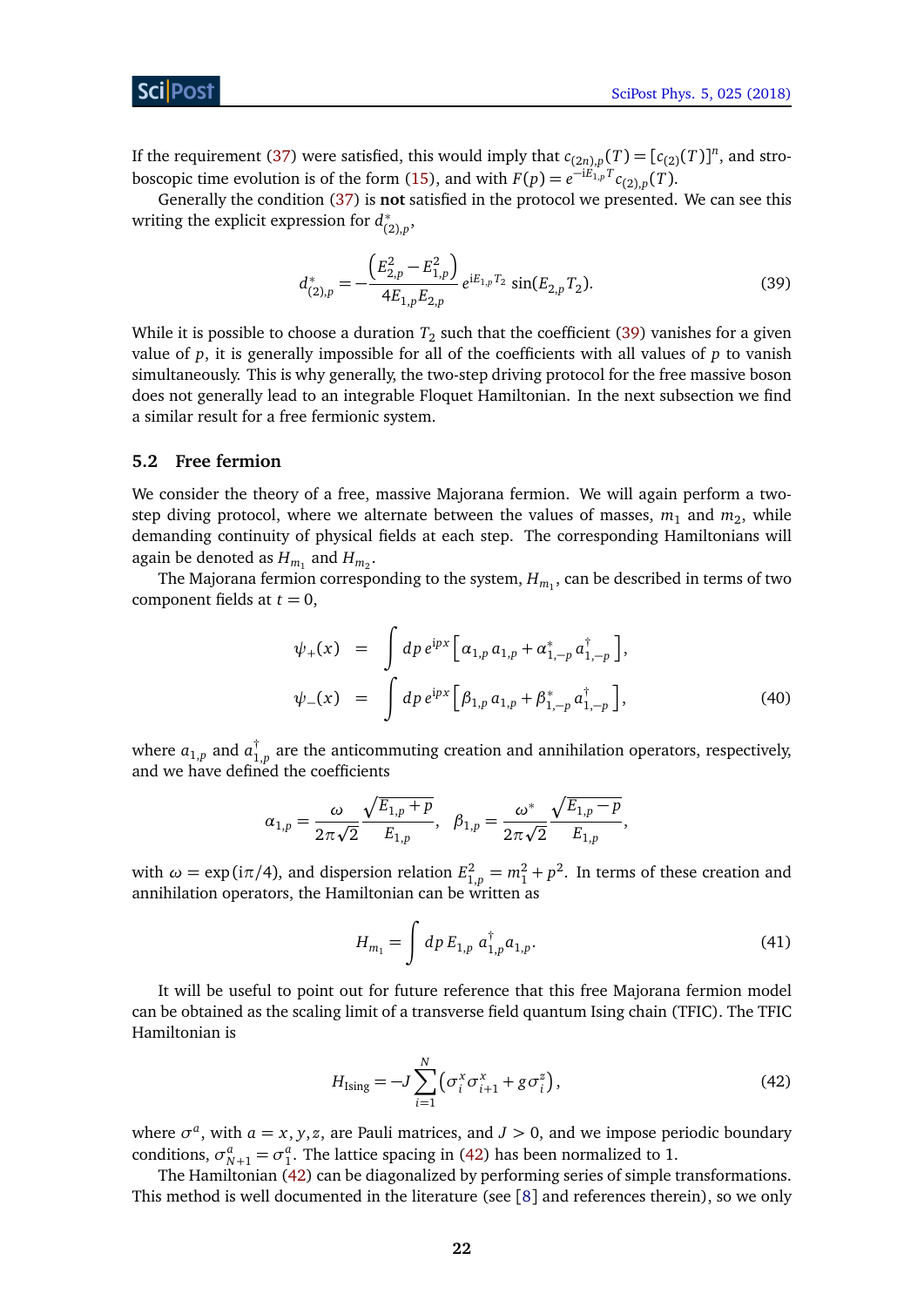mention the steps here without many details. First one transforms the spin operators into anticommuting fermionic ones by a Jordan-Wigner transformation,

<span id="page-22-3"></span>
$$
c_i = \exp\left(i\pi \sum_{j < i} \sigma_j^+ \sigma_j^- \right) \sigma_i^-, \quad c_i^\dagger = \sigma_i^+ \exp\left(i\pi \sum_{j < i} \sigma_j^+ \sigma_j^- \right), \tag{43}
$$

where  $\sigma_i^{\pm} = \frac{1}{2} \left( \sigma_i^x \pm i \sigma_i^y \right)$ . It is then useful to switch from position to momentum space by a  $2 \left( v_i + w_i \right)$ Fourier transformation,  $c_p = \frac{1}{\sqrt{p}}$  $\frac{1}{N} \sum_{i}^{N} c_i e^{ipi}$ . The allowed values of momentum, *p* depend on whether periodic or antiperiodic boundary conditions are imposed on the Fermions. We will focus here only on the antiperiodic sector, where *N* is an even integer, and the momentum takes values  $p_n = \frac{2\pi}{N}$  $\frac{2\pi}{N}(n+\frac{1}{2})$  $(\frac{1}{2})$ , an *n* takes the values  $n = -\frac{N}{2}$  $\frac{N}{2}, \ldots, \frac{N}{2} - 1$ . The final step to diagonalize the Hamiltonian is performing a Bogoliubov transformation

<span id="page-22-1"></span>
$$
a_p = u_p c_p - i v_p c_{-p}^{\dagger}, \quad a_p^{\dagger} = u_p c_p^{\dagger} + i v_p c_{-p},
$$

with coefficients  $u_p = \cos \frac{\theta_p}{2}$  $\frac{\theta_p}{2}$ ,  $v_p = \sin \frac{\theta_p}{2}$ , with  $\theta_p$  fixed by

$$
e^{i\theta_p} = \frac{g - e^{ip}}{\sqrt{1 + g^2 - 2g\cos p}}
$$

In terms of the operators  $a_p,$   $a_p^\dagger,$  the Hamiltonian is

$$
H_{\text{Ising}} = \sum_{p} E_p \left( a_p^{\dagger} a_p - \frac{1}{2} \right),\tag{44}
$$

.

with dispersion relation

<span id="page-22-0"></span>
$$
E_p = 2J\sqrt{1 + g^2 - 2g\cos p}.
$$
 (45)

The TFIC is known to have a transition at  $g = 1$  between the ordered ( $g < 1$ ) and disordered phases ( $g > 1$ ). This is reflected in the spectrum given in [\(45\)](#page-22-0), in that the particle-like excitations become gapless.

From the expressions [\(44\)](#page-22-1) and [\(45\)](#page-22-0), it is easy to see the free Majorana fermion can be obtained in the scaling limit, which is valid near the phase transition. This limit is obtained by re-introducing the lattice spacing,  $\delta$ , and then examining only the low energy degrees of freedom, while taking

<span id="page-22-2"></span>
$$
J \to \infty, \ \ g \to 1, \ \ \delta \to 0,
$$

while keeping the excitations' energy gap, *m*, and velocity, *c*, fixed. The dispersion relation [\(45\)](#page-22-0) becomes, in physical units,  $E_p = \sqrt{m^2 + (cp)^2}$ , with

$$
m=2J|1-g|, c=2J\delta,
$$

which is the dispersion relation for a massive relativistic particle. In this scaling limit, the model defined by [\(44\)](#page-22-1) is equivalent to the massive Majorana fermion defined by [\(41\)](#page-21-3).

We now again consider the protocol where the initial state at  $t = 0$  is some eigenstate of  $H_{m_1}$ ,  $|\Psi(0)\rangle$ . At  $t = 0$  we start driving with  $H_{m_2}$ , until time  $T_2$ , then switch back to the Hamiltonian  $H_{m_1}$  until time  $T$ , and thus continue periodically driving.

Every time we switch between the two Hamiltonians, we demand continuity of both field components,  $\psi_{\pm}(x, t)$ , which allows us to write down Bogoliubov transformations that relate the new creation and annihilation operators with those of the previous step. We will not show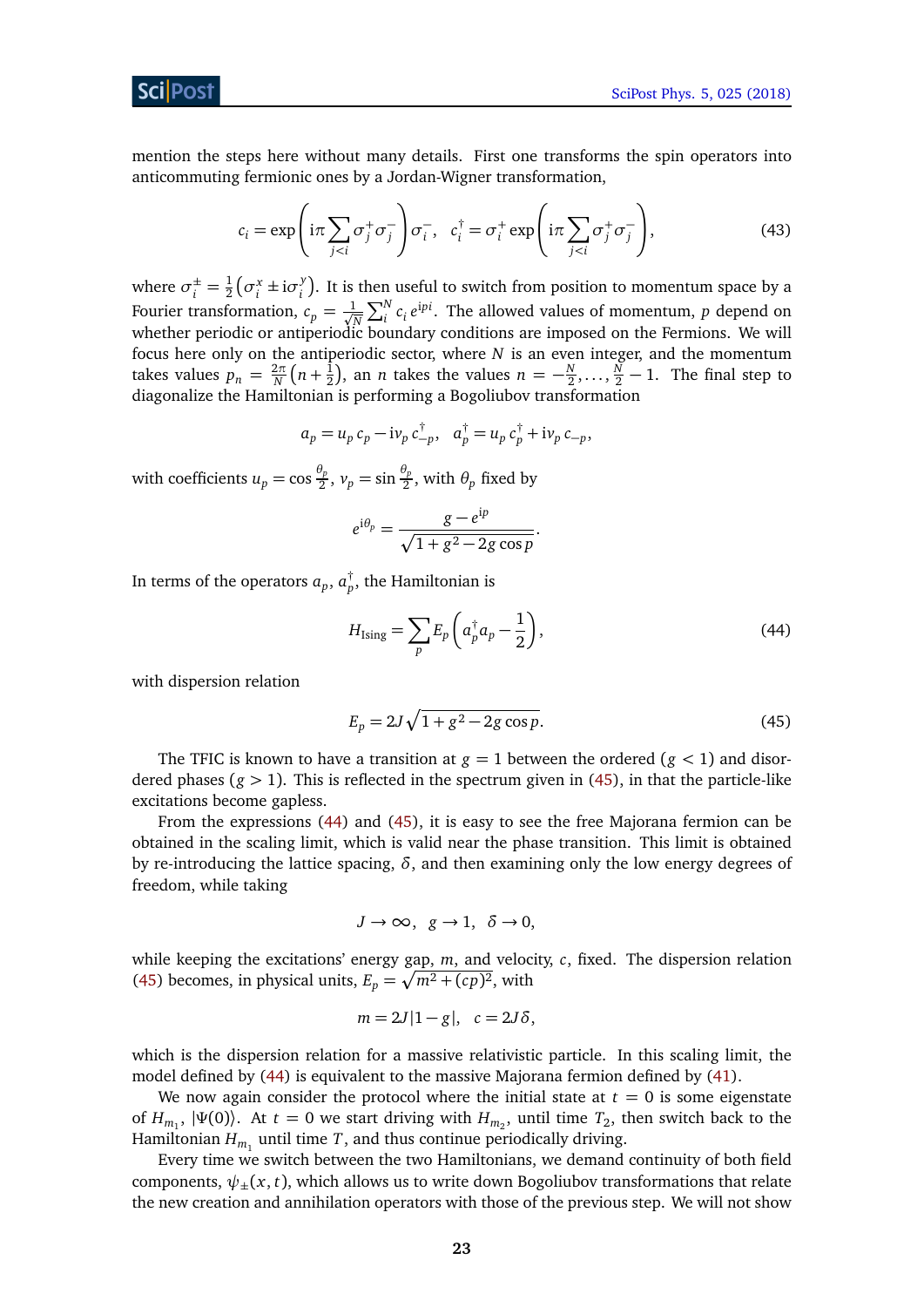this calculation in detail, as it is similar to that presented in the previous subsection. At some time *t*, after which we have switched *n* times between the two Hamiltonians, the creation and annihilation operators are related to those at  $t = 0$  by the transformation

$$
a_{[n]_2,p}^{(n)}(t) = c_{(n),p}(t) a_{1,p} + d_{(n),-p}(t) a_{1,-p}^{\dagger}, \quad a_{[n]_2,-p}^{\dagger(n)}(t) = c_{(n),-p}^*(t) a_{1,-p}^{\dagger} + d_{(n),p}^*(t) a_{1,p},
$$

where the Bogoliubov coefficients are time-evolved as

$$
c_{(n),p}(t) = e^{-iE_{[n]_2,p}t}c_{n,p}, \quad d_{(n),p}(t)e^{-iE_{[n_2],p}t}d_{(n),p}.
$$

We can again derive a recursion relation between the coefficients at the *n*-th step, and those at the  $(n - 1)$ -th step, by demanding continuity of the fields

$$
c_{(n+1),p} = e^{iE_{[n+1]_2,p}T_n} \left( \frac{\alpha_{[n]_2,p}c_{(n),p}(T_n) + \alpha_{[n]_2,-p}^* d_{(n),-p}^*(T_n)}{\alpha_{[n+1]_2,-p}^*} - \frac{\beta_{[n]_2,p}c_{(n),p}(T_n) + \beta_{[n]_2,-p}^* d_{(n),-p}^*(T_n)}{\beta_{[n+1]_2,-p}^*} \right)
$$

$$
\times \left( \frac{\alpha_{[n+1]_2,p}}{\alpha_{[n+1]_2,-p}^*} - \frac{\beta_{[n+1]_2,p}}{\beta_{[n+1]_2,-p}^*} \right)^{-1},
$$

$$
d_{(n+1),-p}^{*} = e^{iE_{[n+1]_2,p}T_n} \left( \frac{\alpha_{[n]_2,p}c_{(n),p}(T_n) + \alpha_{[n]_2,-p}^{*}d_{(n),-p}(T_n)}{\alpha_{[n+1]_2,p}} - \frac{\beta_{[n]_2,p}c_{(n),p}(T_n) + \beta_{[n]_2,-p}^{*}d_{(n),-p}^{*}(T_n)}{\beta_{[n+1]_2,p}} \right)
$$

$$
\times \left( \frac{\alpha_{[n+1]_2,-p}^{*}}{\alpha_{[n+1]_2,p}} - \frac{\beta_{[n+1]_2,-p}^{*}}{\beta_{[n+1]_2,p}} \right)^{-1}, \tag{46}
$$

with the notation for  $[n]_2$  and  $T_n$  we introduced in the previous subsection. With the recursive relations [\(46\)](#page-22-2), we are able to compute correlation functions of  $\psi_{+}(x, t)$  at any time.

As for the free Bosonic case, this simple two-step protocol does **not** lead to an integrable Floquet Hamiltonian. The requirement from Floquet integrability is again to have *d* ∗  $\chi^*_{(2n),-p} = 0,$ for all momenta, *p*, and integers, *n*. This condition is evidently not satisfied in general, as can be seen explicitly for  $n = 1$ ,

<span id="page-23-0"></span>
$$
d_{(2),-p}^{*} = -\frac{i}{2E_{1,p}E_{2,p}}e^{iE_{1,p}T_{2}}\sin(E_{2,p}T_{2})
$$
  
 
$$
\times \left[\sqrt{(E_{1,p}-p)(E_{2,p}+p)}-\sqrt{(E_{1,p}+p)(E_{2,p}-p)}\right]
$$
  
 
$$
\times \left[\sqrt{(E_{1,p}+p)(E_{2,p}+p)}+\sqrt{(E_{1,p}-p)(E_{2,p}-p)}\right].
$$
 (47)

We have seen in this section that in the two simplest cases of periodic driving we can consider, *i.e.*, two-step protocol for free bosonic and fermionic systems, integrable Floquet dynamics are not recovered. After *n* full periods, the lack of elasticity is reflected in the fact that the Bogoliubov coefficients, *d* ∗ (2*n*),*p* do not vanish. In both, the bosonic and fermionic case, we see *d* ∗  $C_{(2),p}^*$  ∼ sin( $E_{2,p}T_2$ ). While it is possible to find some particular time  $T_2$  which will make a coefficient  $d_{(2),p}$  vanish for a given  $p$ , it is generally not possible to ensure that these coefficients vanish for all values of *p*. In the next section we discuss several scenarios of driving protocols where integrability is preserved, and one can work around the problems raised in this section.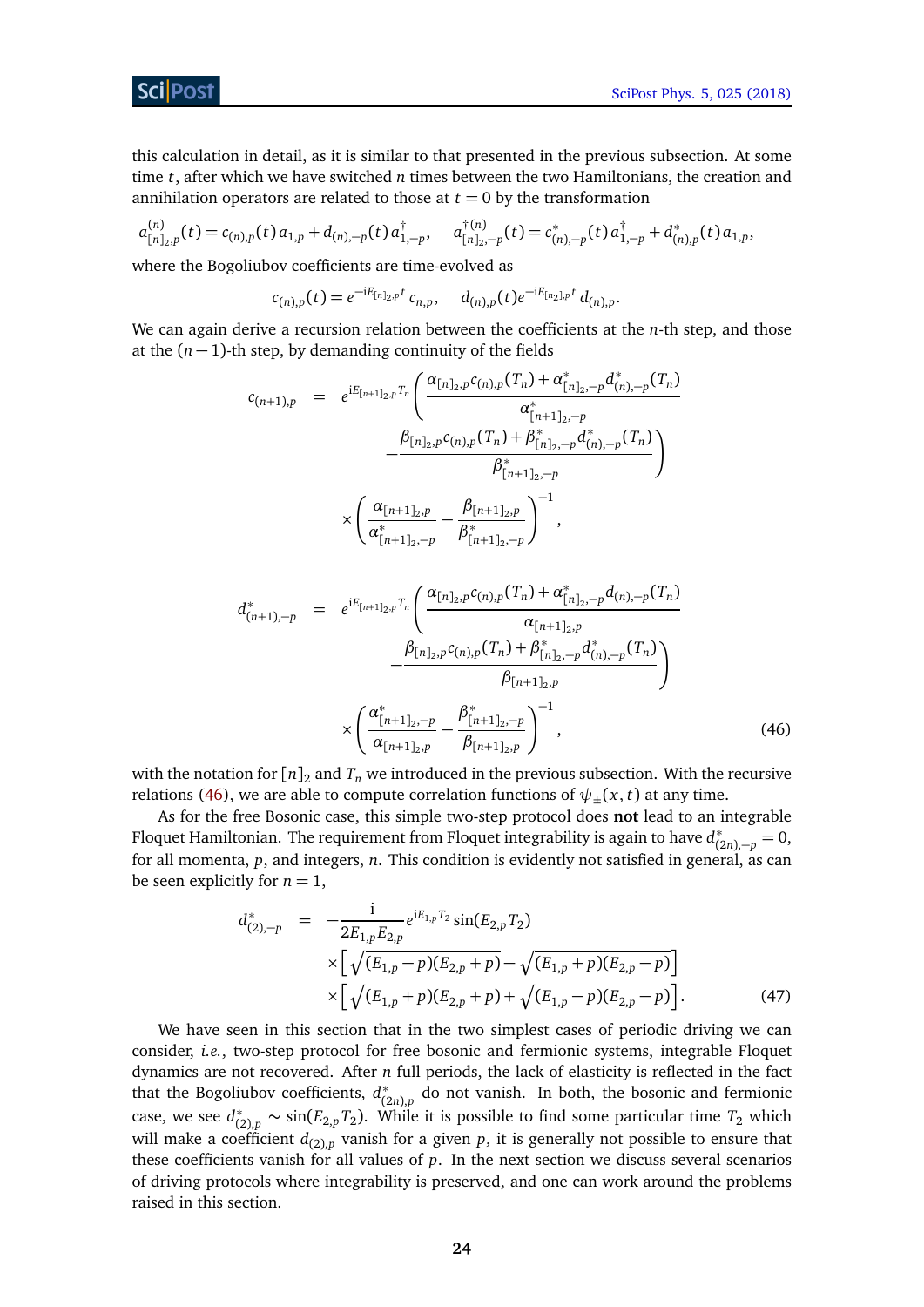## <span id="page-24-0"></span>**6 Examples of effective integrable Floquet field theory protocols**

In this section we explore several approaches to preserve integrability under periodic driving. We have so far shown that if a driving protocol for a relativistic QFT leads to an integrable Floquet Hamiltonian, then the stroboscopic time evolution exhibits elasticity and factorization. Stroboscopic elasticity and factorization lead to several strong constraints on the time evolution of multi-particle states, as presented in Section [4.](#page-11-0) We then interpret the problem of finding an integrable driving protocol in QFT, to that of finding a driving protocol where all the constraints from Section [4](#page-11-0) are satisfied.

We will start by examining two limits of periodic driving where integrability is trivially (approximately) preserved. The first of these is in the limit of very fast frequencies. As we will see, if our driving protocol consists of switching very frequently between two integrable QFT Hamiltonian, then the Floquet Hamiltonian is well approximated by the time-average of the two Hamiltonians. The second trivial limit where integrability is preserved consists of periodically driving by varying adiabatically slowly some parameter in an integrable QFT. We discuss how these limits lead to integrability in the free bosonic and fermionic theories.

We then discuss integrable Floquet protocols which rely on the concept of full revivals of states after a quantum quench. If one performs a quantum quench of a field theory in a finite volume, *L*, one expects that at some very long time, the state of the system returns to the initial state. If we precisely synchronize the driving frequency to the times when a full revival occurs, then this leads to stroboscopic elasticity and factorization. For a generic system, a full revival is expected to occur only at extremely large times which are exponential in terms of the system size. We explore, however, several situations where the time for a full revival can become much shorter. For field theories with massless particles, the time at which a full revival happens is proportional to the system size, and not exponential. We also present an even faster integrable driving protocol based on the quantum Ising chain with zero transverse field, where a full revival occurs even at infinite system size.

We finally discuss the different proposals for integrable Floquet dynamics that were presented in [[19](#page-38-5)] by Gritsev and Polkovnikov. We show how the consequences of stroboscopic elasticity and factorization are compatible with some of their proposed driving protocols.

#### <span id="page-24-1"></span>**6.1 The trivially (approximately) integrable limits of the driving period**

The first integrable driving protocols we consider correspond to two simple limits, corresponding respectively to very fast or very slow driving.

#### <span id="page-24-2"></span>**6.1.1 High-frequency protocols**

When the driving period is very short, the Floquet Hamiltonian is simply given by the timeaveraged Hamiltonian [[36–](#page-39-9)[40](#page-39-10)],

<span id="page-24-3"></span>
$$
H_F = \frac{1}{T} \int_0^T dt H(t), \quad \text{(for } T \to 0).
$$

This result is simply recovered in the case of the two-step driving protocol described by [\(8\)](#page-8-3), which is what we will consider for the rest of this subsection. The Floquet Hamiltonian can be written in terms of the BCH formula [\(9\)](#page-9-0). In the limit  $T \rightarrow 0$ , the BCH reduces to

$$
H_F = H_2 \frac{T_2}{T} + H_1 \frac{T_1}{T} + \mathcal{O}\left(\frac{T_1 T_2}{T}\right),
$$

with  $T = T_1 + T_2$ , which is precisely the time-averaged Hamiltonian.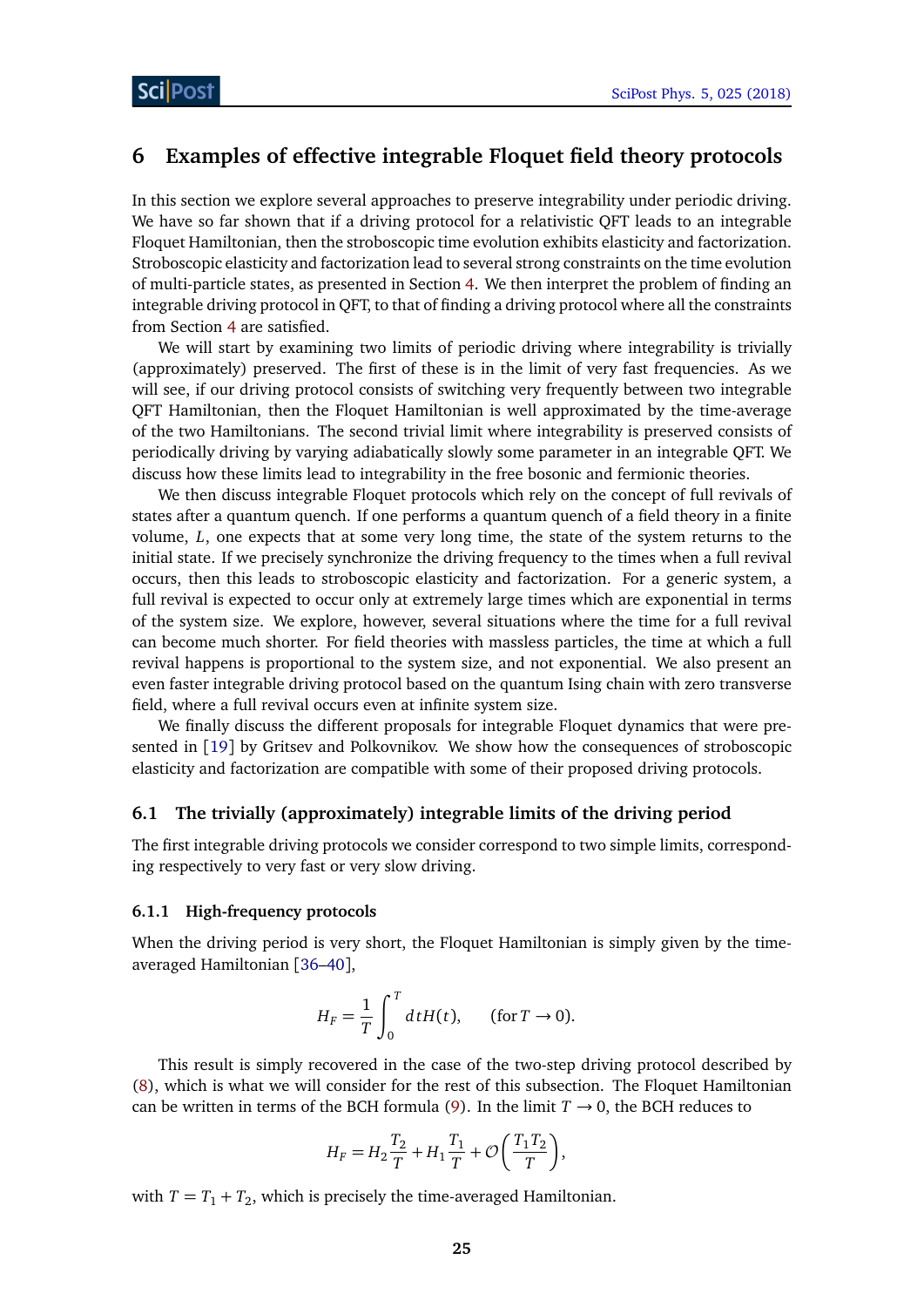It is not difficult to choose two Hamiltonians  $H_1$  and  $H_2$  such that their average, therefore the Floquet Hamiltonian is integrable at small *T*. For example, we can choose them to be, as in the previous section, Hamiltonians corresponding to a free boson (or fermion) with different values of masses,  $H_{m_1}$  and  $H_{m_2}$ .

As we have discussed in previous sections, integrability of the Floquet Hamiltonian implies stroboscopic factorization and elasticity. For free bosons and fermions, we found that this condition can be expressed in terms of the coefficients of the Bogoliubov transformation describing each step of the driving, as  $d_{(2n),p} = 0$ , for all momenta, p, and integer *n*.

We have computed these Bogoliubov coefficients corresponding to the periodic driving of a free boson [\(39\)](#page-21-1) and free fermion [\(47\)](#page-23-0). In both cases we computed explicitly the first coefficient and found

$$
d_{(2),p}\sim\sin\left(E_{2,p}T_2\right).
$$

It is then easy to see that for very short periods, with  $T_2 \to 0$ , we find  $d_{(2),p} \to 0$ . It is also similarly possible to show that  $c_{(2),p} \to 1$  for  $T_2 \to 0$ . We can use these coefficients as initial conditions for the recursive relations [\(36\)](#page-20-0) and [\(46\)](#page-22-2), from which we will find  $d_{(2n),p} \rightarrow 0$  as long as  $T_2$  is small enough. It is then evident that in this case, as expected, integrability of  $H_F$ at very short driving period implies stroboscopic elasticity and factorization.

If these high frequency Floquet Hamiltonians are integrable, then we should be able to describe the stroboscopic time evolution of a multi-particle state in terms of the function  $F(\theta)$ , which satisfies all the axioms presented in Section [4.](#page-11-0) As we previously discussed, in the case where  $d_{(2),p} \approx 0$ , then

$$
F(\theta) \approx c_{(2),p},
$$

where we discard contributions from  $\mathcal{O}(T_2^2)$ . Expanding Eq. [\(35\)](#page-19-0) for the free boson, this is

$$
F(\theta) \approx 1 + i T_2 \frac{E_{1,p}^2 - E_{2,p}^2}{2E_{1,p}} \approx \exp\left(i T_2 \frac{m_1^2 - m_2^2}{2E_{1,p}}\right),\tag{48}
$$

where  $E_{1,p} = m_1 \cosh \theta$ , and  $E_{2,p} = m_2 \cosh \xi$ , with  $\xi$  defined from the relation

<span id="page-25-1"></span>
$$
p = m_1 \sinh \theta = m_2 \sinh \xi.
$$

The function [\(48\)](#page-24-3) satisfies all the axioms from Section [4.](#page-11-0)

For the free fermion driven with small *T*, we find from [\(46\)](#page-22-2)

$$
F(\theta) \approx 1 + iE_{1,p}T_2 - i \left( \frac{\sqrt{(E_{1,p}^2 - p^2)(E_{2,p}^2 - p^2)} + p^2}{E_{1,p}} \right) T_2
$$
  
 
$$
\approx \exp \left[ iE_{1,p}T_2 - i \left( \frac{m_1m_2 + p^2}{E_{1,p}} \right) T_2 \right].
$$
 (49)

The exponentiated expressions, [\(48\)](#page-24-3) and [\(49\)](#page-25-1) both satisfy all the axioms in Section [4.](#page-11-0)

#### <span id="page-25-0"></span>**6.1.2 Adiabatically slow driving**

Integrability is also trivially approximately preserved in an opposite limit of driving speed, namely, for adiabatically slow driving protocols. The adiabatic limit is defined by very slowly varying some parameter in the Hamiltonian, such that at any point the system can be considered to be approximately at equilibrium.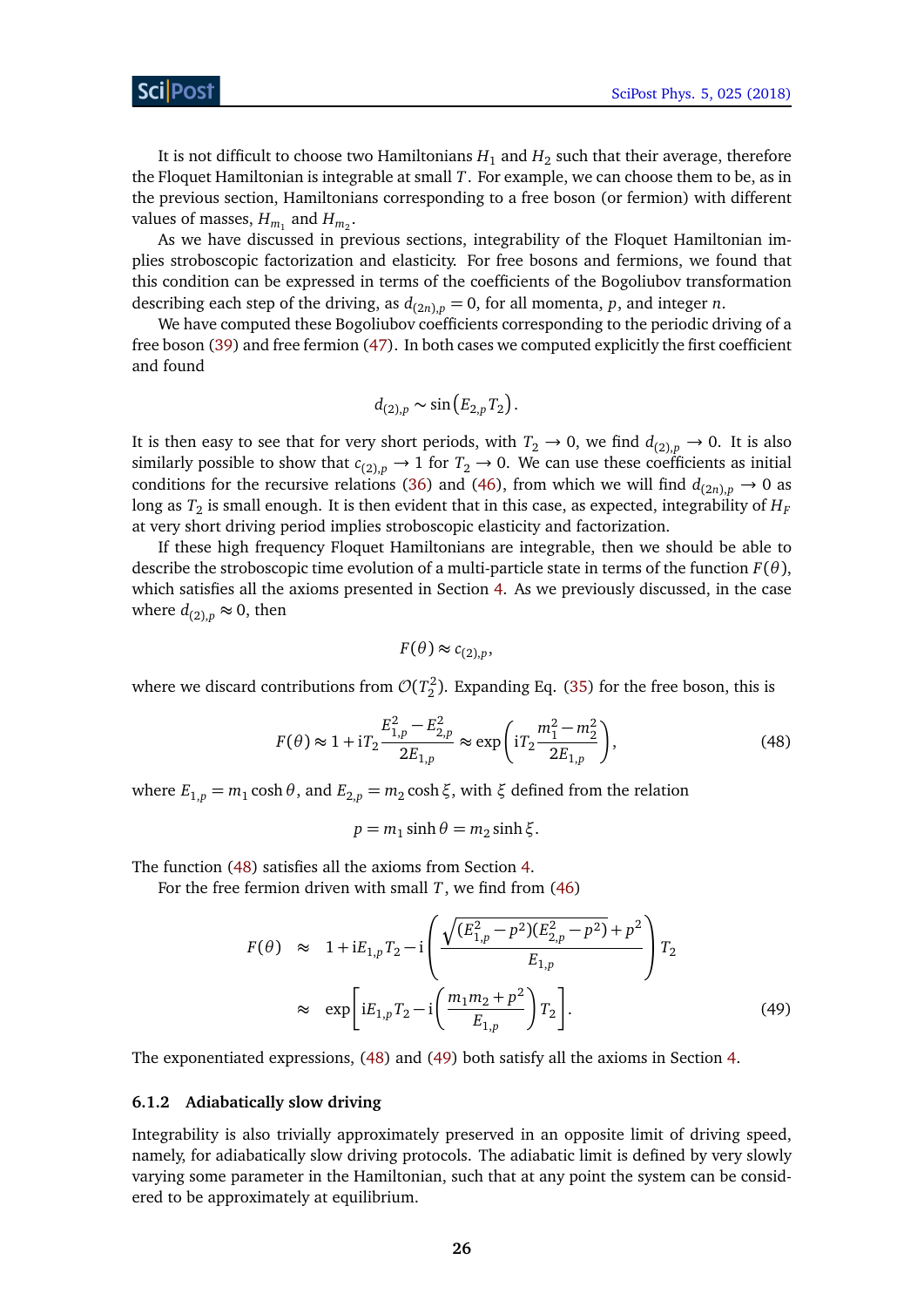In the case of the free boson and free fermion, we can consider a driving protocol of the type [\(10\)](#page-10-0), where

$$
H'(t) = H_{m(t)},\tag{50}
$$

where the Hamiltonian on the right-hand side is that of a free boson, or fermion, with a time dependent mass,  $m(t)$ . The adiabatic limit is equivalent to the condition,  $\frac{dm(t)}{dt} \approx 0$ , for all times, *t*. We further ensure periodicity by requiring  $m(0 + nT) = m(T_1 + nT)$ , for integers *n*.

If the initial state is chosen to be the ground state of  $H_{\text{int}}$ , then we assume that if the driving is adiabatically slow, then one expects that at any future time, *t*, the system is in the ground state of the current Hamiltonian,  $H(t)$ . The statement can be generalized to excited states containing particles, where adiabatically slow driving does not change the particle content (but it changes the state's energy, since the particle mass changes). This then implies that stroboscopic integrability is preserved under adiabatic periodic driving, since after a full period, the particle content of the state is conserved

Under these assumptions, we can determine that there is a function  $F(\theta)$  describing the integrable stroboscopic time evolution, which is given by

<span id="page-26-2"></span>
$$
F(\theta) = \exp\left(iT_1E_p - i\int_0^{T_1} dt E_p(t)\right),
$$

 $\mathbf{w}$  here  $E_p = m(0) \cosh \theta$ , and  $E_p(t) = m(t) \cosh \xi(t)$ , where  $p = m(0) \sinh \theta = m(t) \sinh \xi(t)$ .

#### <span id="page-26-0"></span>**6.2 Integrability based on full revivals**

As we have seen explicitly, the two-step driving protocols for free bosons and fermions do not yield integrable Floquet dynamics. We have shown that the condition of stroboscopic elasticity is explicitly broken by the fact that the coefficients  $d_{(2),p} \sim \sin(E_{2,p} T_2)$  do not generally vanish for all values of *p*. It is always possible to chose some time  $T_2 = (\pi/2 + n\pi)/E_{2,p}$  with integer, *n*, such that  $d_{(2),p} = 0$  for a specific *p*, however, the coefficient will not generally vanish for other values of *p*.

The integrable protocols we will discuss in this section consist on allowing enough time between driving steps so that the system experiences a full revival. If at time  $t = 0$  we perform a quantum quench by changing some parameter in the Hamiltonian (for example, the mass of the free boson/fermion), there is a full revival if at some time  $t = T_R$  the state of the system completely returns to the initial state,  $|\Psi(T_R)\rangle = |\Psi(0)\rangle$ . If we precisely tune the twostate driving protocol, such that at time  $T_R$ , we switch back to the original Hamiltonian, then integrability will be preserved. In terms of our expressions for  $d_{(2),p}$ , the revival time  $T_R$ , if it exists, is defined such that  $\sin(E_{2,p}T_R)=0$  for all  $p.$  In the following subsections we will discuss the conditions under which such complete revivals are possible.

Under these revival-based integrable driving protocols, the stroboscopic time-evolution of particles is described by the function

$$
F(\theta) = e^{i T_R E_{1,p}}.
$$
\n(51)

#### <span id="page-26-1"></span>**6.2.1 Exponentially-slow revival protocol for generic finite systems**

A measure of how close the state at time *t* is to the initial state is given by the return amplitude,

<span id="page-26-3"></span>
$$
l(t)=|\langle \Psi(0)|\Psi(t)\rangle|,
$$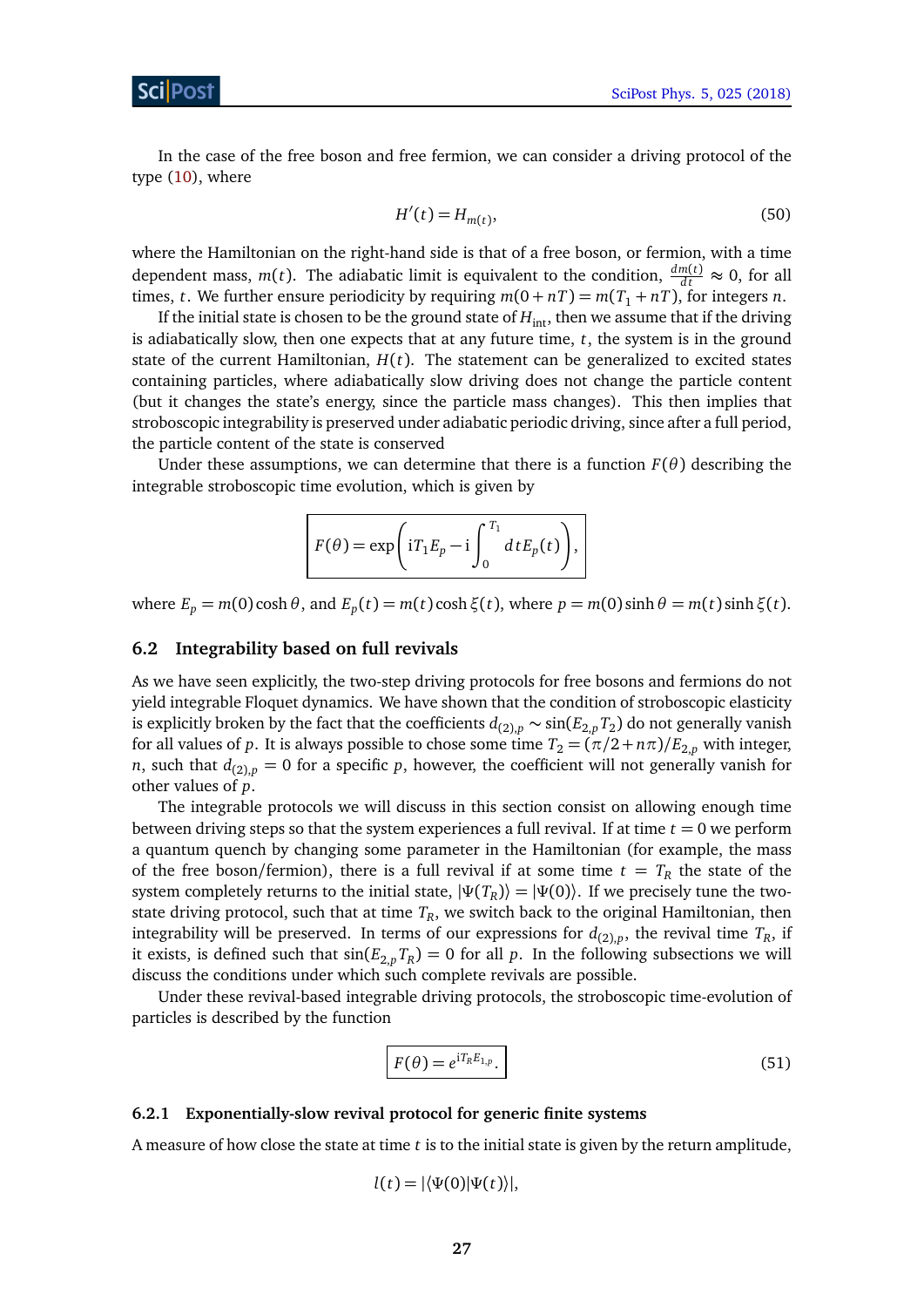where the initial state is normalized such that  $l(0) = 1$ . When a full revival occurs, at time  $T_R$ , then the return amplitude is again  $l(T_R)=1.$  It is also possible that a full revival never occurs, but there are approximate revivals at times when  $l(t) \approx 1$ , when the state is arbitrarily close to the initial state.

A full or approximate revival is expected to occur generically when there is a finite system size, *L*, and a high-momentum cut-off, provided, for instance by placing the system on a lattice. In a finite system, the allowed particle momenta become quantized. For the free bosonic and fermionic systems we consider, the quantization condition is given by  $p = 2\pi n/L$ , where *n* takes integer values for bosons and half-integer for fermions. For integrable interacting field theories, the quantization conditions are more complicated, depending on the number of particles in the given state and the S-matrices between the particles [[18](#page-38-4)]. If the system is regularized by an underlying lattice, then there is also a high-momentum cutoff, such that there is a finite number of possible momentum modes.

Once we have a regularized system at finite volume, an approximate (but arbitrarily close to full) revival is guaranteed by the quantum version of the Poincare recurrence theorem [[41](#page-39-11)]. The statement of this theorem is that when the spectrum of a given system is discrete, and bounded, there always exists some revival time, *T<sup>R</sup>* , such that

$$
1-l(T_R)<\delta,
$$

for any arbitrarily small number *δ*. If we perform a two step driving protocol as described for a free boson or fermion in Section [5,](#page-17-0) such that at the revival time, *T<sup>R</sup>* , we switch back to the original Hamiltonian, then this implies that  $d_{(2),p} \approx 0$  for all p. This implies that it is always possible to, at least approximately, preserve integrability by precisely tuning the driving period with the recurrence time.

The downside of such a protocol is that revival times,  $T_R$  are expected to be extremely long. In a generic system, the recurrence time is expected to grow exponentially with the system size, such that  $T_R \thicksim e^{\alpha L}$ . In the next subsections we will study specific scenarios where the revival time can be significantly shorter.

#### <span id="page-27-0"></span>**6.2.2 Linearly-slow revival protocols in massless field theories**

While we have discussed that it is generally possible to preserve Floquet integrability by precisely tuning a two-step driving protocol to a given revival time, this is a very impractical protocol to carry out, since the revival time is expected to grow exponentially with the system size. We are now interested in exploring specific driving protocols that may result in a much shorter and practical revival time.

The simplest way to drastically reduce the revival time is to consider the time evolution of a massless relativistic QFT in a finite system size, *L*. The reason revivals occur much faster for a massless model is that due to relativistic invariance, all particles must travel at the same speed *i.e.* the speed of light, *c* (throughout this paper we have used the standard convention,  $c = 1$ ).

In this case, the revival time is expected to become linearly proportional to the system size, instead of growing exponentially, meaning that this is a much more realistic driving protocol to perform. The initial state after a quantum quench can be expressed as a superposition of multi-particle states of the post-quench Hamiltonian. The state of the system at some time, *t*, is obtained by allowing the particles to propagate.

The idea behind the short-time revival in massless models, is that since all the particles propagate at the same speed, in a closed system with some sort of periodic boundary conditions, all particles return to their initial positions at the same time. For a free bosonic system of size *L*, with periodic boundary conditions, the system returns to its initial state after all the particles have circled around the whole system once. The revival time is then  $T_R = L/c$ .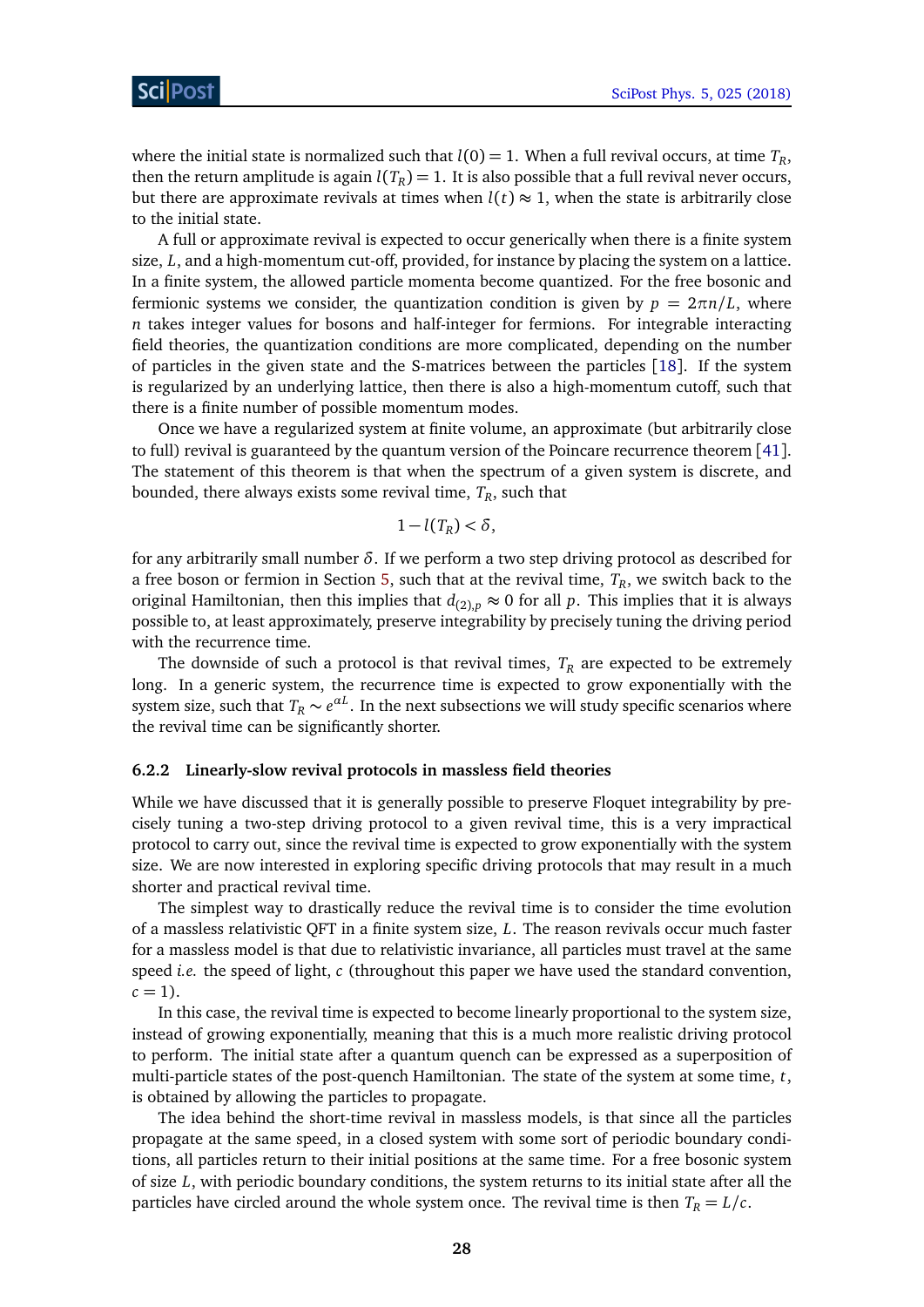In a free fermionic system, antiperiodic boundary conditions are usually imposed. This means that particles need to go around the full circle twice for the system to return to its initial state, yielding a revival time  $T_R = 2L/c$ . It has been found that revival times linear in *L* are a generic feature of quantum quenches in CFT [[42](#page-39-12)]. As with the bosonic and fermionic cases, the massless particles need to go around the full circle some integer number of times, depending on the necessary boundary conditions.

These results can also be understood in terms of the Bogoliubov coefficients, *d*(2),*<sup>p</sup>* , which we expect to vanish for an integrable quench. As we have discussed, for both, free bosons and fermions, this coefficient is proportional to  $\sin(E_{2,p} T_{2})$ . In a finite volume, momentum is quantized as  $p = 2\pi n/L$ , with *n* taking integer or half integer values, for bosons or fermions, respectively. If the particles are massless, then the energies are also quantized as

$$
E_{2,p_n}=c\frac{2\pi n}{L},
$$

It is then easy to see that if we tune the driving period to be the revival time  $T_2 = L/c$  for bosons, or  $T_2 = 2L/c$  for fermions, then we have

$$
d_{(2),p} \sim \sin(2\pi n) = 0, \quad \text{(bosonic)}
$$
  

$$
d_{(2),p} \sim \sin(4\pi n) = 0, \quad \text{(fermionic)}
$$

for all *p*, as is necessary to preserve Floquet integrability.

#### <span id="page-28-0"></span>**6.2.3 Systems with homogeneous spectrum**

It is possible to reduce even further the time to reach a full revival if we consider specific models with even more peculiar spectrum properties. The fastest such case is when we consider a theory whose excitations have a homogeneous spectrum, which does not depend on the particle's momentum. In such a system, the energy carried by an excitation is some constant  $E_p = E$ , regardless of momentum.

While this is a rare and restrictive scenario, it is how the spectrum of the transverse field Ising chain behaves in two different extreme limits. We can split the TFIC Hamiltonian [\(42\)](#page-21-2) in two terms,  $H_{\text{Ising}} = H_{\text{Ising}}^1 + H_{\text{Ising}}^2$ , such that

$$
H_{\text{Ising}}^1 = -J \sum_{i=1}^N \sigma_i^x \sigma_{i+1}^x, \quad H_{\text{Ising}}^2 = -J g \sum_{i=1}^N \sigma_i^z.
$$

In the special limits where one of the two terms of the Hamiltonian strongly dominates over the other, the particle spectrum becomes homogeneous. This can be seen from the explicit expression for the particle dispersion relation

$$
E_p = 2J\sqrt{1 + g^2 - 2g\cos p}.
$$

The limit where  $H^1_{\text{Ising}}$  dominates is given by  $g \to 0$ , for which the particle spectrum is given by  $E_p = 2J$ .

The limit where  $H^2_{\text{ising}}$  dominates is given by taking  $J \to 0$  and  $g \to \infty$ , while keeping  $Jg$ constant. In this case, the particle spectrum is given by  $E_p = 2Jg$ .

In both cases, the total energy of a given state depends only on what is the total number of excited particles, and not on what are the individual momenta of the particles.

We now consider the two step protocol for the free fermionic system, where we alternate between the full Hamiltonian  $H_{Ising}$  (for which we can consider the scaling limit), and the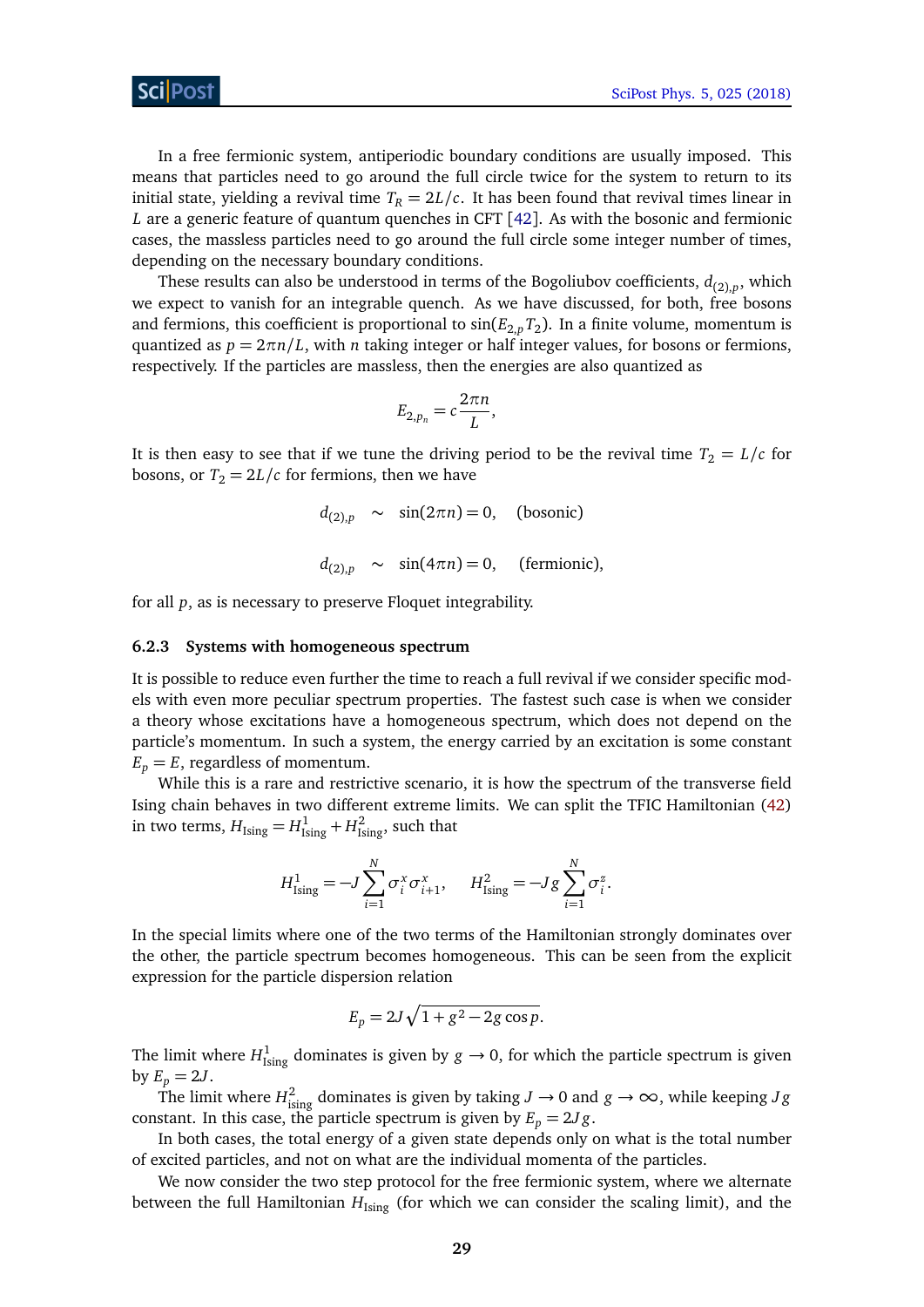second Hamiltonian is either  $H^1_{\rm Ising}$  or  $H^2_{\rm Ising}.$  We consider the initial state to be some eigenstate of  $H_{Ising}$ . We then at time  $t = 0$  switch to the second Hamiltonian, let the system evolve, and at  $t = T_2$  switch back to the original full TFIC Hamiltonian. We again can compute Bogoliubov coefficients relating the creation and annihilation operators at different times, such that *d*<sub>(2),*p*</sub> ∼ sin(*E*<sub>2,*p*</sub>*T*<sub>2</sub>).

The main simplification in this case is that, since  $E_{2,p}$  is a constant given by either  $E_2 = 2J$ , or  $E_2 = 2Jg$ , then we can simply choose the driving period  $T_2 = n\pi/E_2$  for some integer *n*, which will ensure  $d_{(2),p} = 0$ , preserving integrability.

In this case, all the particles in some given state are time-evolved with the same phase, *e*<sup>-iE<sub>2</sub>*t*</sup>, so a full revival, regardless of the initial state, will be reached every time this factor equals one, or  $t = n2\pi/E_2$ .

We note that in this system, a full revival occurs even at infinite system size, which means this integrable driving protocol can be performed much faster than those discussed in the previous subsections.

It is important to point out that in this section we have identified a simple integrable driving protocol by searching for the conditions of stroboscopic elasticity and factorization. We have not explicitly examined what is the corresponding Floquet Hamiltonian, or its associated conserved charges. The exact form of the Floquet Hamiltonian is not necessarily easy to find in closed form from the BCH expansion, [\(9\)](#page-9-0), since the period  $T_2 = n\pi/E_2$  could be large, not supporting such a perturbative expansion. At this point, in fact, we do not have any simple proposal for computing the Floquet Hamiltonian corresponding to this protocol, but one of the great advantages of the formalism developed in this paper is that we do not need to find this Hamiltonian! It is sufficient for us to identify that the properties of elasticity and factorization are present, and find the corresponding  $F(\theta)$  function, given in this case in Eq. [\(51\)](#page-26-2). This approach parallels that of ordinary integrable QFT's, when one can often work without knowledge of the system's Hamiltonian, and the problem is instead shifted to finding solutions to the S-matrix axioms, reflecting elasticity and factorization.

#### <span id="page-29-0"></span>**6.3 The Gritsev-Polkovnikov scenarios**

The study of integrable Floquet protocols was advanced by Gritsev and Polkovnikov in Ref. [[19](#page-38-5)]. In this reference, the authors proposed several different definitions for what could be interpreted as Floquet integrability. In certain cases full agreement can be shown with our definition, where an infinite set of local charges which commute with the Floquet Hamiltonian were found. In practice, integrable Floquet systems were defined in [[19](#page-38-5)] as systems which "do not heat up" with time under periodic driving. This is a much weaker restriction than our definition of Floquet integrability, since only the overall temperature needs to be a conserved quantity. In the next subsections we will find under what circumstances are the Gritsev-Polkovnikov integrable driving protocols compatible with our results.

#### <span id="page-29-1"></span>**6.3.1 Onsager algebra two-step process and row-transfer matrix protocols**

If one is interested in periodically-driven systems which do not "heat up", it is sufficient (but not necessary) to require that the Floquet Hamiltonian remains local. The eigenstates of a highly non-local Hamiltonian may be indistinguishable from high-temperature states of a local Hamiltonian, which is why driven systems are generally expected to heat up [[20](#page-38-6)]. If one is able to find some driving protocol such that the Floquet Hamiltonian is local, then traditional energy conservation will prevent heating.

One proposal presented in [[19](#page-38-5)] was to study two-step driving protocols, where the two Hamiltonians,  $H_1$  and  $H_2$ , satisfy specific algebraic properties that lead to locality of  $H_F$ . Particularly one can consider the two Hamiltonians to be linear combinations of generators of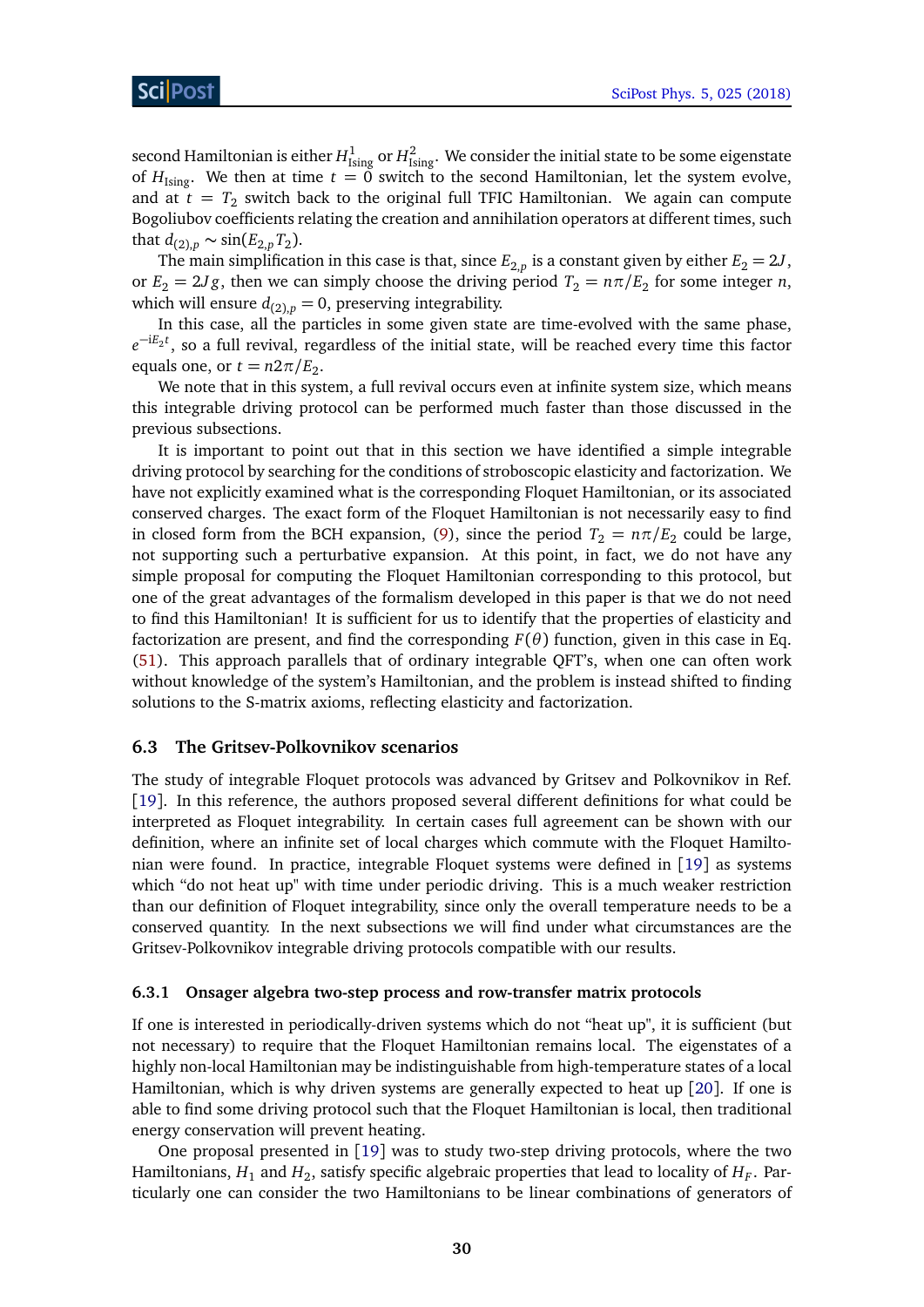some Lie group,  $Q_a$ , which satisfy the algebra

$$
[Q_a, Q_b] = f_{ab}^c Q_c,\tag{52}
$$

where  $f_{ab}^c$  are structure constants, and  $a,b,c$  are labels whose range depends on the dimension of the group. The Floquet Hamiltonian can then be obtained from the BCH formula [\(9\)](#page-9-0), which involves a sum of nested commutators of  $H_1$  and  $H_2$ . Given the relation [\(52\)](#page-26-3), each of the nested commutators can itself be expressed as a linear combination of the same generators. The ultimate consequence is that the Floquet Hamiltonian itself is a linear combination of these generators, keeping the same locality properties as the original Hamiltonians,  $H_1$  and  $H_2$ .

The concept of Hamiltonians which are Lie-group generators does not seem immediately to be related to quantum field theory, or any other extended  $(1+1)$ -d systems. In [[19](#page-38-5)], however, the authors argued that the same ideas can also be applied to some infinite-dimensional Lie algebras. The relevant example to us is the driving protocol based on the Onsager algebra.

The Onsager algebra is defined by the two "seed" operators

<span id="page-30-1"></span>
$$
A_0 = \sum_{i=1}^{L} \sigma_i^z, \quad A_1 = \sum_{i=1}^{L} \sigma_i^x \sigma_{i+1}^x,
$$
 (53)

which can be recognized as the terms that define the TFIC Hamiltonian, [\(42\)](#page-21-2). These operators generate the infinite dimensional algebra of operators  $A_n$ ,  $G_n$ , with integer index  $n$ , satisfying

<span id="page-30-0"></span>
$$
[A_l, A_m] = 4G_{l-m}, l \ge m,
$$
  
\n
$$
[G_l, A_m] = 2A_{m+l} - 2A_{m-l},
$$
  
\n
$$
[G_l, G_m] = 0.
$$

In this case it was proposed that the two-step driving protocol based on the two Hamiltonians *H*<sub>1</sub> =  $-\alpha$ *A*<sub>0</sub> and *H*<sub>2</sub> =  $-\beta$ *A*<sub>1</sub>, for constants *α*, *β*, leads to an integrable Floquet Hamiltonian. It was indeed found that there exist an infinite number of local charges that commute with  $H_F.$  Naively then we should expect to find stroboscopic elasticity and factorization as we have proposed, however, this is not the case since there is one crucial property not satisfied by the conserved charges. There is not a subset of conserved charges which are *parity-even*.

To see this we briefly recall what are the conserved charges of the Floquet Hamiltonian, which were originally found in [[43,](#page-39-13)[44](#page-40-0)]. We first introduce the notation from Ref. [43,44]

$$
Z_{[s_1s_2...s_p]} = \sum_{i=1}^N \sigma_i^{s_1} \sigma_{i+1}^{s_2} ... \sigma_{i+p-1}^{s_p},
$$

where the label  $s \in \{1 = x, 2 = y, 3 = z\}$  identifies one of the three Pauli matrices. With this notation, we define the operators

$$
U_n = \begin{cases} Z_{[1(3^{n-1})1]}, & n \ge 1, \\ -Z_{[3]}, & n = 0, \\ Z_{[2(3^{-n-1})2]}, & n \le -1, \\ \end{cases}
$$
  

$$
V_n = \begin{cases} Z_{[1(3^{n-1})2]}, & n \ge 1, \\ 1, & n = 0, \\ -Z_{[2(3^{-n-1})1]}, & n \le -1, \end{cases}
$$

where *n* is an integer.

The infinite set of local conserved charges was explicitly found for this driving protocol, and are given by the two sets [[43,](#page-39-13)[44](#page-40-0)]:

$$
C_n = V_{n+1} + V_{-n-1},
$$
  
\n
$$
Q_n = A(U_{n+1} + U_{-n+1}) + B(U_n + U_{-n}) - C(V_{n+1} + V_{-n+1} - V_{n-1} - V_{-n-1}),
$$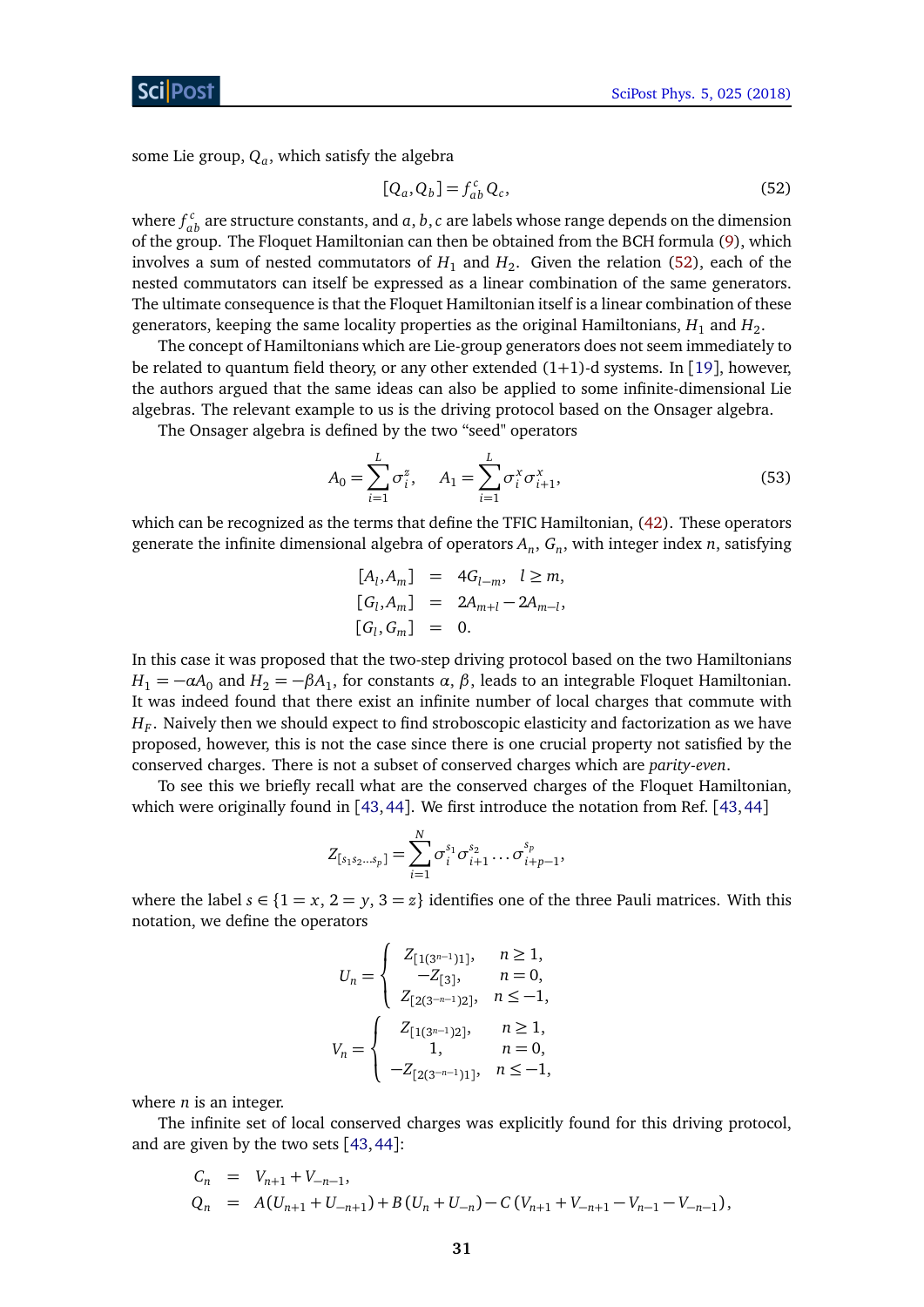for integers, *n*, and constants

$$
A = \cos(2\beta T_2)\sin(2\alpha T_1)
$$
  
\n
$$
B = \sin(2\beta T_2)\cos(2\alpha T_1)
$$
  
\n
$$
C = \sin(2\beta T_2)\sin(2\alpha T_1).
$$

We point out that the charges  $C_n$  and  $Q_n$  are not even under spatial reflections, such that the there is not an infinite set of conserved charges with positive-definite eigenvalues. This lack of parity-even charges comes from the fact that they all involve the operators *V<sup>n</sup>* , unlike the usual conserved charges of the Ising chain, where parity-even charges are written in terms of  $U_n$  operators only. It is then clear that we cannot isolate conserved charges containing only  $U_n$  operators, therefore we do not necessarily expect elasticity or factorization.

We do note, however, for the specific scenario where we choose the period such that either  $2\beta T_2 = k\pi$ , or  $2\alpha T_1 = k\pi$ , for some integer, *k*, the constant, *C*, vanishes. This renders the charges *Q<sup>n</sup>* parity-even, so we should expect elasticity and factorization. This scenario, is actually just the full revival protocol we have discussed in the previous section, where the Hamiltonian is switched at precisely the moment the system returns to its initial state. We have already shown stroboscopic elasticity and factorization appear in this scenario.

We can test explicitly the properties of the driving protocol we have described, by explicitly computing the Bogoliubov coefficients which connect the creation and annihilation operators at different times, as we have done for the free bosonic and fermionic field theories. The new Bogoliubov coefficients are derived in analogy with what we have done in Section [5,](#page-17-0) by demanding that the Jordan-Wigner fermions, *c<sup>i</sup>* from Eq. [\(43\)](#page-22-3) be continuous at each driving step. Assuming the initial state is some eigenstate of  $H_1$ , we can see if stroboscopic elasticity and factorization are present by computing the Bogoliubov coefficient *d* ∗  $\binom{*}{(2),p}$ , as was done for the free bosonic and fermionic fields. This can be computed explicitly to find

$$
d_{(2),p}^* = ie^{i2\alpha T_2}\sin(2\beta T_2)\sin\left(\frac{p+\pi}{2}\right)\cos\left(\frac{p+\pi}{2}\right).
$$

After a full period, *T*, the system will then not be in the same eigenstate of  $H_1$  as initially, so stroboscopic elasticity is broken. We note, however, that if the period is chosen such that  $2\beta T_2 = k\pi$ , then Floquet integrability is recovered.

Another similar relevant driving protocol was proposed in Ref. [[19](#page-38-5)], based on considering the two-step process Hamiltonians,  $H_{1,2}$  to be given by the row and column transfer matrix of a classical integrable spin model, respectively. We will not explore deeply this scenario, but only point out the two main concrete examples that were proposed in [[19](#page-38-5)]. When the transfer matrix of the Ising model is considered, the Hamiltonians arising from the row and column transfer matrices are just the same operators  $A_0$  and  $A_1$  we have already discussed.

A second proposed example in [[19](#page-38-5)] is given by considering the transfer matrix corresponding to the *X X X* Heisenberg spin chain, whose Hamiltonian is given by

$$
H^{(XXX)} = \sum_i U_i,
$$

with

$$
U_i = -\frac{1}{2} \Big[ \sigma_i^x \sigma_{i+1}^x + \sigma_i^y \sigma_{i+1}^y + \sigma_i^z \sigma_{i+1}^z - 1 \Big].
$$

From the corresponding row and column transfer matrices, it is proposed in [[19](#page-38-5)] that the two-step process given by the alternating between the two Hamiltonians

$$
H_1^{(XXX)} = \sum_i U_{2i}, \quad H_2^{(XXX)} = \sum_i U_{2i+1}, \tag{54}
$$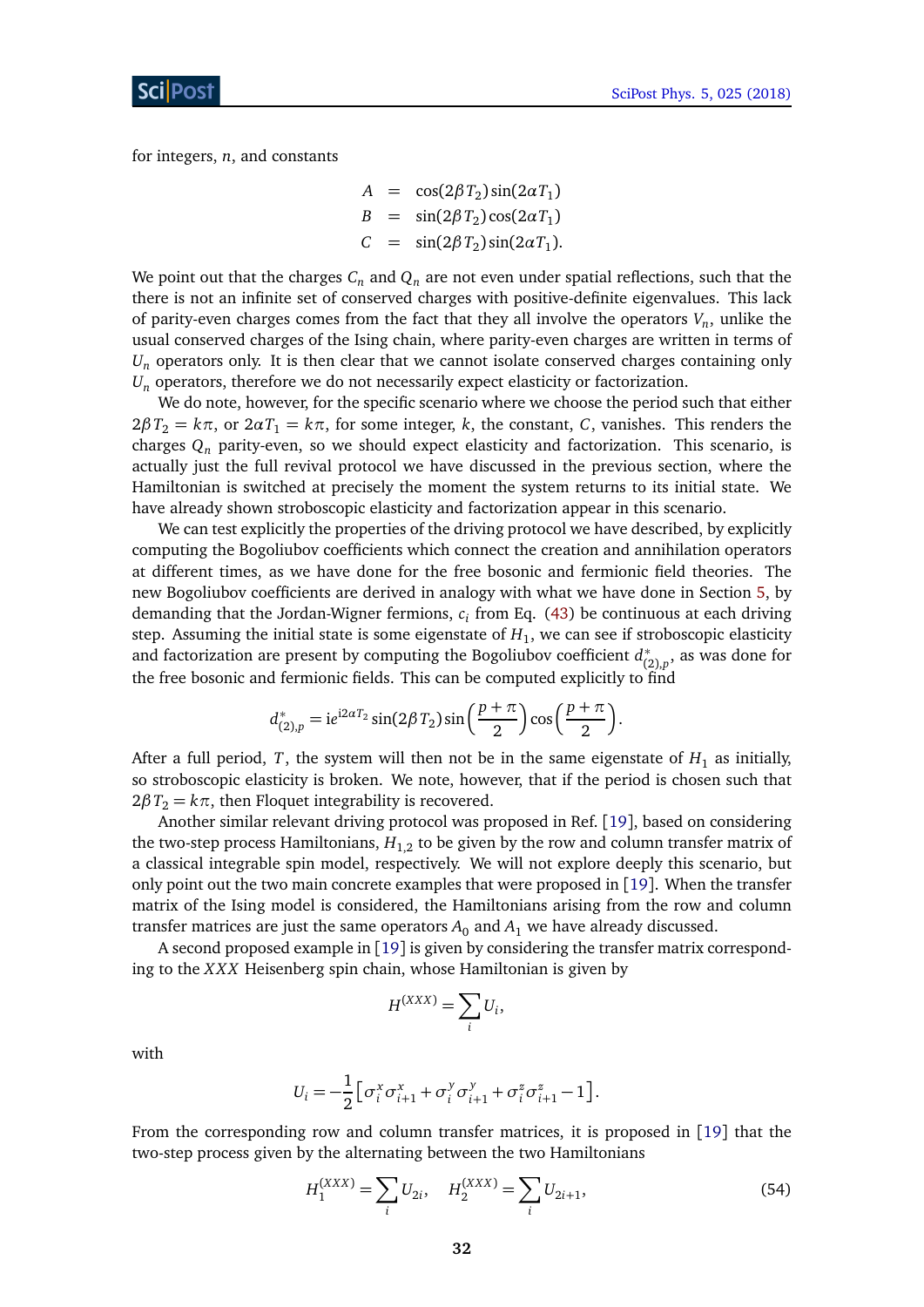leads to an integrable Floquet Hamiltonian. It is beyond the scope of this paper to verify that the constraints from stroboscopic elasticity and factorization apply to the Floquet Hamitlonian generated by the two-step protocol based on [\(54\)](#page-30-0). This will be much more difficult to verify explicitly than for the Ising chain case, because the *XXX* spin chain is an interacting model which means the creation and annihilation operators at different times are not related by Bogoliubov transformations, making the simple techniques we have developed for free models inapplicable.

Even though at this moment we cannot explicitly examine the *X X X* Floquet protocol just described to the level of detail of the Ising chain protocol, we point out that it seems likely that it can be shown in the future to satisfy our criteria for integrability. Unlike the Ising protocol we have studied in this section, it is possible that in the *X X X* case, the Floquet Hamiltonian does have a set of parity-even conserved charges, as it is seen in [[19](#page-38-5)] at least at the level of the first few terms of the BCH formula. The first few terms of  $H_F$  in this expansion are proportional to the standard conserved charges of the *X X X* chain, such that it can be easily shown to have parity-even conserved charges. If the higher orders of the BCH expansion are shown to also commute with these parity-even charges then our criteria for integrability will be satisfied.

#### <span id="page-32-0"></span>**6.3.2 Boost-operator based protocols**

We now examine the last type of integrable driving protocol that was proposed in [[19](#page-38-5)], which is based on the so-called "boost"operator. Such an operator was defined in [[19](#page-38-5)] in terms of the transfer matrices of integrable lattice models as one that generates a shift in the spectral parameter. Since we are mainly interested in relativistic field theories in this paper, we will study the characteristics of the Boost operator in the scaling limit. In the relativistic scaling limit, the Boost operator, denoted as *B* simply corresponds to the generator of a Lorentz boost, satisfying the Poincare algebra, together with the Hamiltonian and total momentum operator,

$$
[H, P] = 0, [B, P] = iH, [B, H] = iP.
$$
\n(55)

We can consider a two-step driving protocol, where one of the Hamiltonians is that of an integrable QFT,  $H_1 = H_{\text{int}}$ , and the second Hamiltonian is the corresponding boost operator *H*<sub>2</sub> = *B*. The initial state is assumed to be some eigenstate of *H*<sub>int</sub>, such that  $|\Psi(0)\rangle = |\{\theta_i\}\rangle$ .

It was proposed in Ref. [[19](#page-38-5)] that this driving protocol is integrable, according to their definition. We point out, however, that this protocol only satisfies a very weak definition of integrability, in that the system "does not heat up" upon driving. The action of the boost operator on the initial state is given by

<span id="page-32-1"></span>
$$
e^{i\alpha B}|\{\theta_i\}\rangle = |\{\theta_i + \alpha\}\rangle,
$$

such that all the particle rapidities are shifted by the same amount,  $\alpha$ . While this action does increase the total energy of the state, since all the particles are now moving faster, the boost does not increase the entropy of the system. The energy input is organized, and the system remains in a pure eigenstate of  $H_{int}$  upon driving, therefore the temperature of the system does not increase, yet the energy does.

Such a two-step protocol is not integrable as defined in this paper. There is no stroboscopic elasticity and factorization, since the momenta of particles are not conserved in the time evolution.

Another driving protocol based on the boost operator was proposed in [[19](#page-38-5)] which does in fact satisfy our definition of Floquet integrability under certain conditions. These were called "quantum boost clocks". We consider a driving protocol given by the Hamiltonian

$$
H(t) = H_{\text{int}} + b(t)B,\tag{56}
$$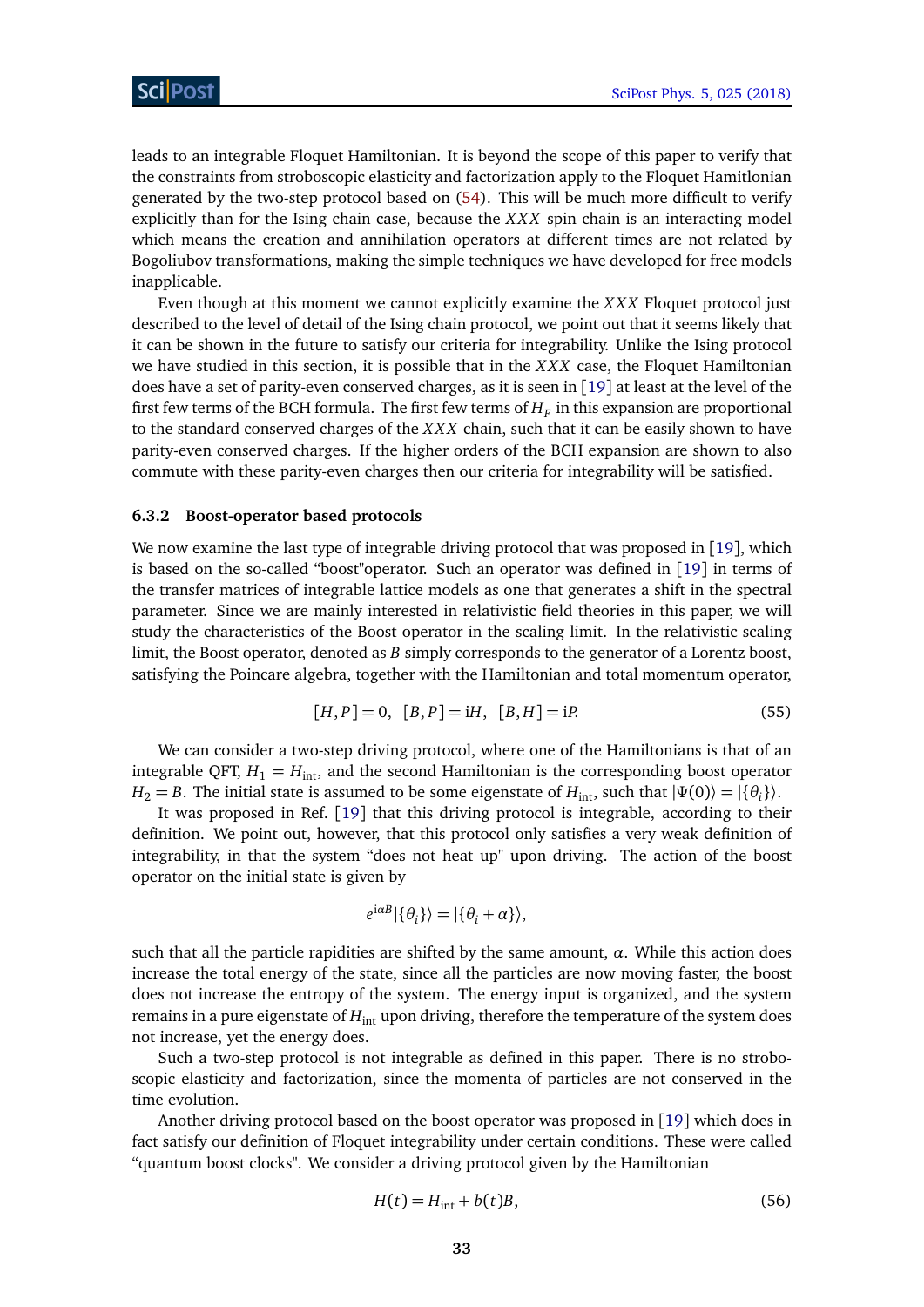ScilPos<sup>.</sup>

where  $H_{int}$  is an integrable QFT, and where  $b(t)$  is some periodic function  $b(t + T) = b(t)$ . It was shown in [[19](#page-38-5)] that these protocols are integrable when the time average of  $b(t)$  is zero <sup>[2](#page-33-0)</sup>,

$$
\bar{b} \equiv \frac{1}{T} \int_0^T b(t) dt = 0.
$$

To show integrability, we switch to a rotating reference frame, generated by the unitary operator

$$
V(t) = \exp(-iF(t)B),
$$
  
\n
$$
F(t) = \int_0^t \delta b(t')dt'.
$$
\n(57)

where  $\delta b(t) \equiv b(t) - \bar{b}$ . The Hamiltonian in the rotating frame is

<span id="page-33-1"></span>
$$
H_{\text{rot}}(t) = V^{\dagger}(t)HV(t) - iV^{\dagger}(t)d_{t}V^{\dagger} = \bar{b}B + V^{\dagger}(t)H_{\text{int}}V(t)
$$
  

$$
= \bar{b}B + \sum_{n=1}^{\infty} \frac{[\mathcal{F}(t)]^{n-1}}{(n-1)!}Q_{n},
$$
 (58)

where for an integrable QFT  $Q_n = H_{\text{int}}$  for odd *n*, and  $Q_n = P$  (the total corresponding momentum operator), for even *n*. The expressions for the charges  $Q_n$  are more involved in general integrable lattice models [[19](#page-38-5)], but reduce to only the Hamiltonian and momentum operators in the continuum.

Integrability emerges when we require  $\bar{b} = 0$ . The first term in the right hand side of the rotating frame Hamiltonian [\(58\)](#page-33-1), which is proportional to the boost operator, vanishes. This means that all the individual terms in the Hamiltonian commute with each other. In this case the Floquet Hamiltonian can be written as the time-averaged rotating frame Hamiltonian,

$$
H_F = \frac{1}{T} \int_0^T dt H_{\text{rot}}(t).
$$
\n(59)

In the case that  $\bar{b} = 0$  the terms in  $H_F$  proportional to the momentum operator vanish as well. This is because the time-average of an odd power of the function  $F(t)$  is zero. As we will see, the vanishing of these momentum-operator terms is necessary for integrability, otherwise some of the axioms presented in Section [4](#page-11-0) would not be satisfied.

In the  $b = 0$  case, the Floquet Hamiltonian is then

<span id="page-33-2"></span>
$$
H_F = \sum_{n=0}^{\infty} \frac{\bar{\mathcal{F}}^{2n}}{(2n)!} H_{\text{int}} \,, \tag{60}
$$

where

<span id="page-33-3"></span>
$$
\bar{\mathcal{F}}^{2n} = \frac{1}{T} \int_0^T dt \, [\mathcal{F}(t)]^{2n}.
$$

<span id="page-33-0"></span> $^2$ In general lattice models there are other values of  $\bar{b}$  which lead to integrable Floquet dynamics. This is related to the fact that the particle energy spectrum for a discrete system, such as the TFIC, can be a periodic function of the particle momentum. When one performs a boost with the operator  $exp(i\alpha B)$ , the momentum is increased, but the energy will be a periodic function of *α*. On the other hand, for QFT's in the continuum limit, a boost always increases the energy, as well as the momentum, so no periodic behavior exists, which leads to  $\bar{b} = 0$  being the only integrable point, in contrast with other examples found in [[19](#page-38-5)].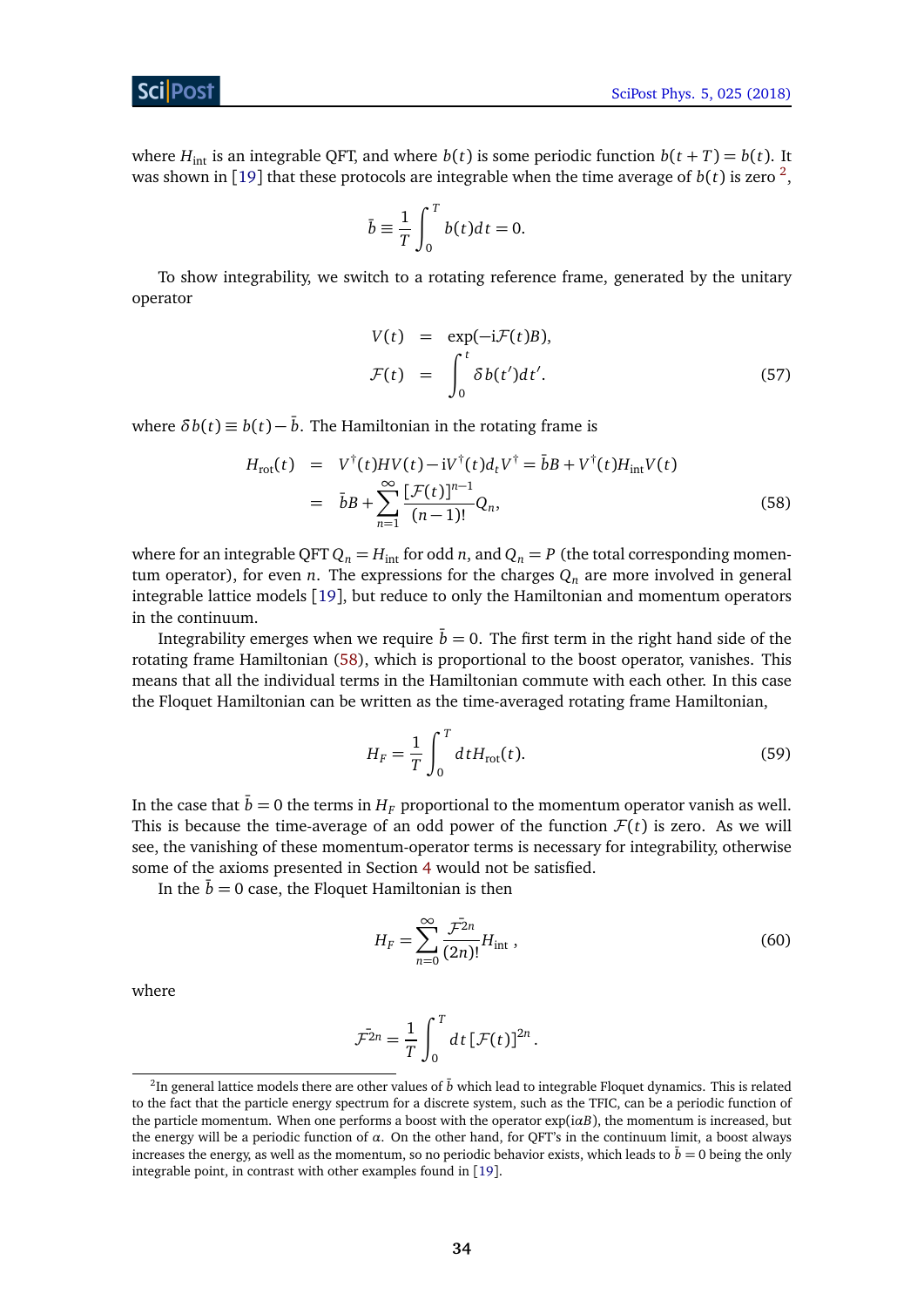If *H*int is an integrable QFT Hamiltonian, whose spectrum consists of one particle with mass *m*, then we can easily read off from [\(60\)](#page-33-2) that there is stroboscopic elasticity and factorization, described by the function

$$
F(\theta) = \exp\left\{-i\mathcal{T}\left[\left(\sum_{n=0}^{\infty} \frac{\mathcal{F}^{2n}}{(2n)!}\right) - 1\right] m \cosh \theta\right\},\tag{61}
$$

which does satisfy all the axioms from Section [4.](#page-11-0) We point out that, if there had been any terms proportional to *P* in the Floquet Hamiltonian, then the function  $log(F(\theta))$  would include terms proportional to sinh*θ*, in addition to the cosh*θ* terms. This would lead to the violation of the Floquet cross-unitarity axiom [\(19\)](#page-14-1).

## <span id="page-34-0"></span>**7 Conclusions**

We have presented a concrete definition of integrability that applies to periodically driven quantum field theoretical models. In particular, we elucidated what is the computational advantage of having integrability, and how it can be associated with powerful analytical tools.

Integrable Floquet Hamiltonians are those which possess the properties of stroboscopic elasticity and factorization. We showed that these properties arise when there is an infinite number of independent local charges which commute with the Floquet Hamiltonian, and an infinite subset of them are positive definite.

Once it has been established that stroboscopic elasticity and factorization are present in some driving protocol, it is possible to write down a set of axioms that greatly constrain the stroboscopic time evolution of particles. This is done assuming that for some portion of the period the model is evolved with the Hamiltonian of a known integrable QFT, then the effect of driving can be expressed as a modification in the time evolution of the particles of this Hamiltonian, by dressing them with some function, *F*(*θ*). Our new set of axioms are analogous to the usual axioms in standard integrable field theory, which constrain the form of the Smatrix [[4](#page-37-3)], and the axioms in integrable boundary field theory, which constrain the form of the particle reflection matrix [[27](#page-39-0)].

The majority of driving protocols are not integrable. Integrable Floquet Hamiltonians may arise only under certain controlled conditions. We showed that some of the simplest driving protocols one can design, namely free bosonic and free fermionic field theories, where the value of the particle mass is periodically alternated, do not generally lead to an integrable Floquet Hamiltonian. Given the simplicity of these models, the effects of periodic driving can be computed analytically, and one can see explicitly that the particle content of the system may change stroboscopically, violating stroboscopic elasticity.

We then proceeded to discuss a set of simple protocols where integrable Floquet dynamics can be observed. The first of these corresponds to an approximation of the Floquet Hamiltonian for very short driving period, where the Floquet Hamiltonian can be written as the time-averaged Hamiltonian over the period. In this case it is easy to choose time-dependent Hamiltonian such that the time-average is integrable. This property of short-period driving is well known previously to this paper [[36](#page-39-9)[–40](#page-39-10)]. We show however, how this approximate integrability is compatible with our formalism and the set of axioms we introduce. Particularly we compute the dressing function  $F(\theta)$  corresponding to very fast driving in free bosonic and fermionic systems.

Another simple integrable case we discussed is when the system is driven adiabatically slow. In the case corresponding to a free bosonic or fermionic system where the mass is varied adiabatically slowly, it is also simple to write down the corresponding  $F(\theta)$  function.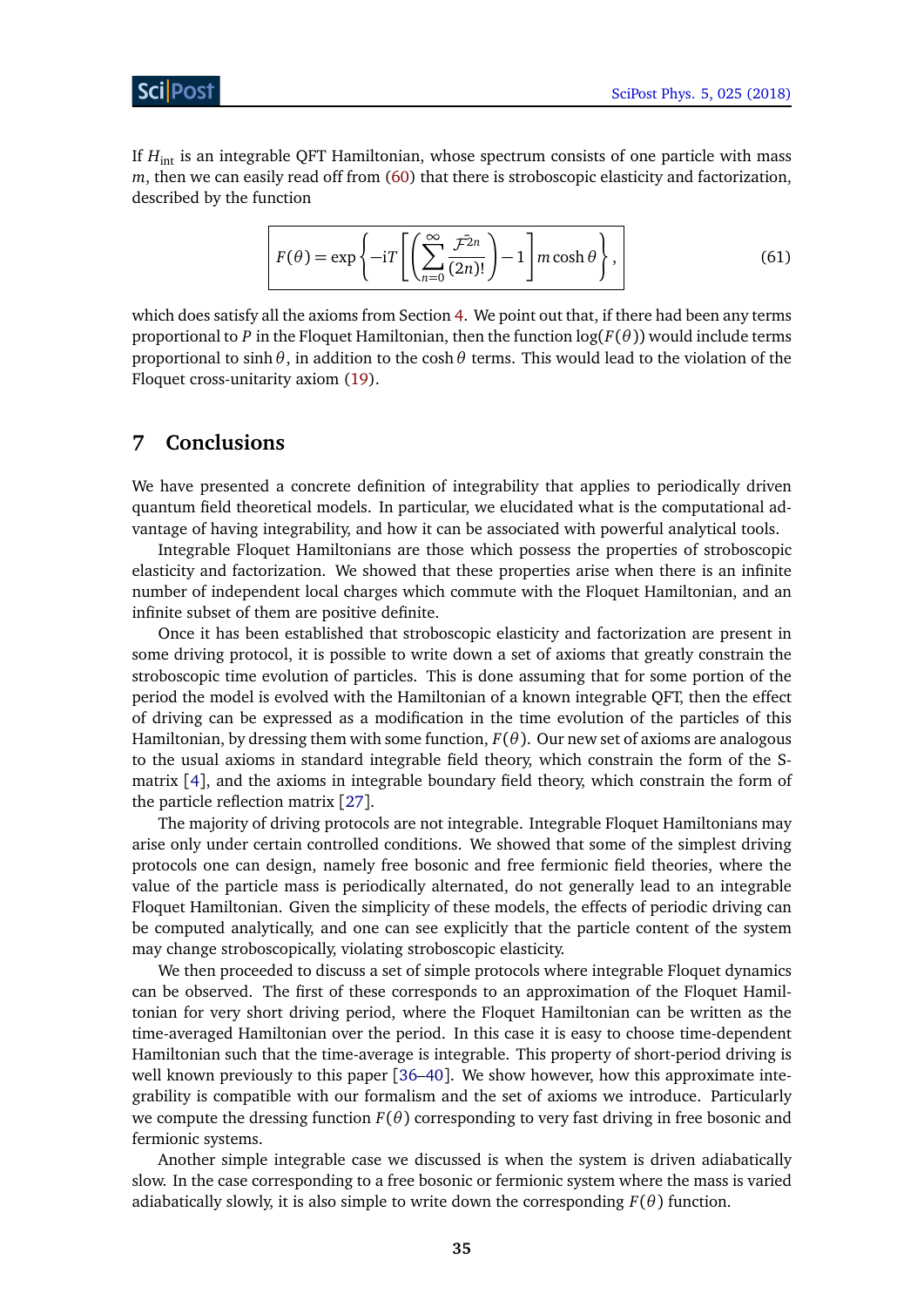Floquet integrability was also seen to arise in protocols that are finely tuned to a full revival in the system. After a quantum quench, a system is in a very far from equilibrium state, which will be subject to time evolution. Under certain conditions it is possible that the system will return to the same initial state after some amount of time; if at this point one performs another quench back to the original Hamiltonian, then the stroboscopic dynamics will be integrable. For a generic system an approximate revival is expected when the system is placed in a finite volume, however, the time when a this approximate revival is expected grows exponentially with system size, so it is not a very realistic protocol. The situation can be improved in field theories with massless particle excitations. In this case a full revival is expected to occur at a time that is linearly proportional to the system size, which is much more practical for attempting to realize this protocol. The situation can be even further improved for models with a special spectrum, where any particle has the same energy, regardless of its momentum, such as is the case with the quantum Ising chain with no transverse field. In this case a full revival happens in a time-scale inversely proportional to the particle energy, and is possible even at infinite system size.

We then considered some of the protocols that were proposed as integrable by Gritsev and Polkovnikov in [[19](#page-38-5)]. One interesting proposed protocol consisted of alternating periodically between the two terms in a transverse field Ising chain Hamiltonian [\(53\)](#page-30-1). As was first pointed out in [[43,](#page-39-13)[44](#page-40-0)], this protocol seems to yield an integrable Floquet Hamiltonian, in the sense that one can write down an infinite set of local charges that commute with it. We showed, however, that this protocol does not satisfy the strict definition of integrability presented here, and there is no stroboscopic elasticity. This can be understood from the fact that even though there is an infinite number of conserved charges, these are not positive definite, so our derivation of stroboscopic elasticity and factorization does not need to apply.

Finally we discussed the integrable driving protocols based on the boost operator, proposed in [[19](#page-38-5)]. In this case we show that the "quantum boost clock" protocol, described here in Eq. [\(56\)](#page-32-1), leads to an integrable Floquet Hamiltonian, fully compatible with our proposed properties of stroboscopic elasticity and factorization. We then computed the corresponding function  $F(\theta)$  which describes the time evolution of particles [\(61\)](#page-33-3).

While we have shown that some protocols leading to an integrable, or approximately integrable Floquet Hamiltonian do exist, they remain generally very special and finely tuned protocols. The protocols exhibiting integrable Floquet dynamics studied in this paper mostly concern free bosonic and fermionic systems, with very simple results. We point out, however that this is merely a reflection of our inability at this point to perform similar analytic calculations for nontrivial interacting models. There does not seem to be any fundamental reason prohibiting less trivial interacting integrable Floquet systems, and we expect more such examples will be discovered in the future. The list of integrable protocols presented here is not necessarily exhaustive. It would be very interesting in the future to understand if there is any possible classification or systematic way of obtaining new driving protocols leading to integrable Floquet Hamiltonians.

As a speculative outlook, we can propose a few examples of protocols which we believe are good candidates to search for integrability in the future. We will mention three different protocols where we believe Floquet integrability may be found.

The first protocol consists on two-step protocols involving quantum quenches which do not change the ground-state of the system. One particular example consists of considering a sinh-Gordon model, with potential,

<span id="page-35-0"></span>
$$
V(\phi) = \frac{m_0^2}{g^2} \cosh g \phi,
$$

and alternating between two different values of the coupling constant, *g*, while keeping the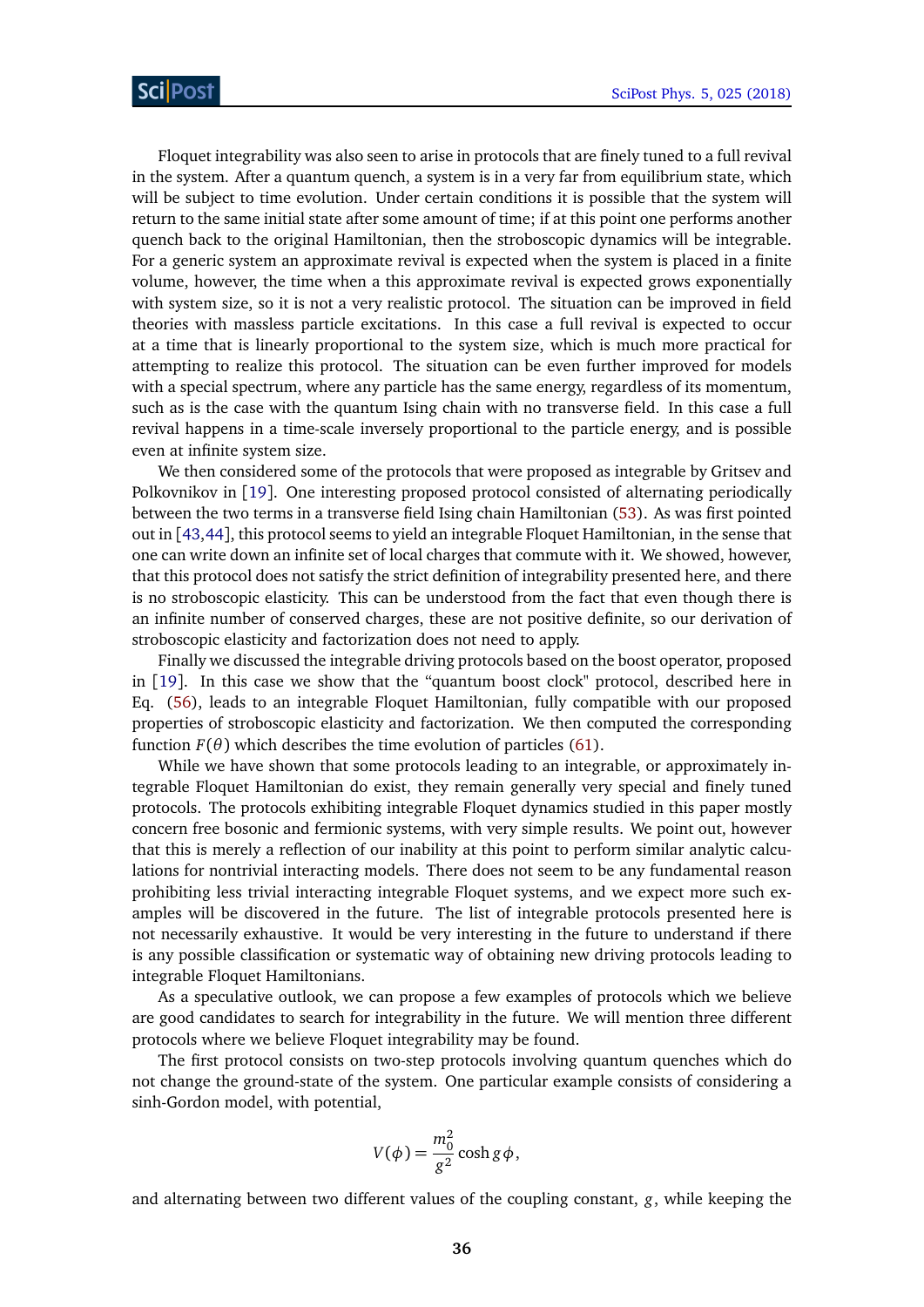physical particle mass constant. This kind of constant-mass quenches leave the energy spectrum of particles unchanged (in the infinite volume limit). The initial states corresponding to some quenches in sinh Gordon have been computed in [**?**,[45](#page-40-1)]. It can be seen from the result of [**?**, [45](#page-40-1)] that one does not create particles after the quench if only the coupling constant is changed, but not the physical mass of particles. It then seems possible that if one performs a periodic driving protocol alternating between values of *g*, that it may exhibit stroboscopic elasticity. Such conservation of particle number is seen explicitly in [[47](#page-40-2)] for some such quantum quenches which do not change the ground state of the field theory.

A second protocol which might be shown to display integrability is what we could call a "quantum dilatation clock", in analogy to the quantum boost clock protocols defined in [[19](#page-38-5)]. This protocol would consist on starting with a CFT at finite volume, prepared initially in one of its eigenstates, then performing a periodic protocol analogous to Eq.[\(56\)](#page-32-1), but replacing the boost operator, *B*, with the CFT's corresponding dilatation operator, which we can call *D*. This protocol would correspond to periodically stretching and shrinking the given CFT. Geometrically, this protocol would correspond to computing the partition function of the CFT on a geometry of an undulating "cylinder", where the radius of the cylinder periodically varies along the longitudinal direction. Since this geometry can be obtained as a conformal map from a standard cylindrical geometry, we expect that integrability properties of the CFT will not be broken. We point out, that after the publication of this preprint, a study of a very similar protocol to the one proposed here was published in [[48](#page-40-3)], where a driving protocol was obtained by performing some particular conformal transformation of a CFT. It was indeed shown that there was a "non-heating phase" where no energy is absorbed with driving. In fact the entanglement entropy is computed and shown to be time-periodic in this phase. These two results seem to be consistent with our definition of integrability.

Finally one particularly promising candidate for Floquet integrability concerns the recently studied cases of Floquet quantum criticality [[49](#page-40-4)[–51](#page-40-5)]. It was shown there exist some critical points describing phase transitions even in periodically driven systems. It is well known that in equilibrium (1+1)-dimensional field theory, a critical point, which displays conformal invariance implies an infinite-dimensional symmetry  $[52]$  $[52]$  $[52]$ . This results in  $(1+1)$ -dimensional CFT's being also integrable. It would be very interesting to see if such analogous infinite symmetry can be shown for Floquet critical systems, which would imply that these systems are also Floquet integrable. To proceed in this direction, one would need to better understand the properties of criticality in driven systems, particularly to study the divergence of correlation lengths at these points. It is well known that scale invariance, plus Poincaré invariance imply conformal symmetry in QFT [[53](#page-40-7)], which in 2d is an infinite dimensional symmetry. One would then need to explore what are consequences of scale invariance, and a stroboscopic, discrete reduction of Poincaré invariance. Ideally it would be possible to show that scale invariance in the driven system still implies some larger conformal-like symmetry which could be shown to be infinite dimensional in 2d.

We point out that stroboscopic elasticity implies a periodic structure in time, which is reminiscent of the recently studied "quantum time crystals" [[54,](#page-40-8)[55](#page-40-9)]. Floquet integrability prevents the sets of particle rapidities from changing stroboscopically, which means the system exhibits a periodic structure in time, while breaking continuous time translation invariance. It would be interesting to understand in the future if there are any deeper connections that can be made between Floquet integrability and the time crystals literature.

In standard integrable QFT, it is possible to define new integrable field theories by looking for S-matrices which are new solutions of the corresponding axioms with some specified symmetry properties, without referring to the system's Hamiltonian. It would be ideal in the future if some similar approach can be established to study integrable driven systems. One would search for  $F(\theta)$  functions which are new solutions to the axioms presented here, and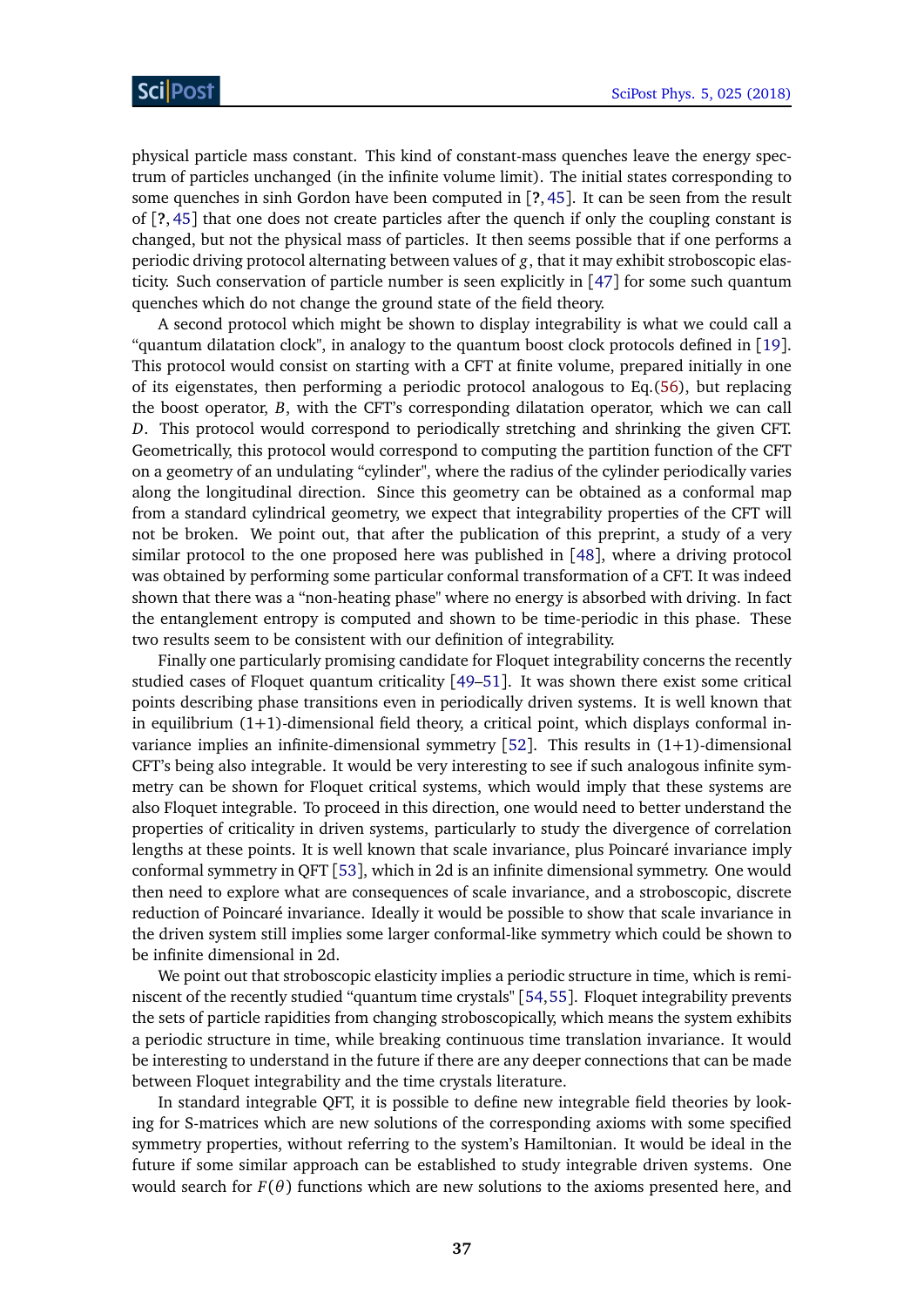![](_page_37_Picture_1.jpeg)

define the driven system in terms of this solution. In the end a significant goal would be to identify what is the corresponding Floquet Hamiltonian which yields this new *F*(*θ*) function.

An interesting possible application of our results in the future would be to develop some kind of perturbative formalism to analytically study small deformations of integrable Floquet Hamiltonians. While our results of this paper are limited to integrable Floquet Hamiltonians, which seems to be a very strong restriction, it may be possible that a wider set of physical driving protocols can be described as not integrable, but perturbatively close to an integrable protocol. This program would be similar to the approach developed to study deformations of integrable QFT's using knowledge of the exact form factors of the unperturbed Hamiltonian [[56](#page-40-10)]. One interesting phenomenon to potentially study with this approach is Floquet prethermalization, as has been discussed in [[57,](#page-40-11)[58](#page-40-12)], observed for driving protocols that only break integrability weakly.

#### **Acknowledgements**

I thank Jean-Sebastien Caux, Vladimir Gritsev, Neil J. Robinson and Dirk Schuricht for discussions and helpful comments on this manuscript. This work is supported by the European Union's Horizon 2020 under the Marie Sklodowoska-Curie grant agreement 750092.

## **References**

- <span id="page-37-0"></span>[1] V. I. Arnold, *Mathematical methods of classical mechanics*, Springer New York, New York, NY, ISBN 9781441930873 (1989), doi:10.1007/[978-1-4757-2063-1.](http://dx.doi.org/10.1007/978-1-4757-2063-1)
- <span id="page-37-1"></span>[2] A. Fasano and S. Marmi, *Analytical mechanics: An introduction*. Oxford University Press, USA (2006).
- <span id="page-37-2"></span>[3] J.-S. Caux and J. Mossel, *Remarks on the notion of quantum integrability*, J. Stat. Mech. P02023 (2011), doi:10.1088/[1742-5468](http://dx.doi.org/10.1088/1742-5468/2011/02/P02023)/2011/02/P02023.
- <span id="page-37-3"></span>[4] A. B. Zamolodchikov and A. B. Zamolodchikov, *Factorized S-matrices in two dimensions as the exact solutions of certain relativistic quantum field theory models*, Ann. Phys. **120**, 253 (1979), doi:10.1016/[0003-4916\(79\)90391-9.](http://dx.doi.org/10.1016/0003-4916(79)90391-9)
- <span id="page-37-4"></span>[5] M. Karowski and P. Weisz, *Exact form factors in (1 + 1)-dimensional field theoretic models with soliton behaviour*, Nucl. Phys. B **139**, 455 (1978), doi[:10.1016](http://dx.doi.org/10.1016/0550-3213(78)90362-0)/0550- [3213\(78\)90362-0.](http://dx.doi.org/10.1016/0550-3213(78)90362-0)
- <span id="page-37-7"></span>[6] F. A. Smirnov, *Form factors in completely integrable models of quantum field theory*, in Advanced Series in Mathematical Physics **14**, World Scienific, Singapore, ISBN 9789810202446 (1992), doi[:10.1142](http://dx.doi.org/10.1142/1115)/1115.
- [7] H. Babujian and M. Karowski, *Towards the construction of Wightman functions of integrable quantum field theories*, Int. J. Mod. Phys. **19**, 34 (2004), doi:10.1142/[S0217751X04020294.](http://dx.doi.org/10.1142/S0217751X04020294)
- <span id="page-37-5"></span>[8] G. Mussardo, *Statistical field theory: An introduction to exactly solved models in statistical physics*, Oxford University Press, Oxford (2010).
- <span id="page-37-6"></span>[9] E. Ilievski, J. De Nardis, B. Wouters, J.-S. Caux, F. H. L. Essler and T. Prosen, *Complete generalized gibbs ensembles in an interacting theory*, Phys. Rev. Lett. **115**, 157201 (2015), doi:10.1103/[PhysRevLett.115.157201.](http://dx.doi.org/10.1103/PhysRevLett.115.157201)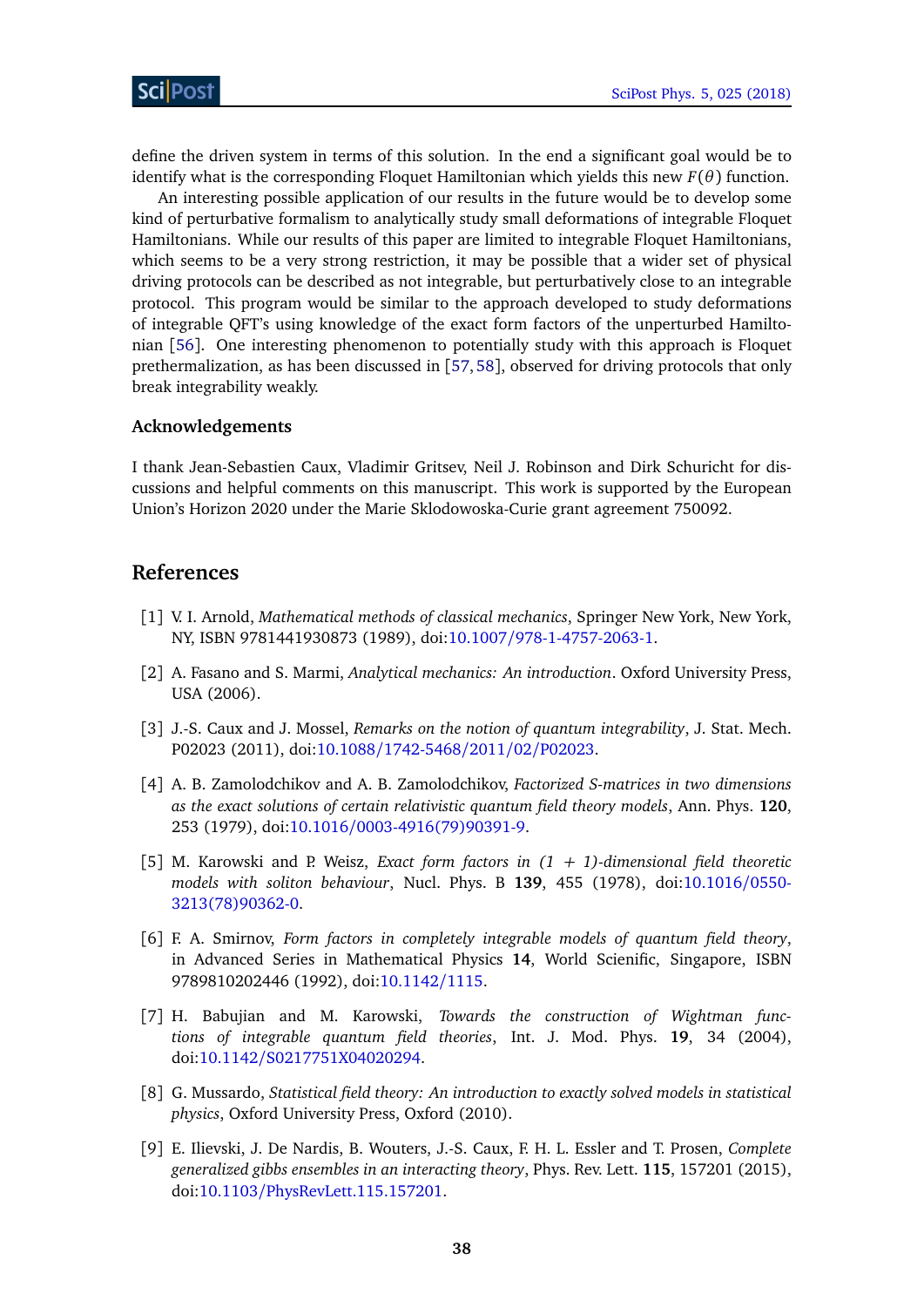- [10] E. Ilievski, E. Quinn, J. De Nardis and M. Brockmann, *String-charge duality in integrable lattice models*, J. Stat. Mech. 063101 (2016), doi[:10.1088](http://dx.doi.org/10.1088/1742-5468/2016/06/063101)/1742- 5468/2016/06/[063101.](http://dx.doi.org/10.1088/1742-5468/2016/06/063101)
- [11] L. Piroli and E. Vernier, *Quasi-local conserved charges and spin transport in spin-1 integrable chains*, J. Stat. Mech. 053106 (2016), doi:10.1088/[1742-5468](http://dx.doi.org/10.1088/1742-5468/2016/05/053106)/2016/05/053106.
- <span id="page-38-0"></span>[12] E. Ilievski, M. Medenjak, T. Prosen and L. Zadnik, *Quasilocal charges in integrable lattice systems*, J. Stat. Mech. 064008 (2016), doi:10.1088/[1742-5468](http://dx.doi.org/10.1088/1742-5468/2016/06/064008)/2016/06/064008.
- <span id="page-38-1"></span>[13] F. H. L. Essler, G. Mussardo and M. Panfil, *Generalized Gibbs ensembles for quantum field theories*, Phys. Rev. A **91**, 051602 (2015), doi:10.1103/[PhysRevA.91.051602.](http://dx.doi.org/10.1103/PhysRevA.91.051602)
- [14] A. Bastianello and S. Sotiriadis, *Quasi locality of the GGE in interacting-to-free quenches in relativistic field theories*, J. Stat. Mech. 023105 (2017), doi:10.1088/[1742-5468](http://dx.doi.org/10.1088/1742-5468/aa5738)/aa5738.
- [15] F. H. L. Essler, G. Mussardo and M. Panfil, *On truncated generalized Gibbs ensembles in the Ising field theory*, J. Stat. Mech. 013103 (2017), doi:10.1088/[1742-5468](http://dx.doi.org/10.1088/1742-5468/aa53f4)/aa53f4.
- <span id="page-38-2"></span>[16] E. Vernier and A. Cortés Cubero, *Quasilocal charges and progress towards the complete GGE for field theories with nondiagonal scattering*, J. Stat. Mech. 023101 (2017), doi:10.1088/[1742-5468](http://dx.doi.org/10.1088/1742-5468/aa5288)/aa5288.
- <span id="page-38-3"></span>[17] H. Babujian and M. Karowski, *The 'Bootstrap Program' for integrable quantum field theories in 1+1 dimensions*, in From Integrable Models to Gauge Theories, World Scientific, ISBN 9789810249274 (2002), doi:10.1142/[9789812777478\\_0004.](http://dx.doi.org/10.1142/9789812777478_0004)
- <span id="page-38-4"></span>[18] Al. B. Zamolodchikov, *Thermodynamic Bethe ansatz in relativistic models: Scaling 3 state potts and Lee-Yang models*, Nucl. Phys. B **342**, 695 (1990), doi[:10.1016](http://dx.doi.org/10.1016/0550-3213(90)90333-9)/0550- [3213\(90\)90333-9.](http://dx.doi.org/10.1016/0550-3213(90)90333-9)
- <span id="page-38-5"></span>[19] V. Gritsev and A. Polkovnikov, *Integrable Floquet dynamics*, SciPost Phys. **2**, 021 (2017), doi:10.21468/[SciPostPhys.2.3.021.](http://dx.doi.org/10.21468/SciPostPhys.2.3.021)
- <span id="page-38-6"></span>[20] L. D'Alessio and M. Rigol, *Long-time behavior of isolated periodically driven interacting lattice systems*, Phys. Rev. X **4**, 041048 (2014), doi:10.1103/[PhysRevX.4.041048.](http://dx.doi.org/10.1103/PhysRevX.4.041048)
- <span id="page-38-7"></span>[21] A. Russomanno, R. Fazio and G. E. Santoro, *Thermalization in a periodically driven fully connected quantum Ising ferromagnet*, Europhys. Lett. **110**, 37005 (2015), doi:10.1209/[0295-5075](http://dx.doi.org/10.1209/0295-5075/110/37005)/110/37005.
- <span id="page-38-8"></span>[22] P. Ponte, A. Chandran, Z. Papić and D. A. Abanin, *Periodically driven ergodic and many-body localized quantum systems*, Ann. Phys. **353**, 196 (2015), doi:10.1016/[j.aop.2014.11.008.](http://dx.doi.org/10.1016/j.aop.2014.11.008)
- [23] L. D'Alessio and A. Polkovnikov, *Many-body energy localization transition in periodically driven systems*, Ann. Phys. **333**, 19 (2013), doi:10.1016/[j.aop.2013.02.011.](http://dx.doi.org/10.1016/j.aop.2013.02.011)
- [24] A. Lazarides, A. Das and R. Moessner, *Fate of many-body localization under periodic driving*, Phys. Rev. Lett. **115**, 030402 (2015), doi:10.1103/[PhysRevLett.115.030402.](http://dx.doi.org/10.1103/PhysRevLett.115.030402)
- [25] V. Khemani, A. Lazarides, R. Moessner and S. L. Sondhi, *Phase structure of driven quantum systems*, Phys. Rev. Lett. **116**, 250401 (2016), doi:10.1103/[PhysRevLett.116.250401.](http://dx.doi.org/10.1103/PhysRevLett.116.250401)
- <span id="page-38-9"></span>[26] E. Bairey, G. Refael and N. H. Lindner, *Driving induced many-body localization*, Phys. Rev. B **96**, 020201 (2017), doi:10.1103/[PhysRevB.96.020201.](http://dx.doi.org/10.1103/PhysRevB.96.020201)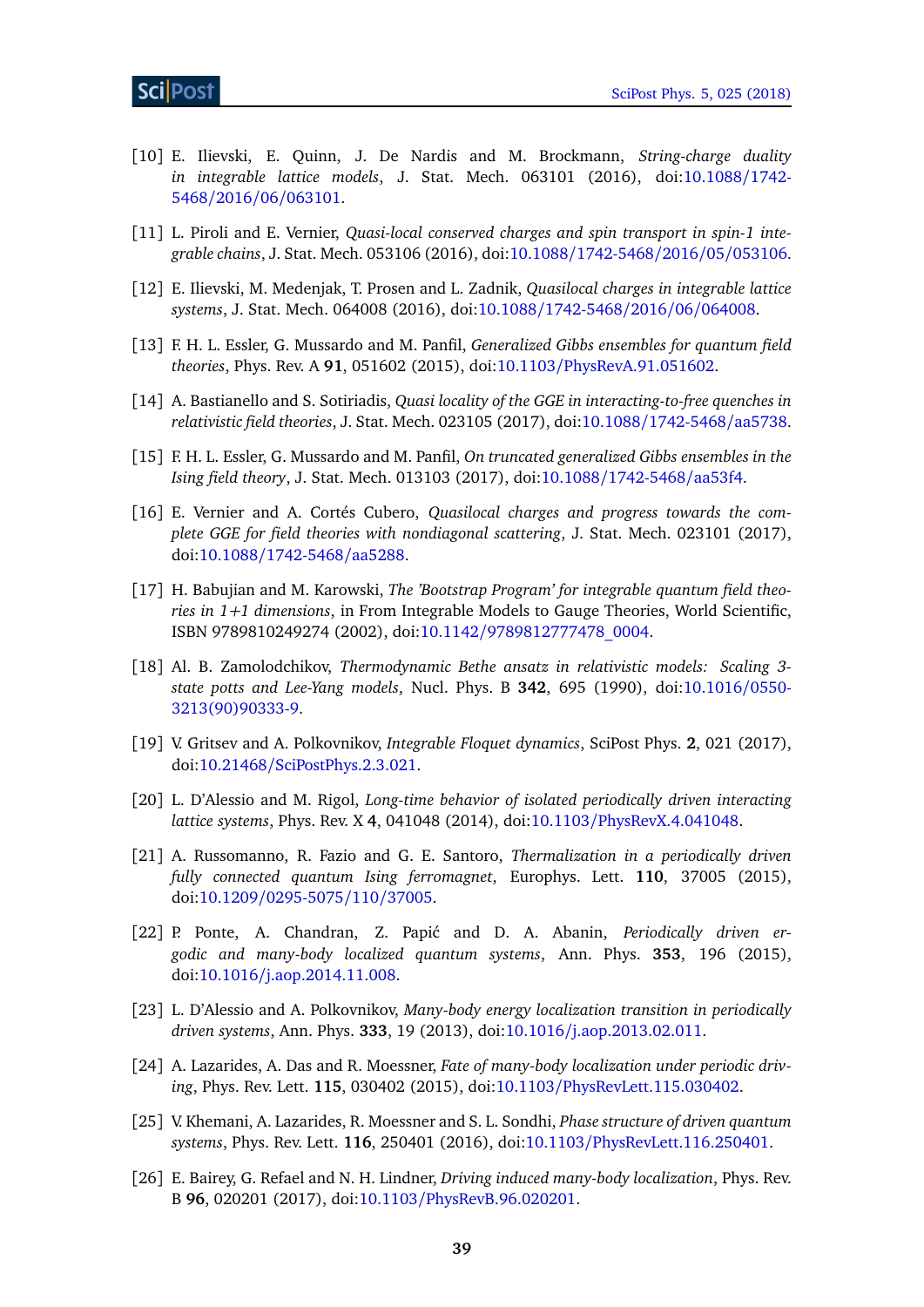- <span id="page-39-0"></span>[27] S. Ghoshal and A. Zamolodchikov, *Boundary S-matrix and boundary state in twodimensional integrable quantum field theory*, Int. J. Mod. Phys. A **09**, 3841 (1994), doi:10.1142/[S0217751X94001552.](http://dx.doi.org/10.1142/S0217751X94001552)
- <span id="page-39-1"></span>[28] P. Dorey, *Exact S-matrices* (1998), [arXiv:hep-th](https://arxiv.org/abs/hep-th/9810026)/9810026.
- <span id="page-39-2"></span>[29] J. H. Shirley, *Solution of the Schrödinger equation with a Hamiltonian periodic in time*, Phys. Rev. **138**, B979 (1965), doi:10.1103/[PhysRev.138.B979.](http://dx.doi.org/10.1103/PhysRev.138.B979)
- <span id="page-39-3"></span>[30] H. Sambe, *Steady states and quasienergies of a quantum-mechanical system in an oscillating field*, Phys. Rev. A **7**, 2203 (1973), doi:10.1103/[PhysRevA.7.2203.](http://dx.doi.org/10.1103/PhysRevA.7.2203)
- <span id="page-39-4"></span>[31] S. Vajna, K. Klobas, T. Prosen and A. Polkovnikov, *Replica resummation of the Baker-Campbell-Hausdorff series*, Phys. Rev. Lett. **120**, 200607 (2018), doi:10.1103/[PhysRevLett.120.200607.](http://dx.doi.org/10.1103/PhysRevLett.120.200607)
- <span id="page-39-5"></span>[32] A. Lazarides, A. Das and R. Moessner, *Periodic thermodynamics of isolated quantum systems*, Phys. Rev. Lett. **112**, 150401 (2014), doi:10.1103/[PhysRevLett.112.150401.](http://dx.doi.org/10.1103/PhysRevLett.112.150401)
- <span id="page-39-6"></span>[33] A. Russomanno, G. E. Santoro and R. Fazio, *Entanglement entropy in a periodically driven Ising chain*, J. Stat. Mech. 073101 (2016), doi:10.1088/[1742-5468](http://dx.doi.org/10.1088/1742-5468/2016/07/073101)/2016/07/073101.
- <span id="page-39-7"></span>[34] T. Kinoshita, T. Wenger and D. S. Weiss, *A quantum Newton's cradle*, Nature **440**, 900 (2006), doi:10.1038/[nature04693.](http://dx.doi.org/10.1038/nature04693)
- <span id="page-39-8"></span>[35] P. Calabrese and J. Cardy, *Quantum quenches in extended systems*, J. Stat. Mech. P06008 (2007), doi:10.1088/[1742-5468](http://dx.doi.org/10.1088/1742-5468/2007/06/P06008)/2007/06/P06008.
- <span id="page-39-9"></span>[36] A. Eckardt and E. Anisimovas, *High-frequency approximation for periodically driven quantum systems from a Floquet-space perspective*, New J. Phys. **17**, 093039 (2015), doi:10.1088/[1367-2630](http://dx.doi.org/10.1088/1367-2630/17/9/093039)/17/9/093039.
- [37] T. Mikami, S. Kitamura, K. Yasuda, N. Tsuji, T. Oka and H. Aoki, *Brillouin-Wigner theory for high-frequency expansion in periodically driven systems: Application to Floquet topological insulators*, Phys. Rev. B **93**, 144307 (2016), doi:10.1103/[PhysRevB.93.144307.](http://dx.doi.org/10.1103/PhysRevB.93.144307)
- [38] S. Klarsfeld and J. A. Oteo, *Exponential infinite-product representations of the timedisplacement operator*, J. Phys. A: Math. Gen. **22**, 2687 (1989), doi[:10.1088](http://dx.doi.org/10.1088/0305-4470/22/14/019)/0305- [4470](http://dx.doi.org/10.1088/0305-4470/22/14/019)/22/14/019.
- [39] S. Blanes, F. Casas, J. A. Oteo and J. Ros, *The Magnus expansion and some of its applications*, Phys. Rep. **470**, 151 (2009), doi:10.1016/[j.physrep.2008.11.001.](http://dx.doi.org/10.1016/j.physrep.2008.11.001)
- <span id="page-39-10"></span>[40] T. Kuwahara, T. Mori and K. Saito, *Floquet–Magnus theory and generic transient dynamics in periodically driven many-body quantum systems*, Ann. Phys. **367**, 96 (2016), doi:10.1016/[j.aop.2016.01.012.](http://dx.doi.org/10.1016/j.aop.2016.01.012)
- <span id="page-39-11"></span>[41] P. Bocchieri and A. Loinger, *Quantum recurrence theorem*, Phys. Rev. **107**, 337 (1957), doi:10.1103/[PhysRev.107.337.](http://dx.doi.org/10.1103/PhysRev.107.337)
- <span id="page-39-12"></span>[42] J. Cardy, *Thermalization and revivals after a quantum quench in conformal field theory*, Phys. Rev. Lett. **112**, 220401 (2014), doi:10.1103/[PhysRevLett.112.220401.](http://dx.doi.org/10.1103/PhysRevLett.112.220401)
- <span id="page-39-13"></span>[43] T. Prosen, *A new class of completely integrable quantum spin chains*, J. Phys. A: Math. Gen. **31**, L397 (1998), doi:10.1088/[0305-4470](http://dx.doi.org/10.1088/0305-4470/31/21/002)/31/21/002.